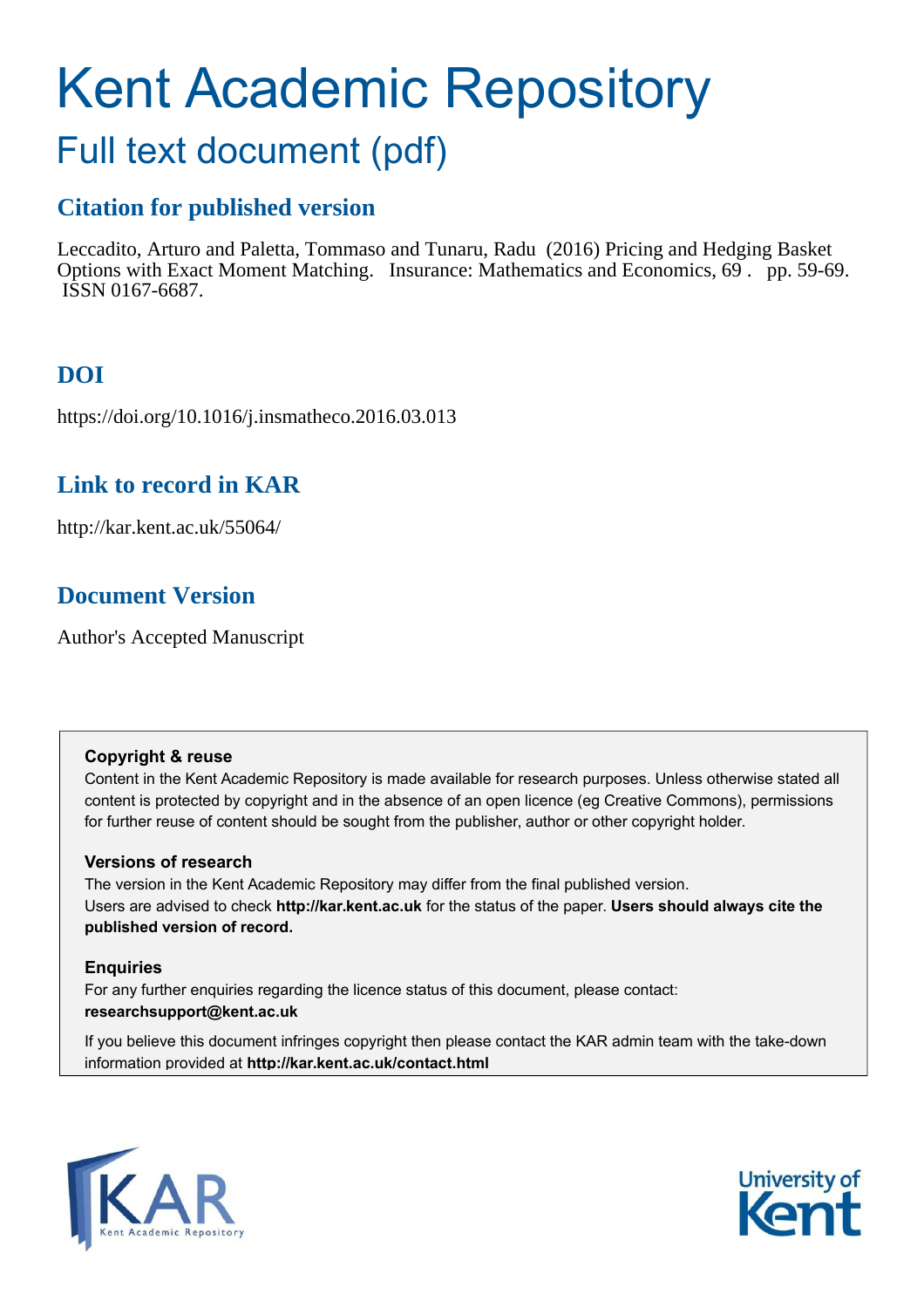# Pricing and Hedging Basket Options with Exact Moment Matching

Arturo Leccadito<sup>a</sup>, Tommaso Paletta<sup>b</sup>, Radu Tunaru<sup>c,∗</sup>

<sup>a</sup>*Dipartimento di Economia, Statistica e Finanza, Universit`a della Calabria, Ponte Bucci cubo 3C, Rende (CS), 87030, Italy.* b *ING Bank, Bijlmerdreef 98, 1102 CT Amsterdam NL, ALP B 03.082* <sup>c</sup>*Business School, University of Kent, Park Wood Road, Canterbury CT2 7PE, UK*

### Abstract

Theoretical models applied to option pricing should take into account the empirical characteristics of financial time series. In this paper, we show how to price basket options when the underlying asset prices follow a displaced log-normal process with jumps, capable of accommodating negative skewness and excess kurtosis. Our technique involves Hermite polynomial expansion that can match exactly the first  $m$  moments of the model-implied basket return. This method is shown to provide superior results for basket options not only with respect to pricing but also for hedging.

Keywords: Displaced log-normal jump-diffusion process, Hermite

polynomials, moment matching, Quasi-analytical pricing, Basket options

JEL: C18, C63, G13, G19

Tommaso.Paletta@ing.nl (Tommaso Paletta), r.tunaru@kent.ac.uk (Radu Tunaru)

*Preprint submitted to Insurance: Mathematics and Economics April 19, 2016*

 $*$ Corresponding author. Tel.  $+44(0)1227824608$ 

*Email addresses:* arturo.leccadito@unical.it (Arturo Leccadito),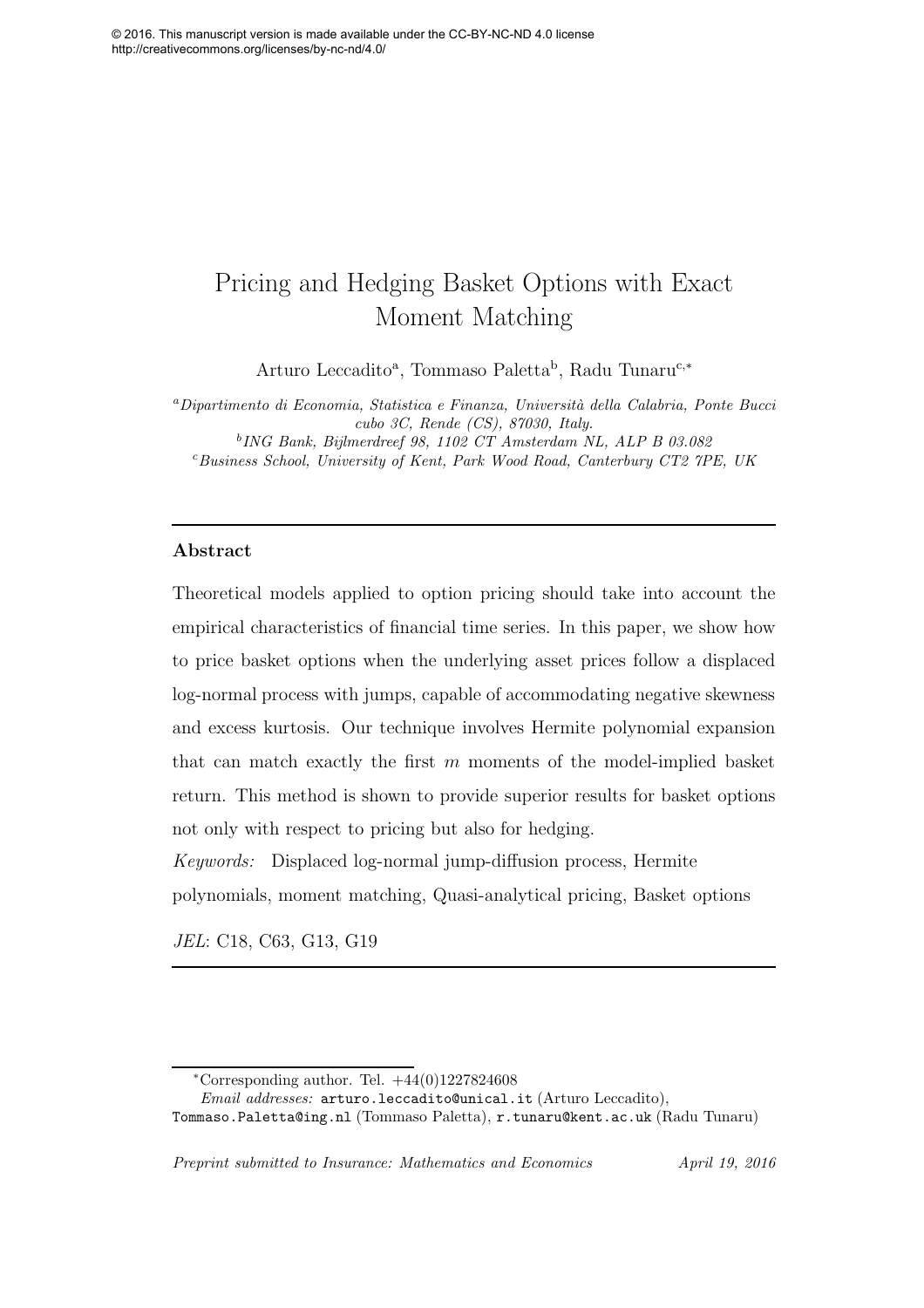Pricing and Hedging Basket Options with Exact Moment Matching

#### 1. Introduction

Basket options are contingent claims on a group of assets such as equities, commodities, currencies and even other vanilla derivatives. They are a subclass of exotic options and commonly traded over-the-counter in order to hedge away exposure to correlation or contagion risk. Additionally, they are also employed by hedge-funds for investment purposes, to combine diversification with leverage.

Baskets consist of several assets and, consequently, any modelling ought to be multidimensional. Many pricing models that seem to work well for single assets cannot be easily extended to a multidimensional set-up, mainly due to computational difficulties. The major problem is that in many cases the probability density function of the basket values at expiration is not known. Hence, practitioners usually resort to classic multidimensional Geometric Brownian motion type models to keep the modelling framework as simple as possible. However, by doing so, the computational problems are not completely solved because the probability density function of the sum of log-normal variables is not known and additionally the empirical characteristics of the assets in the basket are simply overlooked. In particular, the negative skewness and excess kurtosis, which are well known to characterize equities, cannot be captured properly by these simple models because they can produce a limited range of values for these statistics.

Ideally, one would like the best of both worlds, realistic modelling and precise calculations. In this paper, we present a general computational solution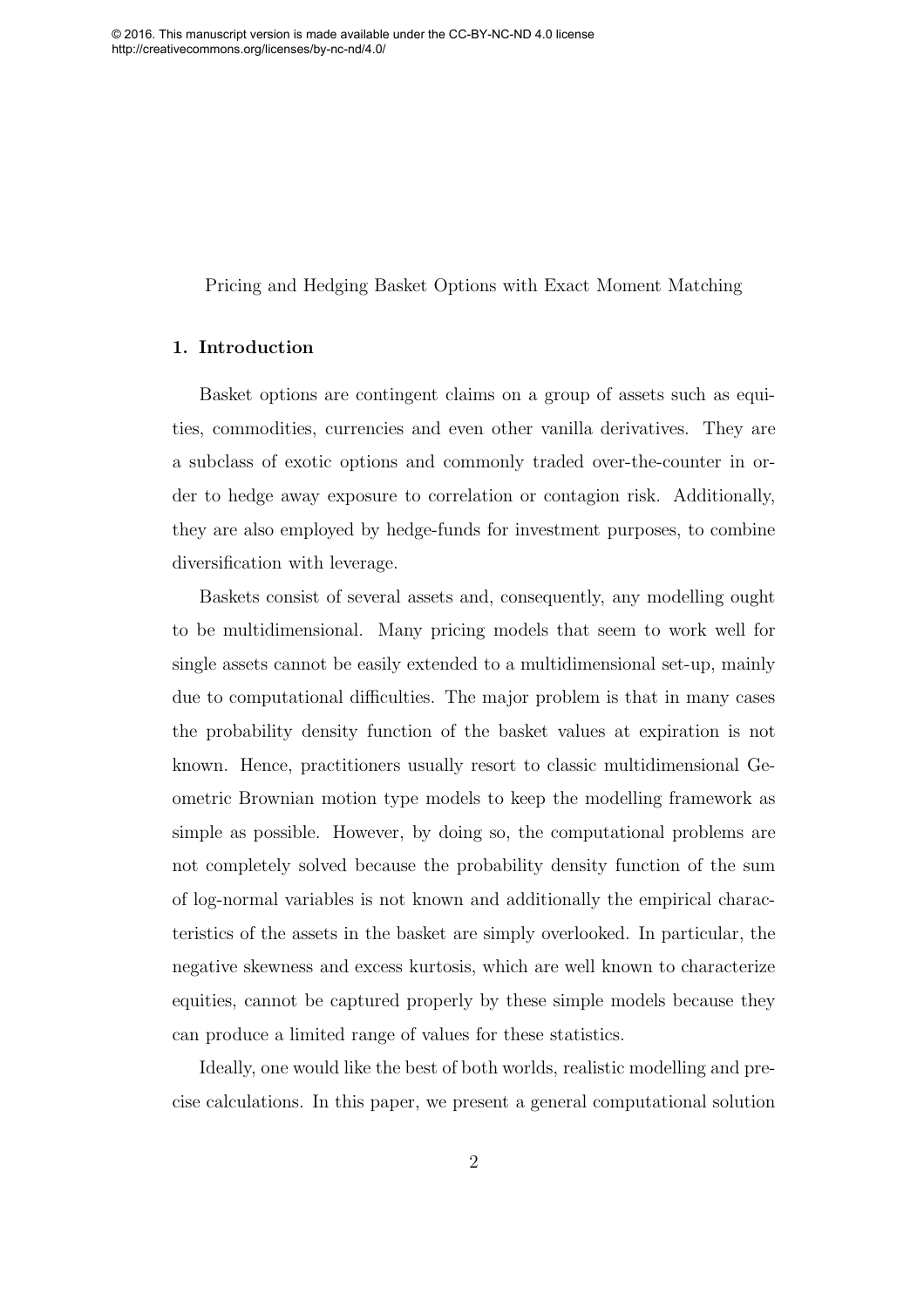<span id="page-3-0"></span>to the problem of multidimensional models lacking closed-form formulae or requiring burdensome numerical procedures. The purpose of this paper is to provide a robust and precise methodology for pricing and hedging basket options when the price of each of the assets in the basket follows a model able to accommodate the empirical characteristics. One such model is the displaced jump-diffusion which will be used as test subject to show the superiority of the presented methodology. This model is very useful for the dynamics of one asset, but expanding the set-up to a basket of assets leads to computational problems related to the calculation of the probability distribution of the basket price. Therefore, we circumvent this problem by employing a Hermite polynomial expansion matching exactly the first  $m$  moments of the model-implied basket return.

The pricing and hedging methodology we propose consists of quasi–analytical formulae: they are Black and Scholes type formulae and some of their inputs are given as the solution of a system of m equations in m unknowns. The main advantages of the new methodology are: low computational cost compared to numerical methods, especially when one prices a portfolio of options written on the same basket with different strikes and/or payoffs, since the matching procedure needs to be carried out only once; precise calculations and the availability of formulae for the Greeks. Additionally, the only prerequisite of our method is the existence of the moments of the basket and, consequently, it is applicable to the situation when some assets in the basket follow one diffusion model and other assets follow a different diffusion model.

The remaining of the article is structured as follows. Section [2](#page-3-0) reviews the existing literature on pricing and hedging basket options. Section [3](#page-6-0)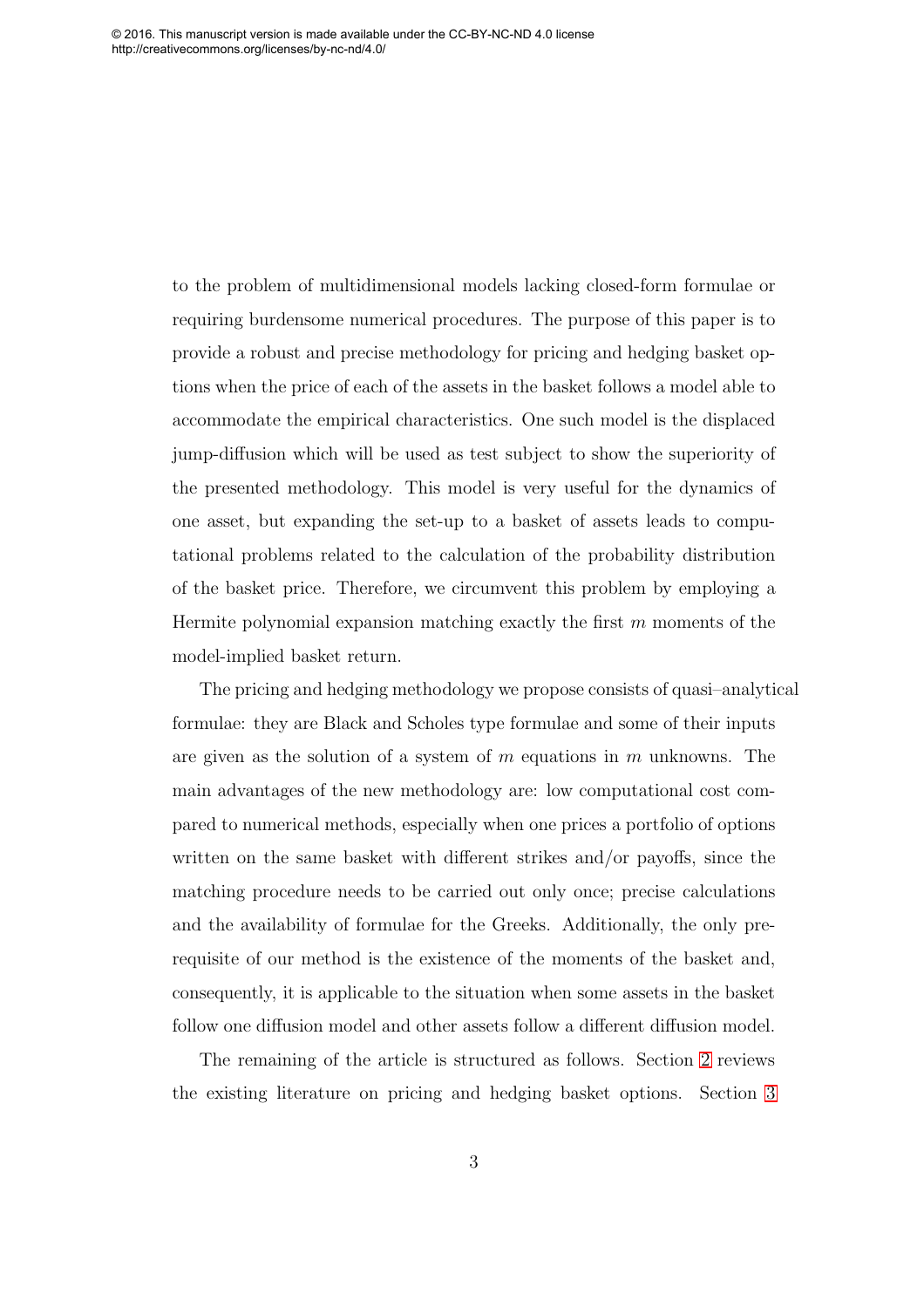describes the continuous-time models employed here. The new methodology is discussed in Section [4](#page-9-0) and a numerical comparison is presented in Section [5.](#page-18-0) The final section concludes.

#### 2. Existing contributions

The number of papers covering basket options has increased considerably in the last three decades. The available methods can be classified into analytical, purely numerical and a hybrid quasi-analytical class which is based on various expansions and moment matching techniques. Our method belongs to the last category.

By analogy to early papers on pricing Asian options, [Gentle \(1993](#page-31-0)) proposed pricing basket options by approximating the arithmetic weighted average with its geometrical-average counterpart so that a Black-Scholes type formula could be applied. [Korn and Zeytun \(2013\)](#page-31-1) improved this approximation using the fact that, if the spot prices of assets in the basket are shifted by a large scalar constant  $C$ , their arithmetic and geometric means converge asymptotically. They consider log-normally distributed assets and approximate the C-shifted distribution by standard log-normal distributions. [Kirk \(1995\)](#page-31-2) developed a technique for pricing a spread option by coupling the asset with negative weight with the strike price, considering their combination as one asset having a shifted distribution and then employing the [Margrabe \(1978](#page-32-0)) formula for exchanging two assets. The methods in [Li et al.](#page-32-1) [\(2008\)](#page-32-1) and [Li et al. \(2010\)](#page-32-2) extended the procedure proposed in [Kirk \(1995\)](#page-31-2) to the case of multi-asset spread options. [Curran \(1994](#page-30-0)) priced basket options with only positive weights by conditioning on the geometric basket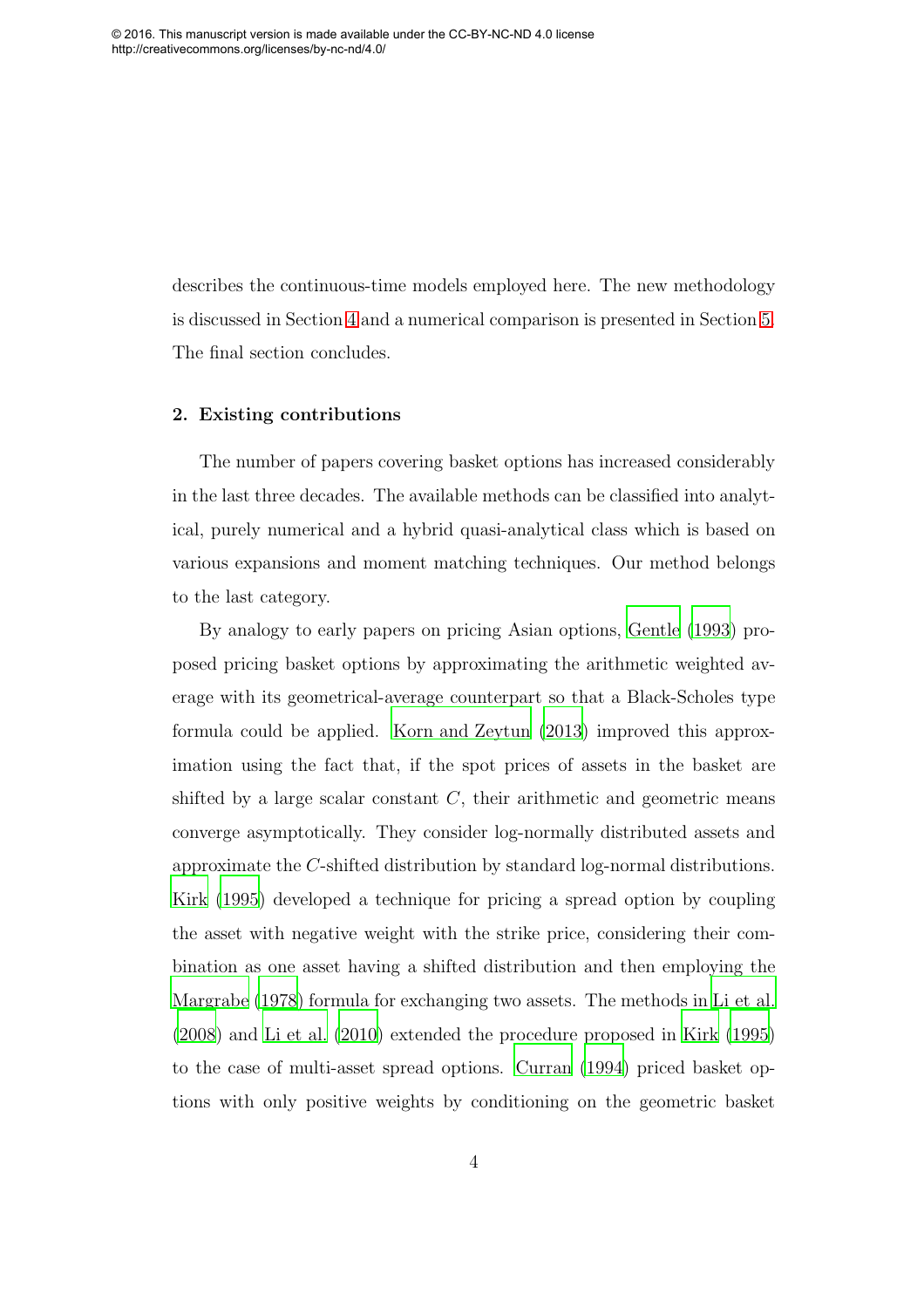value: the resulting formula is given as an exact term plus an approximated term. [Deelstra et al. \(2004,](#page-30-1) [2010](#page-30-2)) extended on [Curran \(1994\)](#page-30-0) and obtained lower and upper bounds for the prices of basket options and Asian basket options, respectively. Similarly, [Xu and Zheng \(2009](#page-33-0)) derived bounds for basket options on assets following a jump-diffusion model with idiosyncratic and systematic jumps. A completely different approach has been proposed by [Laurence and Wang \(2004,](#page-32-3) [2005](#page-32-4)), and [Hobson et al. \(2005b](#page-31-3)[,a\)](#page-31-4). They derived model-free upper and lower bounds for basket option prices based on the prices of the European options, each on a single-asset. While the literature on pricing basket options is large, there is sparse research on calculating the hedging parameters for basket options. A notable exception is [Hurd and Zhou \(2010\)](#page-31-5) who priced spread options and derived the Greek parameters by using fast Fourier transform under different models.

<span id="page-5-0"></span>When analytical formulae are difficult to be derived under a particular model, it is common, in the finance industry, to resort to Monte Carlo methods. Control variate techniques for pricing basket options are described in [Pellizzari \(2001](#page-33-1)) and [Korn and Zeytun \(2013\)](#page-31-1). While Monte Carlo methods offer a feasible solution, the computational cost may be too high even for standard-size baskets commonly traded on the financial markets. Hence, the majority of the literature on basket option pricing gravitates around approximation methods that circumvent the numerical problems generated by the high-dimensionality of basket models. [Levy \(1992\)](#page-32-5) approximated the distribution of a basket by matching its first two moments with the moments of a log-normal density function, and then derived a Black-Scholes type pricing formula. Other works modified the log-normal approximation allowing for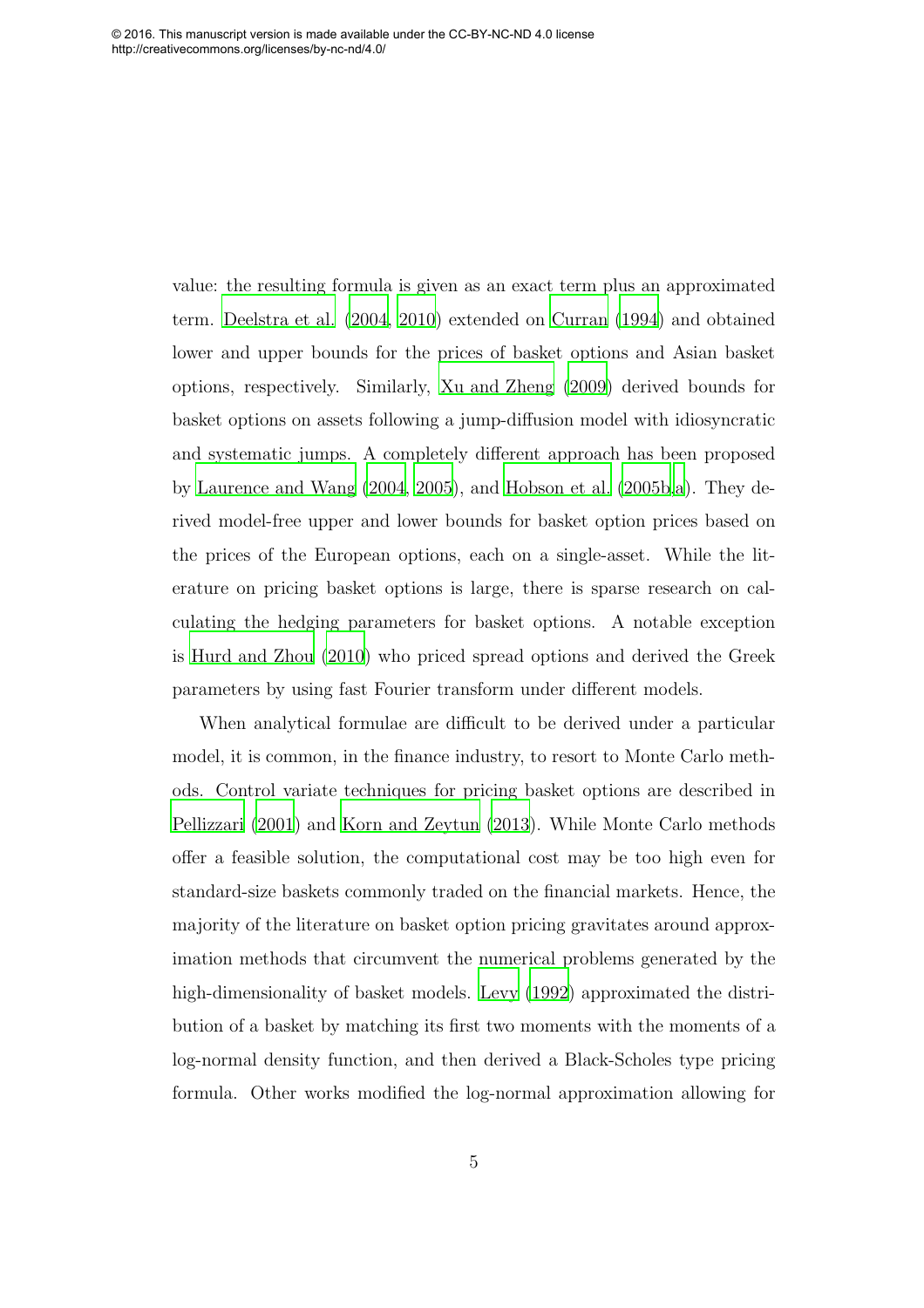<span id="page-6-0"></span>improved skewness and kurtosis calibration. [Borovkova et al. \(2007\)](#page-29-0) have proposed a new methodology that can incorporate negative skewness while still retaining analytical tractability, under a shifted log-normal distribution, by considering the entire basket as one single asset.<sup>[1](#page-5-0)</sup> This strong assumption allows the derivation of closed-form formulae for basket option pricing. On the other hand, some other research has priced basket options whose asset dynamics are more appropriate to accommodate the empirical characteristics of the asset returns. [Flamouris and Giamouridis \(2007\)](#page-30-3) priced basket options on assets following a Bernoulli jump-diffusion process using the Edgeworth expansion; [Wu et al. \(2009\)](#page-33-2) assumed that asset prices follow the multivariate normal inverse Gaussian model (mNIG) and employed the fast Fourier transform together with the methodology outlined by [Milevsky and Posner](#page-32-6) [\(1998\)](#page-32-6) to approximate the sum of assets following the mNIGs model as a mNIG; [Xu and Zheng \(2009\)](#page-33-0) priced correlated local volatility jump-diffusion model deriving the Partial Integro Differential Equation (PIDE) driving the basket and approximating it via the asymptotic expansion method. [Bae et](#page-29-1) al. [\(2011\)](#page-29-1) priced basket options (with positive weights) on assets following a jump-diffusion process by using the Taylor expansion method of [Ju \(2002\)](#page-31-6).

<span id="page-6-2"></span>The technique we propose in this paper approximates the basket return at the option maturity by an Hermite polynomial expansion of a standard normal variable. This aims to solve the problems encountered by existing pricing approaches that employ polynomial expansions to approximate the probability density function of the basket values [\(Dionne et al., 2006,](#page-30-4) among

<span id="page-6-1"></span><sup>&</sup>lt;sup>1</sup>[Brigo et al. \(2004](#page-30-5)) proposed a similar method to that of [Borovkova et al. \(2007](#page-29-0)) but their method can cope only with positive-value baskets.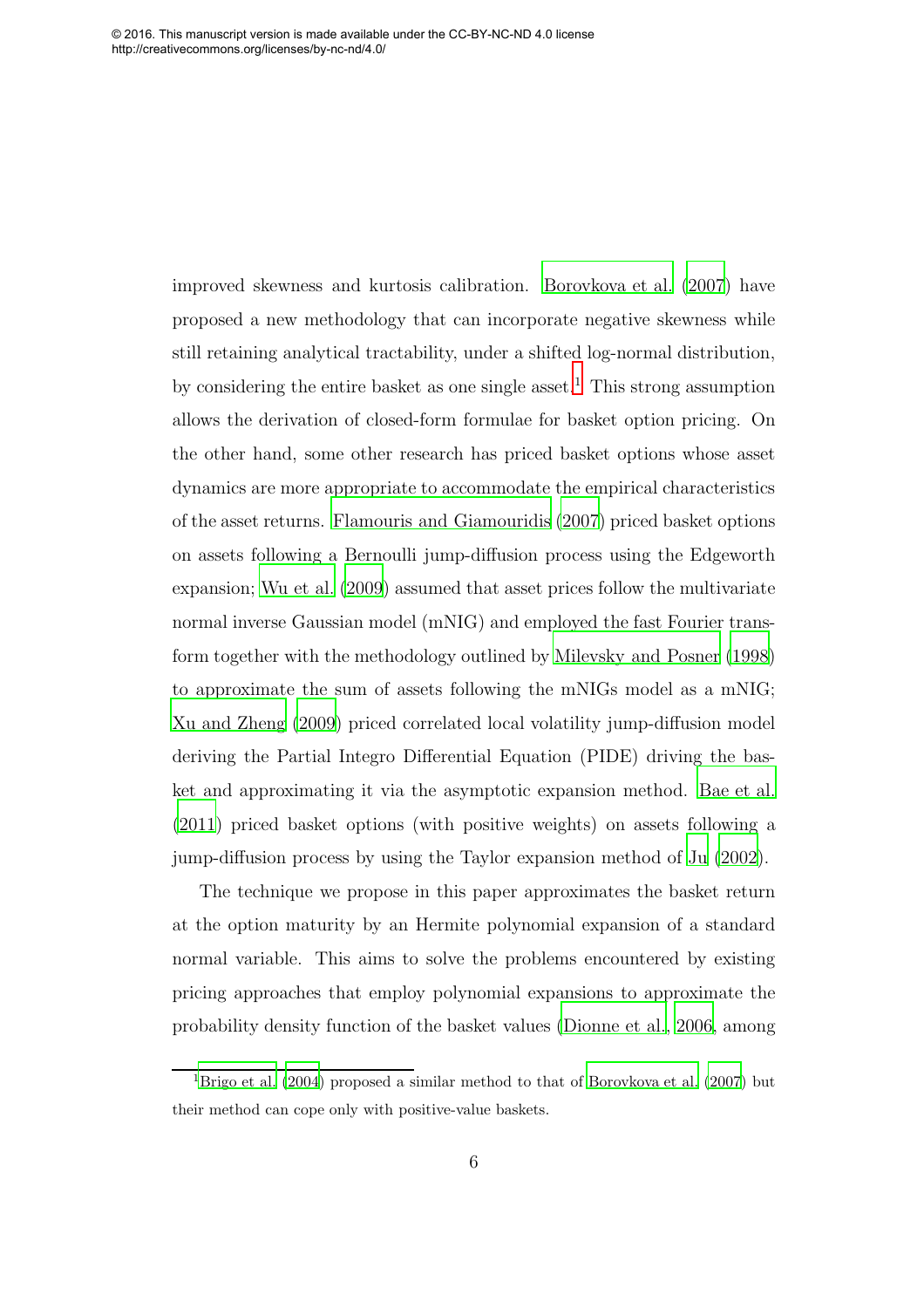others). In particular, these methods provide valid approximations only for a limited set of skewness-kurtosis pairs. The main advantage of our new methodology over these previous approaches is that the matching of the moments is exact for a wider set of skewness-kurtosis set.

#### 3. The Modeling Framework

From a modeling point of view, it would be more appropriate for the assets in the basket to follow models that are capable of generating negative skewness and excess kurtosis reflecting the empirical evidence in equity markets. One such flexible model is the displaced (or shifted) jump diffusion, that is a jump diffusion process for the displaced or shifted asset value, similar to the model discussed by Câmara et al. (2009). In the following, we define the modeling framework.

Consider the filtered probability space<sup>[2](#page-6-1)</sup>  $(\Omega, \mathscr{F}, (\mathscr{F}_t)_{0 \leq t \leq T}, \mathbb{P})$ . Let us define, on this space, the financial market consisting of the asset price processes  $S^{(i)}$ ,  $i = 1, \dots, \gamma$  and the bank account  $M_t = e^{rt}$  that can be used to borrow and deposit money with continuously compounded interest rate  $r \geq 0$ , assumed constant over time. The asset price processes  $S^{(i)}$  are assumed to follow the correlated displaced jump diffusions, defined by their dynamics

$$
d\left(S_t^{(i)} - \delta_t^{(i)}\right) = \left(\alpha_i - \beta_i\lambda_i\right) \left(S_t^{(i)} - \delta_t^{(i)}\right) dt + \left(S_t^{(i)} - \delta_t^{(i)}\right) \sum_{j=1}^{n_w} \gamma_{ij} dW_t^{(j)} + \left(S_{t^-}^{(i)} - \delta_t^{(i)}\right) dQ_t^{(i)}
$$
\n(3.1)

<span id="page-7-0"></span><sup>&</sup>lt;sup>2</sup>The results in this section are proved both in Câmara et al.  $(2009)$  and in [Shreve](#page-33-3) [\(2004\)](#page-33-3), chap. 11.5. In the latter, the standard multidimensional jump-diffusion model is described and the theory can be adapted to deal with shifted assets.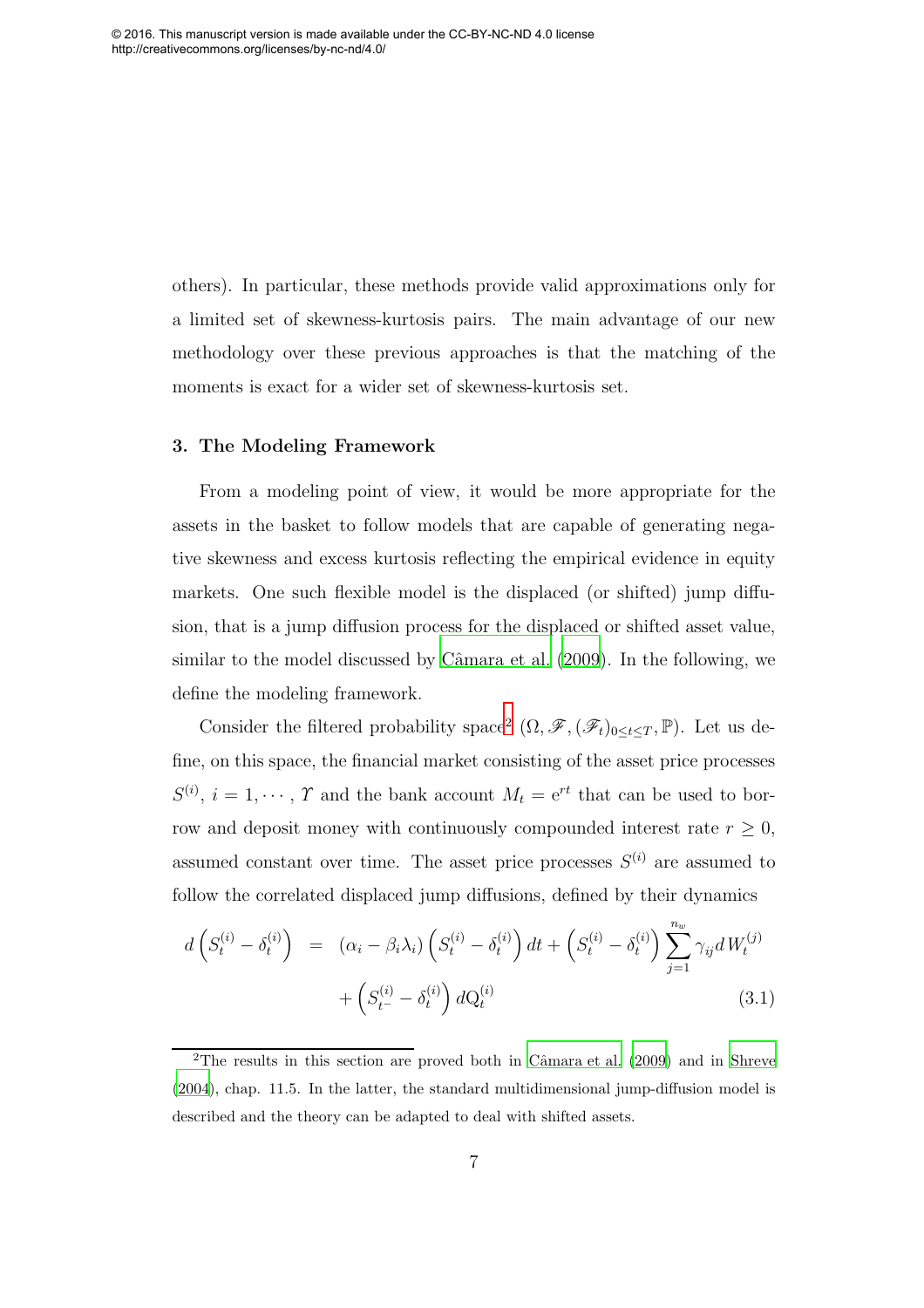<span id="page-8-0"></span>for  $i = 1, \ldots, \gamma$ , where  $\alpha_i$  is the expected rate of return on the shifted asset  $i, \{W_t^{(j)}\}$ t  $\overline{1}$ are  $n_w$  mutually independent Wiener processes, so that  $Z_t^{(i)} =$  $\sum_{j=1}^{n_w} \gamma_{ij} W_t^{(j)}$  are dependent Wiener processes with  $Var[Z_t^{(i)}]$  $[t] \ = \ t \sum_{j=1}^{n_w} \gamma_{ij}^2$ and  $Cov[Z_t^{(i)}]$  $[t_1^{(i)}, Z_t^{(j)}] = t \sum_{k=1}^{n_w} \gamma_{ik} \gamma_{jk}. \ \ \left\{ Q_t^{(i)} \right\}$ t  $\mathcal{L}$ are independent compound<br>  $t\geq 0$ Poisson processes formed from some underlying Poisson processes  $\left\{N_t^{(i)}\right\}$ t  $\overline{1}$  $t\geq 0$ with intensity  $\lambda_i \geq 0$ . In addition,  $Y_j^{(i)}$  $j_j^{(i)}$  represents the amplitude of the jth jump (of the shifted process) of  $N_t^{(i)}$  $t_i^{(i)}$  for any  $i = 1, \dots, T$ , the jumps being i.i.d. random variables with probability density function  $f^{(i)}(y)$ :  $[-1, +\infty) \rightarrow \mathbb{R}_+$  having the expected value<sup>[3](#page-7-0)</sup> under the physical measure  $\beta_i = \mathbb{E}[Y^{(i)}] = \int_{-1}^{\infty} y f^{(i)}(y) dy$ . Moreover, jumps sizes for different assets are assumed to be independent. Finally,  $\delta_t^{(i)} = \delta_0^{(i)}$  $S_t^{(i)}$ e<sup>rt</sup> is the shift applied to  $S_t^{(i)}$ t at time  $t$  with non-negative initial shift.

<span id="page-8-2"></span><span id="page-8-1"></span>Câmara (1999) studied the relationship between the shift  $\delta_0$  and probability density function of the displaced log-normal process (without jumps, as in [Rubinstein \(1981](#page-33-4))): a positive (negative) value of  $\delta_0$  is associated with a more positively (negatively) skewed and leptokurtic (mesokurtic) distribution. A drawback of this process is that negative values of  $\delta_0$  may imply negative stock prices with positive probability. However, introducing jumps as in  $(3.1)$ , see also Câmara et al.  $(2009)$ , allows to capture the empirical properties of stocks even for  $\delta_0 \geq 0$ . For this reason, in the following we assume  $\delta_0^{(i)} \geq 0$ , for any  $i = 1, ..., T$ .

<sup>&</sup>lt;sup>3</sup>Henceforth,  $\mathbb E$  and  $\tilde{\mathbb E}$  are used to indicate the expectation operator under the physical measure  $\mathbb P$  and the risk-neutral measure  $\tilde{\mathbb P}$ , respectively.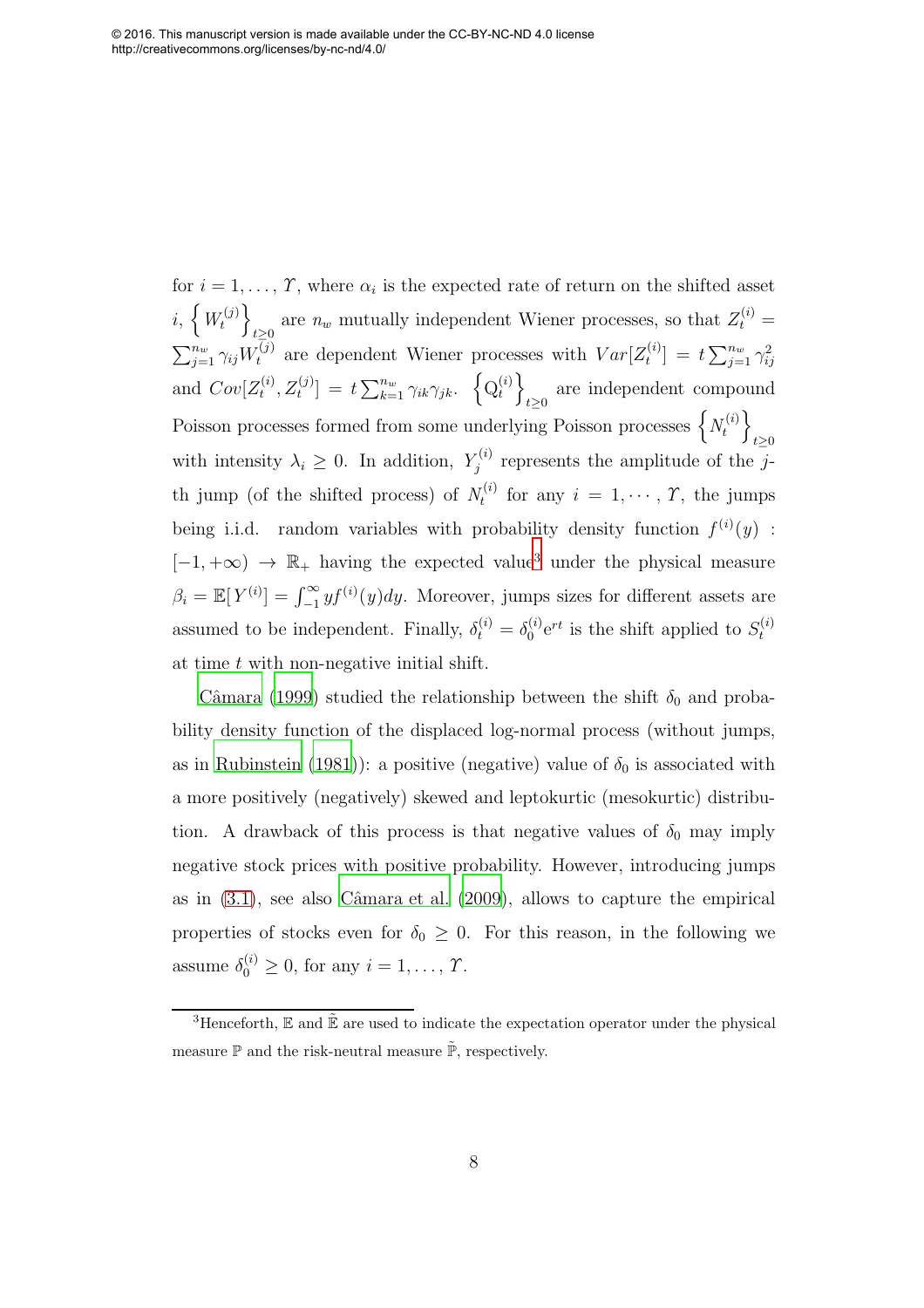The solution of SDE [\(3.1\)](#page-6-2), under the risk-neutral pricing measure  $\tilde{\mathbb{P}}$ , is

$$
S_t^{(i)} = \left(S_0^{(i)} - \delta_0^{(i)}\right) e^{\left(r - \tilde{\beta}_i \tilde{\lambda}_i - \frac{1}{2} \sum_{j=1}^{n_w} \gamma_{ij}^2\right)t + \sum_{j=1}^{n_w} \gamma_{ij} \tilde{W}_t^{(i)}} \prod_{l=1}^{N_t^{(i)}} \left(Y_l^{(i)} + 1\right) + \delta_0^{(i)} e^{rt}
$$
\n(3.2)

where the intensity of the Poisson process  $\left\{N_t^{(i)}\right\}$ t  $\mathcal{L}$ is  $\tilde{\lambda}_i$ ,  $\tilde{\beta}$  is the expected value of  $Y^{(i)}$ , and all the remaining quantities are defined in similar way as those under  $\mathbb{P}$ . For  $(3.2)$  not to introduce arbitrage, the parameters  $\tilde{\beta}_1, \cdots, \tilde{\beta}_T, \tilde{\lambda}_1, \cdots, \tilde{\lambda}_T$ , and  $\theta_1, \cdots, \theta_{n_w}$  need to satisfy the system of equations

<span id="page-9-2"></span>
$$
\alpha_i - \beta_i \lambda_i - r = \sum_{j=1}^{n_w} \gamma_{ij} \theta_j - \tilde{\beta}_i \tilde{\lambda}_i, \quad i = 1, \cdots, \varUpsilon.
$$
 (3.3)

Solution to [\(3.3\)](#page-8-1) is, in general, not unique, so we are in incomplete markets. Nevertheless, we assume that one solution of the system  $(3.3)$  is selected<sup>[4](#page-8-2)</sup> and a pricing measure  $\tilde{\mathbb{P}}$  is fixed.

<span id="page-9-0"></span>For each asset, jumps are taken i.i.d. log-normally distributed such that  $\mathbb{E}[\log(Y_j^{(i)}+1)] = \eta_i$  and  $\widetilde{Var}[\log(Y_j^{(i)}+1)] = v_i^2$ . This assumption cor-

<span id="page-9-1"></span><sup>4</sup>There is a large literature devoted to the issue of selecting a pricing measure. For a review, see [Frittelli \(2000\)](#page-31-7) and references within. General principles about the martingale approach of pricing contingent claims are provided in Chapter 15 of [Bjork \(2009\)](#page-29-2). More specific techniques for pricing and hedging in incomplete markets are described in Chapter 10 of the excellent book by [Cont and Tankov \(2004\)](#page-30-8). Secondly, standard market practice is to calibrates the volatility parameters to volatility surfaces, in general using vanilla products for each asset in the basket, where models are more robust and market data is available. What are very difficult to calibrate are the correlations between assets, particularly in markets that operate mainly OTC. Some traders estimate their correlations from historical data, others use some copula functions and so on. Any approach has pros and cons, as documented in the literature.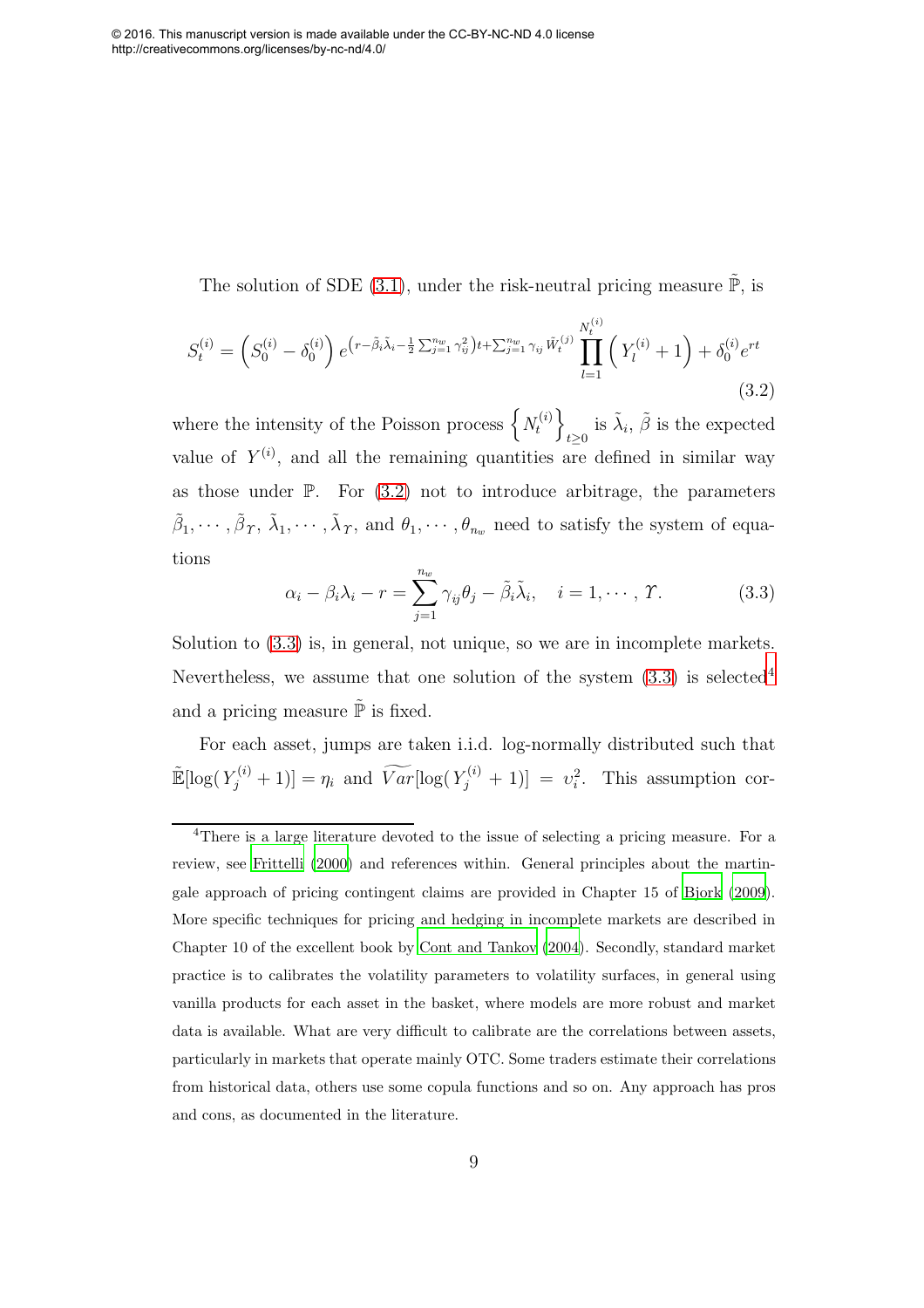responds to the displaced jump diffusion with unsystematic jump risk in Câmara et al. (2009). We remark that when in addition  $\delta_0^{(i)} = 0$ , the model corresponds to that of [Merton \(1976\)](#page-32-7). In order to simplify the notation, we denote  $V_t^{(i)} = \sum_{j=1}^{n_w}$  $\frac{\gamma_{ij}}{\sigma_i} \tilde{W}_t^{(j)}$  where  $\sigma_i^2 = \sum_{j=1}^{n_w} \gamma_{ij}^2$ . Thus  $\left\{ V_t^{(i)} \right\}$ t  $\mathcal{L}$  $t \geq 0$  are dependent standard Brownian motions with

$$
\rho_{l_1l_2} = \text{corr}(V_t^{(l_1)}, V_t^{(l_2)}) = \frac{1}{\sigma_{l_1}\sigma_{l_2}} \sum_{j=1}^{n_w} \gamma_{l_1j} \gamma_{l_2j},
$$

and, consequently, [\(3.2\)](#page-8-0) can be rewritten as

$$
S_t^{(i)} = \left(S_0^{(i)} - \delta_0^{(i)}\right) e^{\left(r - \tilde{\beta}_i \tilde{\lambda}_i - \frac{1}{2} \sigma_i^2\right)t + \sigma_i V_t^{(i)}} \prod_{l=1}^{N_t^{(i)}} \left(Y_l^{(i)} + 1\right) + \delta_0^{(i)} e^{rt}.\tag{3.4}
$$

Finally, we point out that the shifted jump-diffusion model will encompass three sub-cases: the geometric Brownian motion (GBM) when  $\delta_0^{(i)} = 0$  and  $\tilde{\lambda}_i = 0$  for each asset *i*, the shifted GBM when  $\tilde{\lambda}_i = 0$  for each asset *i*, and the standard jump-diffusion model when  $\delta_0^{(i)} = 0$  for each asset *i*.

#### 4. Pricing and hedging methodology

<span id="page-10-1"></span>The aim of this section is to price European basket options. The method we introduce here is general and works for any choice of price models for the assets in the basket under the assumption that we can calculate the moments of the basket at maturity. However, in order to simplify the description of the methodology, we consider the modelling framework in the previous section<sup>[5](#page-9-1)</sup>

<span id="page-10-0"></span><sup>5</sup>Any change in the price dynamics will impact exclusively on the calculation of the moments of the basket returns (i.e. the results in Proposition [4.1\)](#page-14-0).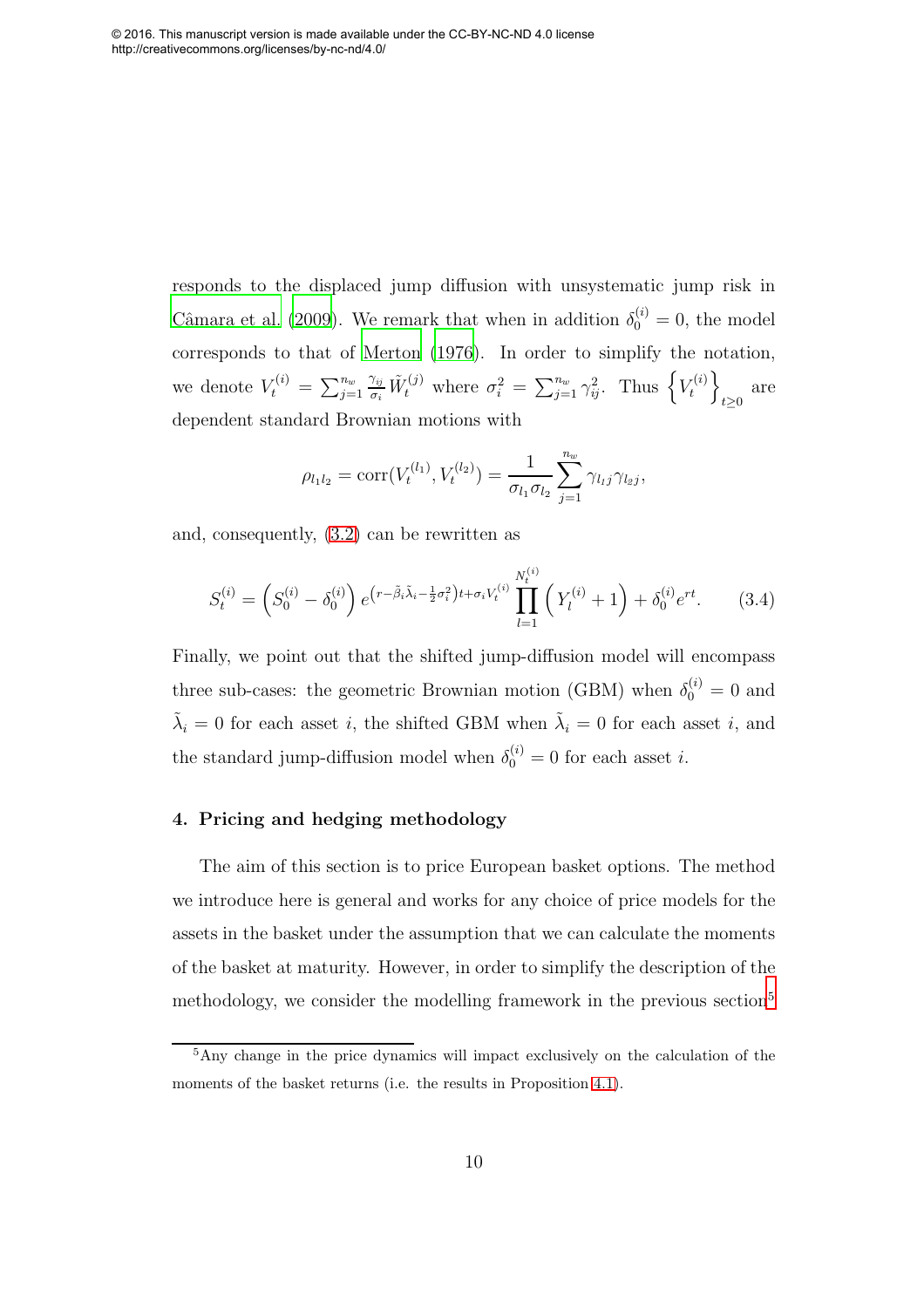and price a basket call option expiring at time  $T$ , whose payoff at maturity is  $(B_T^* - K^*)^+$ . The variable underlying the option is the basket

<span id="page-11-3"></span><span id="page-11-2"></span><span id="page-11-1"></span>
$$
B_t^* = \sum_{i=1}^T a_i S_t^{(i)},
$$
\n(4.1)

where  $\Upsilon$  is the number of assets in the basket,  $K^*$  is the strike price, and  $a_i \in \mathbb{R}$  is the quantity invested in asset  $i, i = 1, \ldots, \gamma$ .

Under the majority of models applied in practice, including the shifted jump-diffusion model, the probability density of the basket  $B_t^*$ —required for pricing and hedging—cannot be obtained in closed-form. The methodology proposed here circumvents this problem by approximating the standardized return of the basket by a polynomial transformation of a standard normal random variable. The approximation derived in this paper is constructed in such a way to match up exactly<sup>[6](#page-10-0)</sup> the first m moments of the model implied risk-neutral return. While the methodology may work for any required m, from an investment finance perspective only the first four moments have been identified in the asset pricing literature as having a clear significance.

For practical purposes, since the assets follow a shifted process, we shall work with shifted quantities defined as: 'shifted strike price'

<span id="page-11-4"></span>
$$
K = K^* - \sum_{i=1}^{T} a_i \delta_0^{(i)} e^{rT}
$$
 (4.2)

<span id="page-11-0"></span><sup>6</sup>A different approach using different Hermite polynomials, called the "physicists" Hermite polynomials, has been exploited elegantly for option pricing by [Necula et al. \(2015\)](#page-33-5). The main advantage of their approach is that convergence for fat-tailed distributions is guaranteed when using the full infinite polynomial Hermite expansion. Our approach is focused on matching the first four moments exactly, using the "probabilists" Hermite polynomials.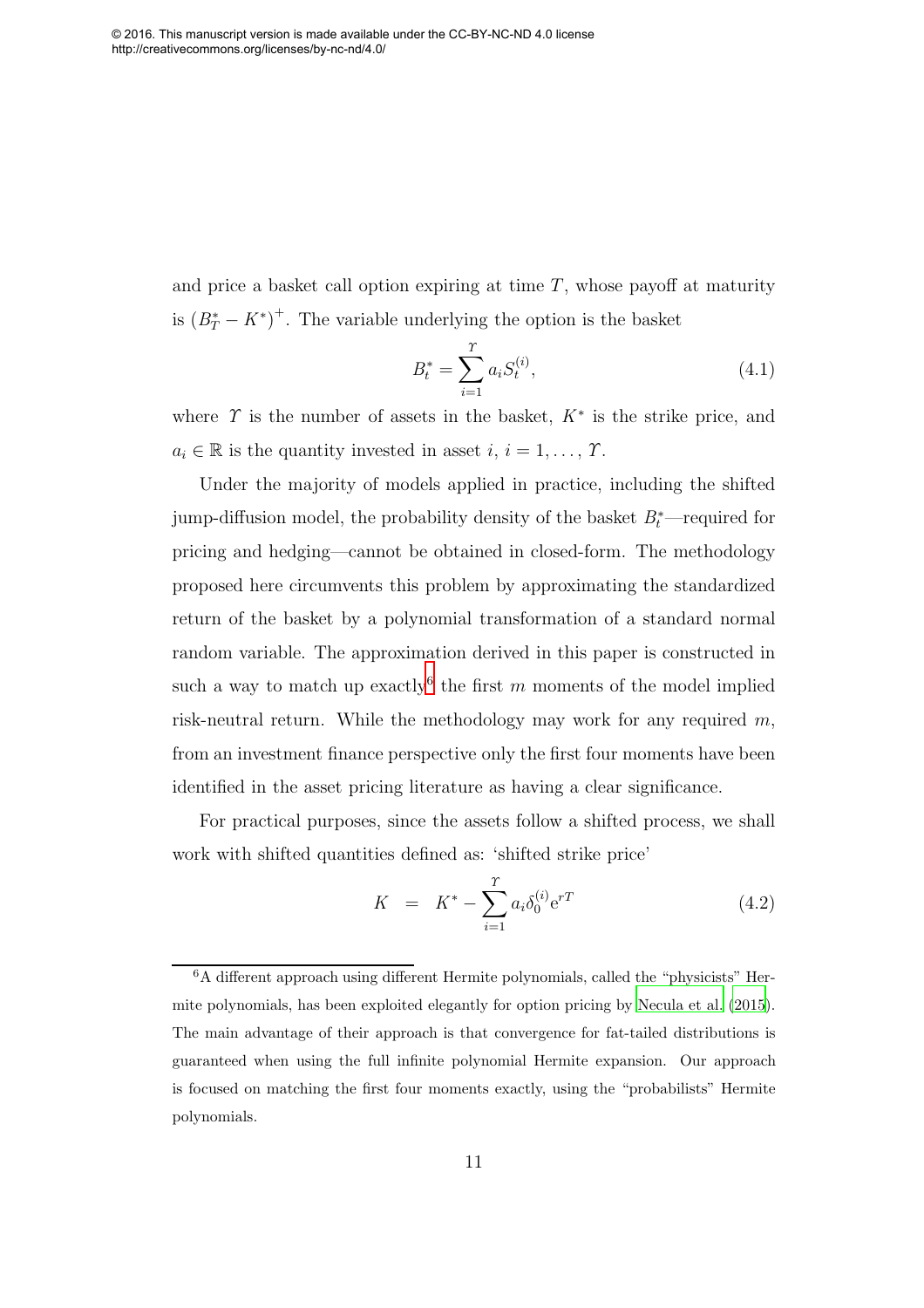and 'shifted basket'

$$
B_T = B_T^* - \sum_{i=1}^T a_i \delta_0^{(i)} e^{rT}.
$$
\n(4.3)

Our methodology uses the random variable

$$
J(Z) = \sum_{k=0}^{m-1} \varphi_k H_k(Z),
$$
\n(4.4)

to approximate the standardized basket return quantity<sup>[7](#page-11-0)</sup>

$$
X_T = \frac{B_T}{B_0 e^{rT}} - h_1.
$$
\n(4.5)

To explain how the approximation works, denote by  $\Phi_t = B_t e^{-rt}$  be the discounted basket payoff at time t. We use  $J(Z)$  to approximate  $\Phi_T/\Phi_0$ when  $h_1 = 0$  and to approximate the gross return of  $\Phi$  over the interval  $[0, T]$  when  $h_1 = 1$ . There are only two values for the coefficient  $h_1$ , 0 and 1 respectively. Furthermore,  $H_k(x)$  denotes the kth-order Hermite polynomial  $H_k(x) = \frac{(-1)^k}{\phi(x)}$  $\frac{\partial^k \phi(x)}{\partial x^k}$ ,  $\phi(\cdot)$  is the standard normal density function and Z is a standard normal random variable.

The coefficients  $\varphi_k$  are calculated by matching the first m moments of [\(4.5\)](#page-11-1), i.e. as the solution of the system of equations

$$
\begin{cases}\n\tilde{\mathbb{E}}[J] = \tilde{\mathbb{E}}[X_T] \\
\tilde{\mathbb{E}}[J^2] = \tilde{\mathbb{E}}[X_T^2] \\
\dots \\
\tilde{\mathbb{E}}[J^m] = \tilde{\mathbb{E}}[X_T^m]\n\end{cases}
$$
\n(4.6)

 ${}^{7}B_{0}$  is assumed to be different from 0 and  $h_{1}$  can take only the values 0 and 1 to indicate what type of returns are used for calculations.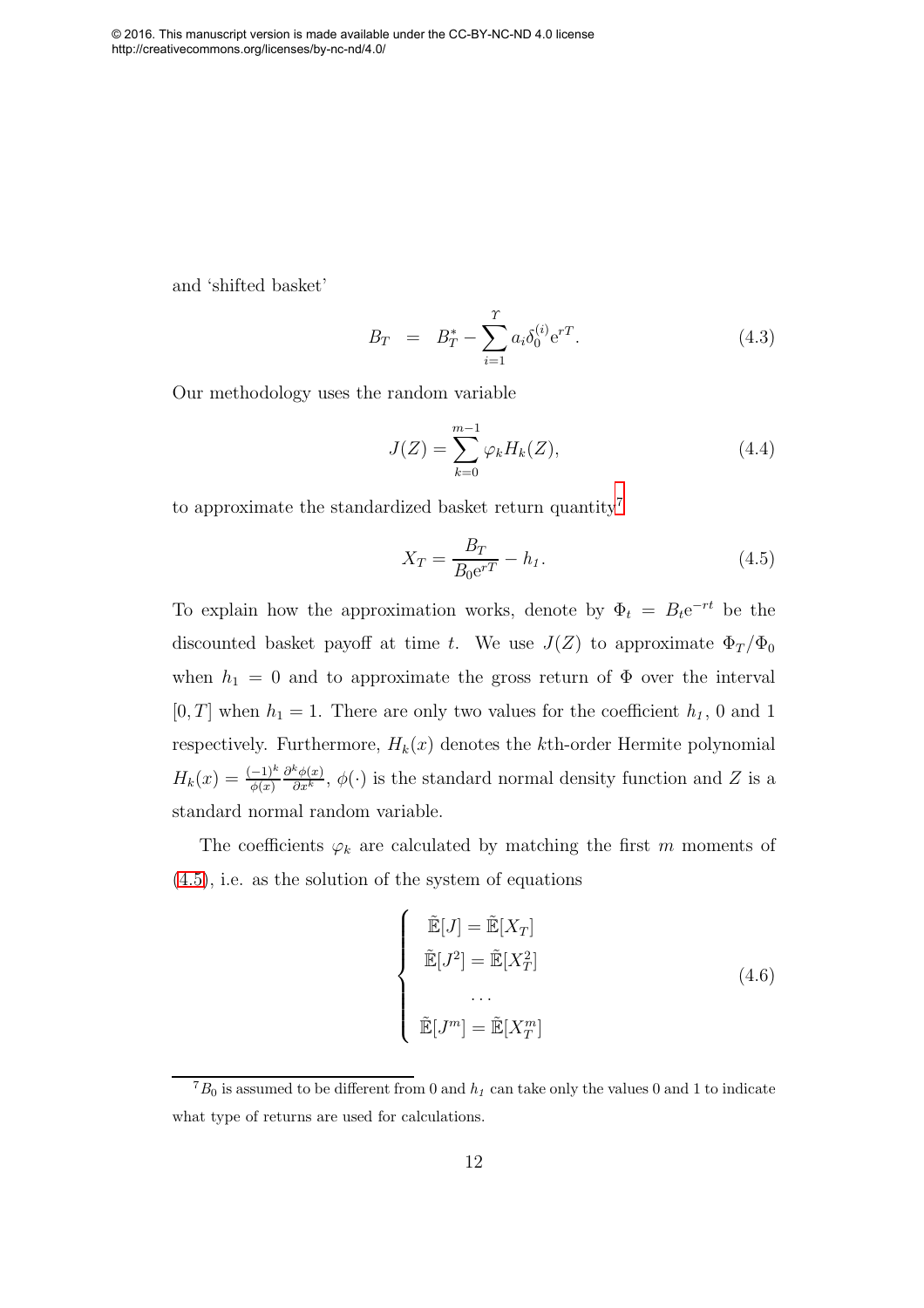<span id="page-13-0"></span>In order to solve this system we need to calculate the first m moments of J, i.e. we need  $\mathbb{E}[J^k]$  for  $k = 1, \ldots, m$ . In particular, the k-th moment of  $m$ -degree polynomial  $J$  is given by

$$
\tilde{\mathbb{E}}[J^k] = \tilde{\mathbb{E}}\left\{ \left[\sum_{i=0}^{m-1} \varphi_i H_i(Z)\right]_i^k \right\} =
$$
\n
$$
\tilde{\mathbb{E}}\left\{ \left[\sum_{i=0}^{m-1} \varphi_{i_1} H_{i_1}(Z)\right] \times \left[\sum_{i_2=0}^{m-1} \varphi_{i_2} H_{i_2}(Z)\right] \cdots \times \left[\sum_{i_k=0}^{m-1} \varphi_{i_k} H_{i_k}(Z)\right]_i^k \right\} =
$$
\n
$$
\sum_{i_1=0}^{m-1} \cdots \sum_{i_k=0}^{m-1} \varphi_{i_1} \times \cdots \times \varphi_{i_k} \tilde{\mathbb{E}}[H_{i_1}(Z) \times \cdots \times H_{i_k}(Z)]
$$

In Appendix A.1, we provide the analytic formulae for the first 4 moments of  $J(Z)$ . Following [Leccadito et al. \(2014\)](#page-32-8), p. 79-80, it is possible to determine all the possible values of skewness (in absolute value) and kurtosis of  $X_T$  for which the proposed method can be employed when  $m = 4$ , see Figure [1.](#page-13-0) We refer the reader to [Headrick \(2009\)](#page-31-8), p. 23, for a discussion regarding the feasible skewness-kurtosis pairs for larger values of  $m$ , where the author states that the region associated to  $m = 6$  is larger than the one represented in Figure [1.](#page-13-0)

The three variants of our moment-matching method that will be analyzed in Section [5](#page-18-0) are:

- 1.  $mGA$  indicates a moment matching procedure that matches the first m moments of  $X_T$  with  $h_1 = 0$ ;
- 2. mGB indicates a moment matching procedure that matches the first m moments of  $X_T$  with  $h_1 = 1$ ;
- 3.  $mGAB$  is a hybrid methodology spanned by the two methods  $mGA$ and mGB. It returns the solution of the method that correctly matches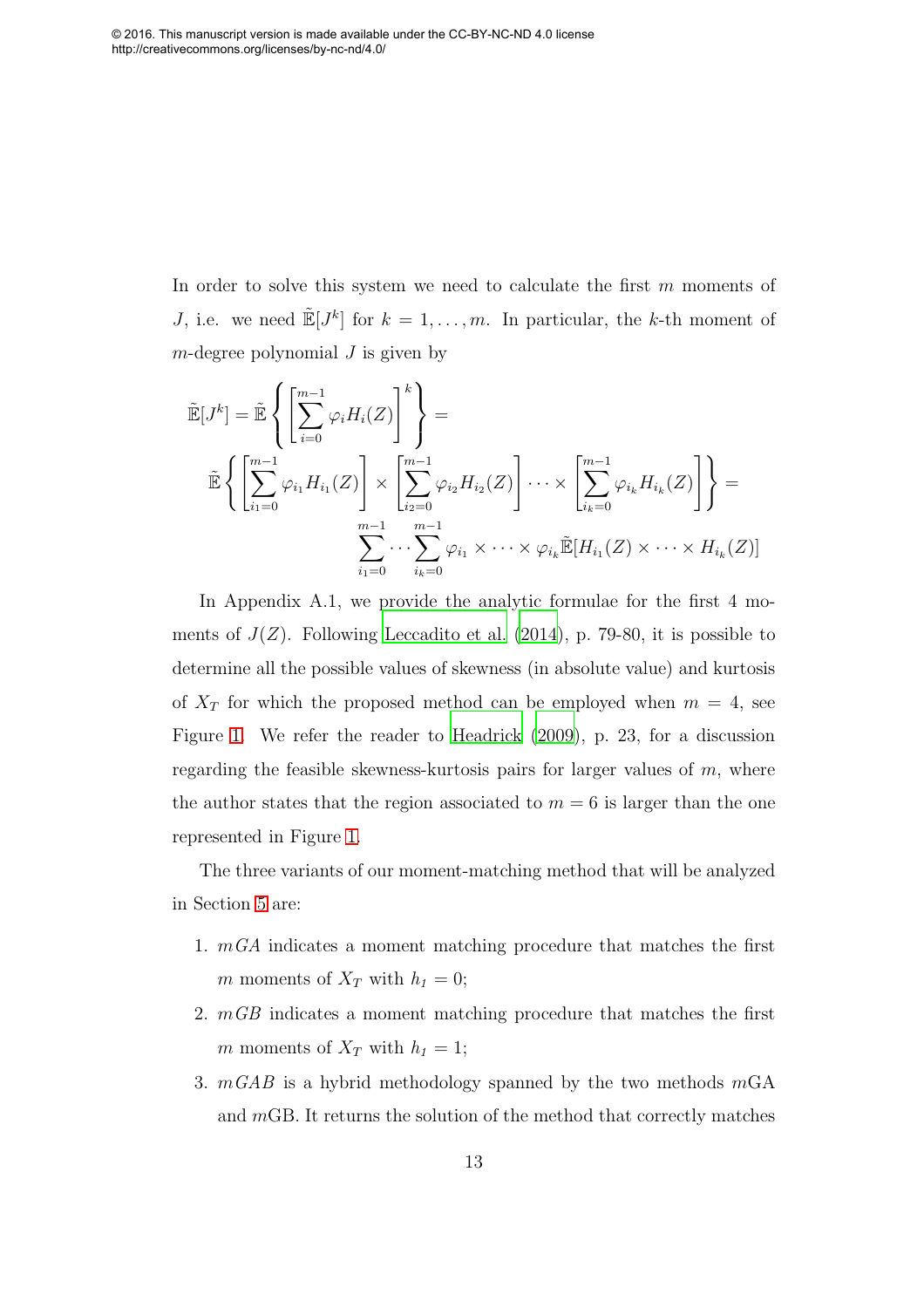**Figure 1:** The locus of skewness-kurtosis pairs of  $X_T$ , eq. [\(4.5\)](#page-11-1), for which the proposed approximation [\(4.4\)](#page-11-2) is feasible when  $m = 4$ .

<span id="page-14-1"></span><span id="page-14-0"></span>

<span id="page-14-2"></span>the moments if one of  $mGA$  and  $mGB$  works properly and takes into account the worst error between the two variants if both correctly match the moments.

<span id="page-14-3"></span>For the three variants above, the mnemonics driven by  $m$  stands for the number of moments matched and G highlights that a transformation of the Gaussian distribution is considered.

This moment-matching procedure is an extension of the method presented in [Leccadito et al. \(2012\)](#page-32-9). They proposed the Hermite tree method for pricing financial derivatives and, in a nutshell, the idea is to match the moments of the log-returns of the underlying asset with the moments of a discrete random variable. Our methodology extends [Leccadito et al. \(2012](#page-32-9)) to deal with baskets that may take on negative values and replaces the binomial distribution they employed with the asymptotically equivalent Gaussian distribution. Consequently, our new methodology consists of quasi-analytic pricing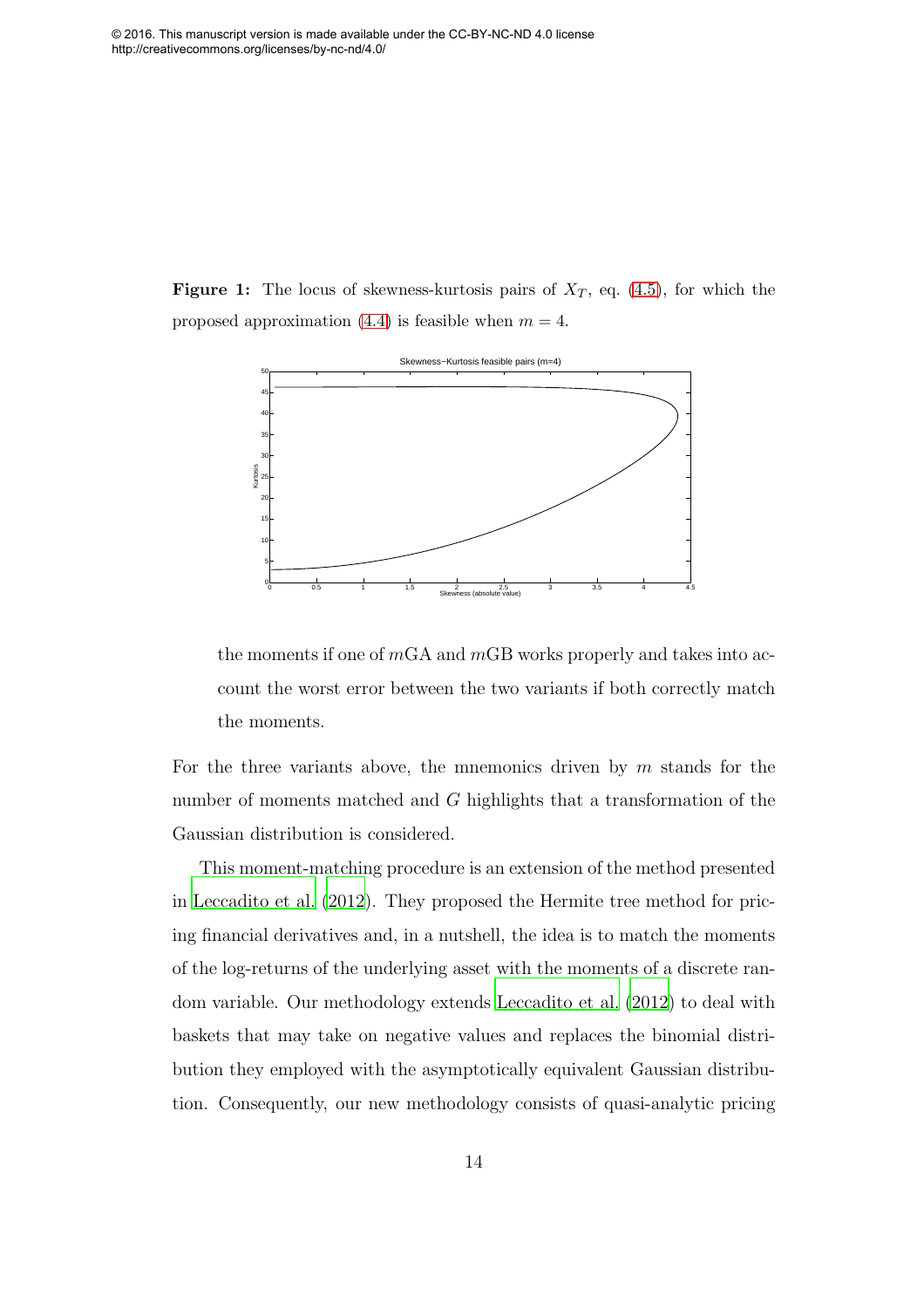and hedging formula, which do not employ a tree or lattice method.

Proposition [4.1](#page-14-0) shows how to calculate the moments of the standardized basket return quantity for assets that follow the shifted jump-diffusion process  $(SDE (3.4))$  $(SDE (3.4))$  $(SDE (3.4))$ .

**Proposition 4.1.** The k-moment of the standardized return  $X_T$  in for-mula [\(4.5\)](#page-11-1), under  $\tilde{\mathbb{P}}$ , is given by

$$
\tilde{\mathbb{E}}[X_T^k] = \tilde{\mathbb{E}}\left[\left(\frac{B_T}{B_0 \mathbf{e}^{rT}} - h_I\right)^k\right] = \sum_{i=0}^k {k \choose i} \frac{(-h_I)^i}{(B_0 \mathbf{e}^{rT})^{k-i}} \tilde{\mathbb{E}}[B_T^{k-i}].\tag{4.7}
$$

where

<span id="page-15-0"></span>
$$
\tilde{\mathbb{E}}[B_T^k] = \sum_{i_1=1}^T \cdots \sum_{i_k=1}^T a_{i_1} \left( S_0^{(i_1)} - \delta_0^{(i_1)} \right) e^{(r+\omega_{i_1})T} \cdots a_{i_k} \left( S_0^{(i_k)} - \delta_0^{(i_k)} \right) e^{(r+\omega_{i_k})T} \operatorname{mgf}(\boldsymbol{e}_{i_1} + \ldots + \boldsymbol{e}_{i_k}),
$$
\n(4.8)

 $\omega_j = -\tilde{\beta}_j \tilde{\lambda}_j - \frac{1}{2}$  $\frac{1}{2}\sigma_j^2$ ,  $e_j \in \Re^{\Upsilon}$  is the vector having 1 in position j and 0 elsewhere. Furthermore, the moment generation function of  $\sigma_i V_T^{(i)} + \sum_{l=1}^{N_T^{(i)}} \log(Y_l^{(i)} + 1)$ is given by

$$
\mathrm{mgf}(\boldsymbol{u}) = \exp\left\{T\boldsymbol{u}'\boldsymbol{\Sigma}\boldsymbol{u}/2\right\} \prod_{i=1}^{T} \mathrm{mgf}_{N_T^{(i)}}\left(\eta_i u_i + v_i^2 u_i^2/2\right) \tag{4.9}
$$

<span id="page-15-2"></span>where  $\Sigma$  denotes the covariance matrix of  $\boldsymbol{V} = \left(V_T^{(1)}\right)^T$  $V_T^{(1)},\cdots,V_T^{(T)}$  $\Big)$ <sup>'</sup>, and

<span id="page-15-1"></span>
$$
mgf_{N_T^{(i)}}(u) = \exp(T\tilde{\lambda}_i(e^u - 1)).
$$
\n(4.10)

<span id="page-15-3"></span>Proof. Formulae [\(4.7\)](#page-14-1) and [\(4.8\)](#page-14-2) are derived by exponentiation of formulae [\(4.5\)](#page-11-1) and [\(4.3\)](#page-11-3), respectively and the linear property of the expectation operator. Additionally, the moment generation function of  $\sigma_i V_T^{(i)}$  +  $\sum_{l=1}^{N_T^{(i)}} \log(Y_l^{(i)}+1)$  in [\(4.9\)](#page-14-3) is calculated by conditioning with respect to  $N_T^{(i)}$  $\Box$  $T^{(i)}$  .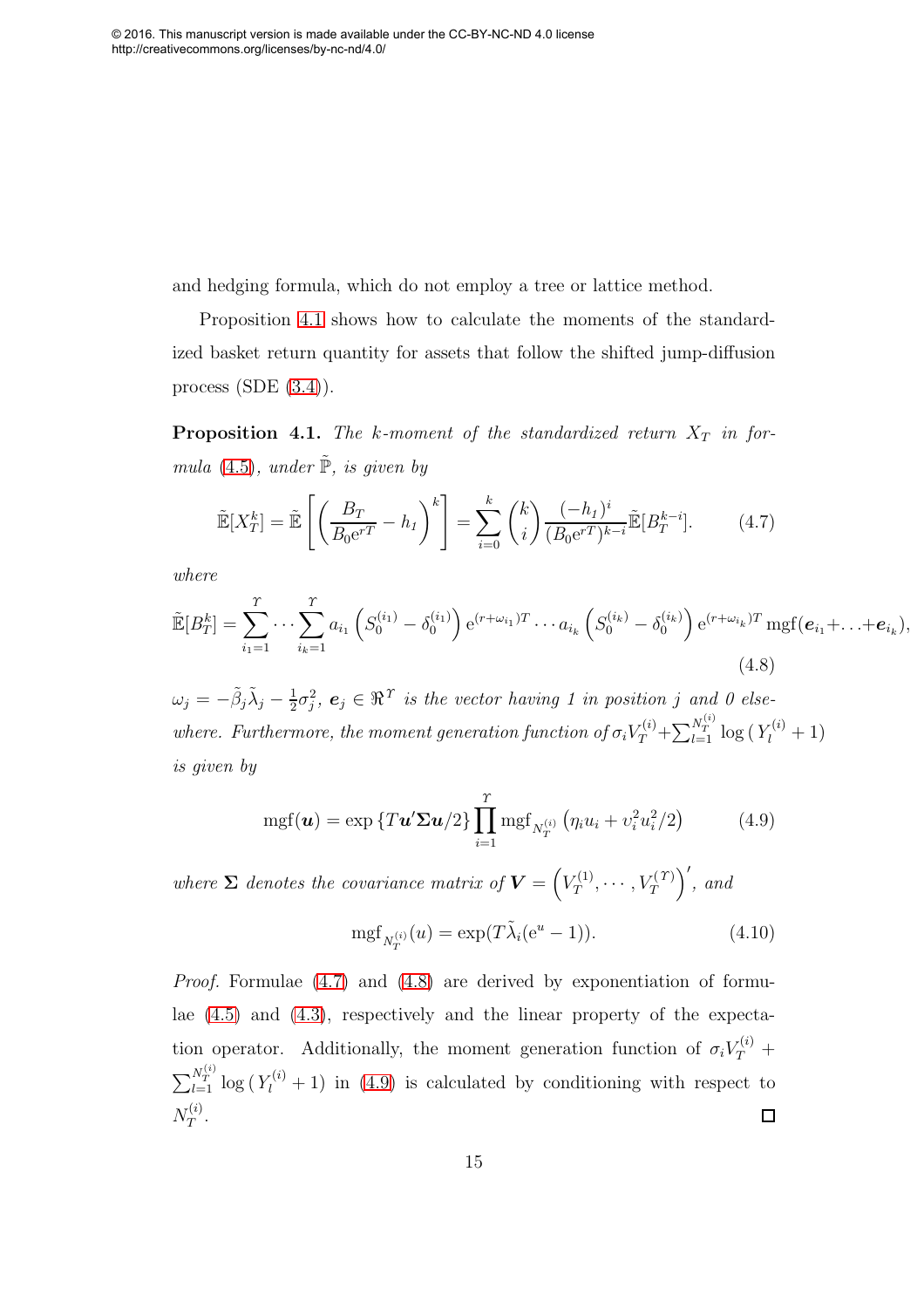Once the parameters  $\varphi$  are calculated by solving the moment-matching system [\(4.6\)](#page-11-4), the two propositions in the next sections are our main results for pricing and hedging basket options. The solution of this system of equations is done numerically and the moment matching requires little computational effort.

#### <span id="page-16-1"></span>4.1. Pricing and hedging methods

<span id="page-16-2"></span>Following standard non arbitrage principles, the price of a European basket call option is calculated by discounting the expected value of the option payoff at maturity. The mechanism of shifting the basket and strike price, in equations [\(4.2\)](#page-10-1) and [\(4.3\)](#page-11-3), allows rewriting the pricing formula in two equivalent ways:

$$
c_0(B_0^*, T, K^*) = e^{-rT} \tilde{\mathbb{E}}[(B_T^* - K^*)^+] = e^{-rT} \tilde{\mathbb{E}}[(B_T - K)^+] = c_0(B_0, T, K).
$$
\n(4.11)

The next proposition provides a formula for the European call basket option price under the Hermite polynomial approximations considered in this paper.

Proposition 4.2. The price of a European call basket option with the Hermite expansion variant mGA or mGB is given by:

<span id="page-16-3"></span>
$$
c_0(B_0, T, K) = B_0 [(\varphi_0 + h_1) \Phi(-h_2 \tilde{z}) + h_2 g(\tilde{z})] - K e^{-rT} \Phi(-h_2 \tilde{z}) \quad (4.12)
$$

<span id="page-16-0"></span>where

$$
g(\tilde{z}) = \phi(\tilde{z}) \sum_{k=0}^{m-2} \varphi_{k+1} H_k(\tilde{z}),
$$
\n(4.13)

K is the shifted strike price,  $h_1 = 0$  for the variant mGA and  $h_1 = 1$  for the variants mGB,  $h_2 = sgn(B_0)$ ,  $\tilde{z}$  is the solution of  $[J(\tilde{z}) + h_1]B_0e^{rT} = K$ ,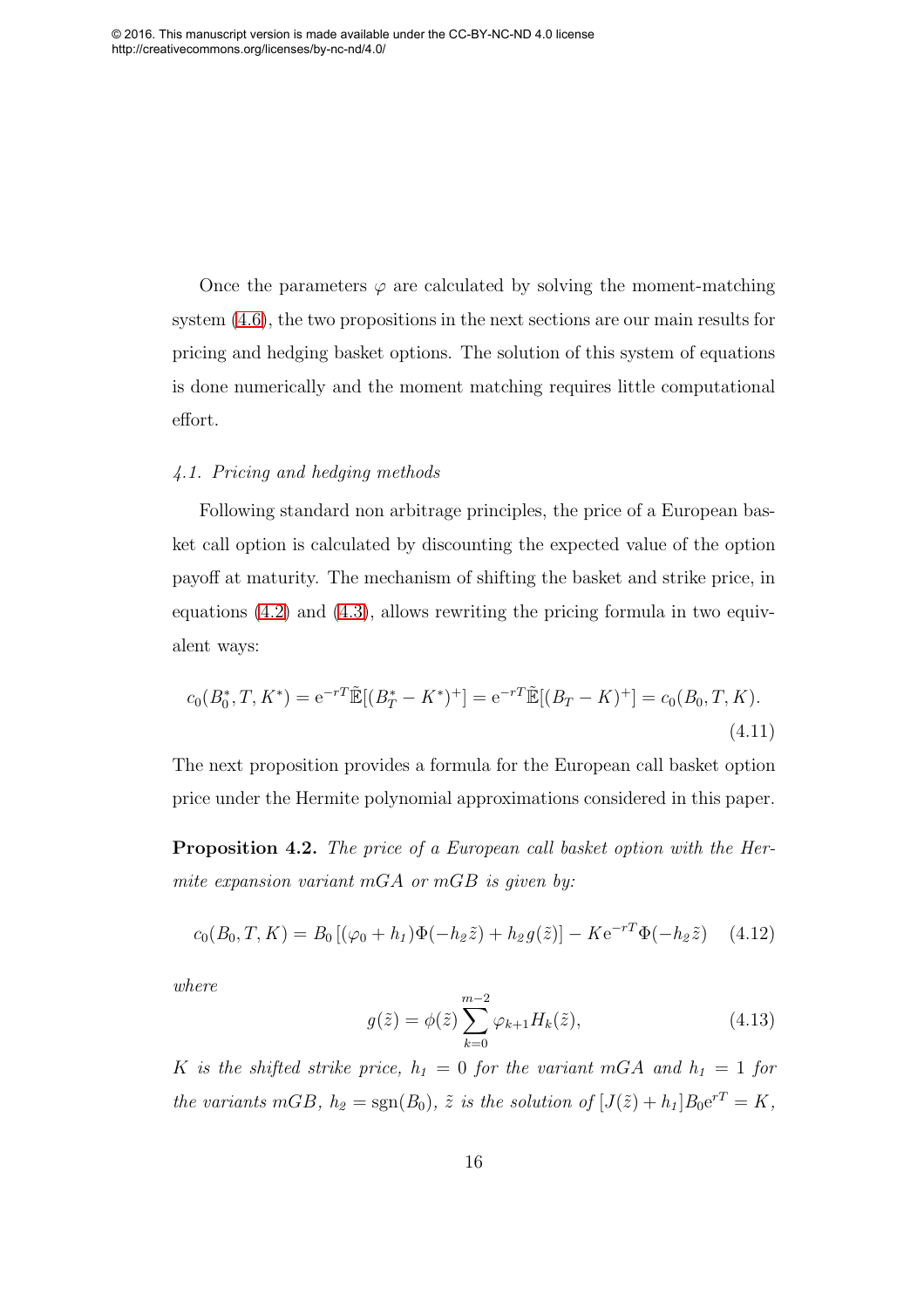$\phi(\cdot)$  is the standard normal density function,  $\Phi(\cdot)$  is the standard normal cumulative distribution function and  $\varphi_1, \ldots, \varphi_{m-1}$  are calculated by matching the first  $m$  moments of the standardized return quantity  $X_T$ .

<span id="page-17-0"></span>*Proof.* Let us consider the approximation of  $X_T$  by the random variable  $J(Z)$ via the solution of the moment-matching procedure. Consequently,

$$
B_T \approx B_0 e^{rT} (J(Z) + h_1)
$$
\n(4.14)

and substituting it into the equality [\(4.11\)](#page-15-0) leads to:

$$
c_0(B_0, T, K) = e^{-rT} \tilde{\mathbb{E}}[(B_T - K)^+] \approx e^{-rT} \int_{l_1}^{l_2} \left[ B_0 e^{rT} (J(z) + h_1) - K \right] \phi(z) dz
$$
  

$$
= B_0 \int_{l_1}^{l_2} J(z) \phi(z) dz + (h_1 B_0 - K e^{-rT}) \Phi(-h_2 \tilde{z}) \qquad (4.15)
$$

where, for  $B_0 > 0$ ,  $l_1 = \tilde{z}$  and  $l_2 = +\infty$  and, for  $B_0 < 0$ ,  $l_1 = -\infty$  and  $l_2 = \tilde{z}$ .

For the calculation of the integral  $\int_{l_1}^{l_2} J(z)\phi(z)dz$ , the results in formu-lae [\(A.1\)](#page-34-0) and [\(A.2\)](#page-35-0) (see [Appendix A.2\)](#page-34-1) are employed for  $B_0 > 0$  and  $B_0 < 0$ ,  $\Box$ respectively. Formula [\(4.12\)](#page-15-1) is then proved by rearranging the terms.

The next proposition reports the formula for the hedging parameter<sup>[8](#page-16-0)</sup> with respect to the variable u, which can be any of the quantities  $S_0^{(i)}$  $b_0^{(i)}$ ,  $B_0^*$ ,  $\sigma_i$ ,  $r$ ,  $T,\,a_i,\,\tilde\lambda_i,\,\delta_0^{(i)}$  $_0^{(i)}$ ,  $\tilde{\beta}_i$ ,  $\eta_i$  or  $v_i$ .

<sup>8</sup>One may remark that this formula is an approximation of the theoretical Greek parameter, that is not analytically available for our model. On their own, the hedging values for delta parameter for example will indeed not give the exact analytical option price under the assumed model but it will help with faster hedging calculations. We thank an anonymous referee for indicating this point.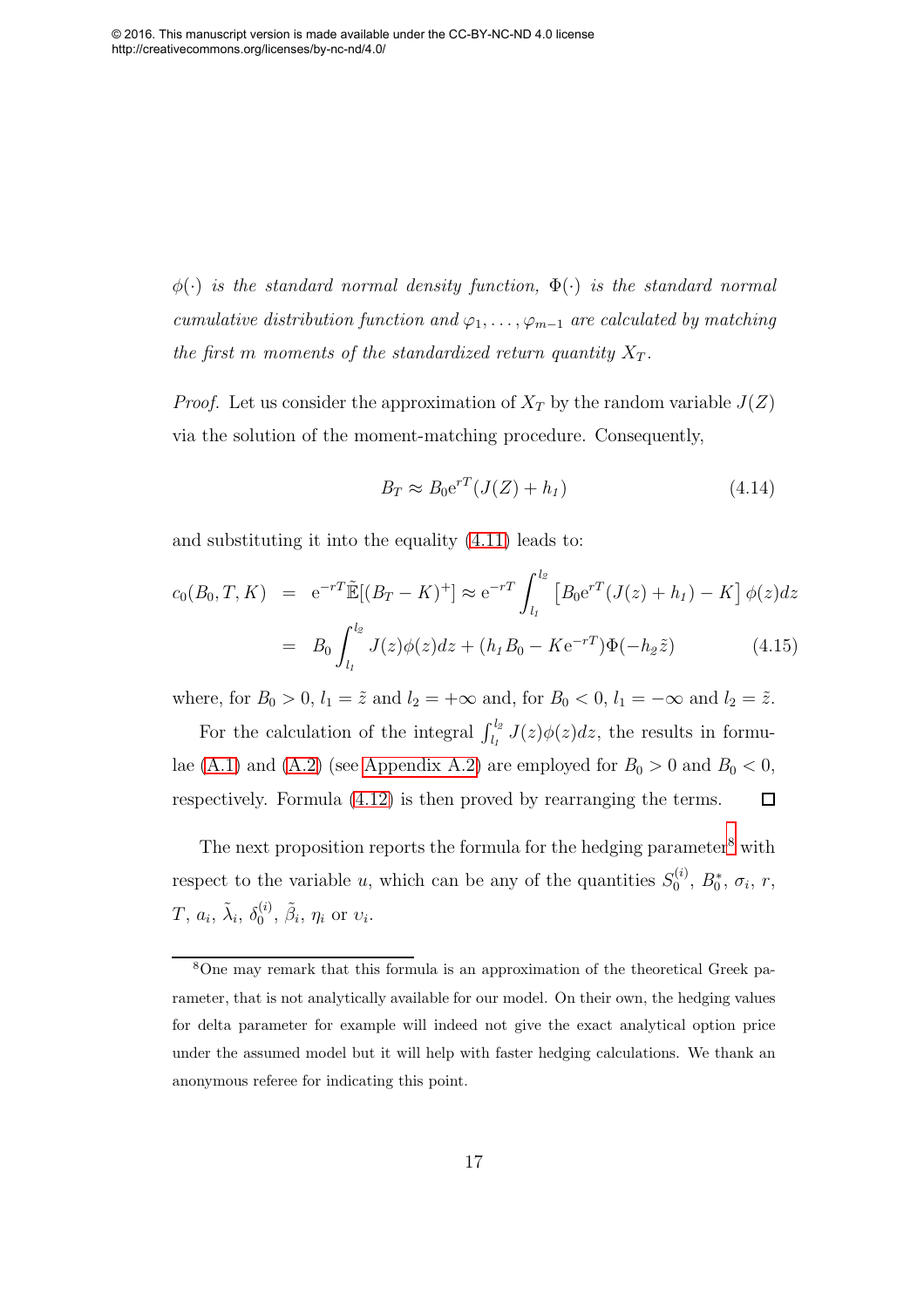**Proposition 4.3.** For  $c_0$ ,  $h_1$ ,  $h_2$ ,  $\tilde{z}$ ,  $g(\cdot)$ ,  $\phi(\cdot)$  and  $\Phi(\cdot)$  defined in Proposition [4.2,](#page-15-2) the hedging parameter of a European call basket option, with respect to the variable  $u$ , under the Hermite expansion variant mGA or mGB, is given by

$$
\frac{\partial c_0}{\partial u} = c_0 e^{rT} \frac{\partial e^{-rT}}{\partial u} + B_0 \left[ h_2 g'(\tilde{z}) + \frac{\partial \varphi_0}{\partial u} \phi(-h_2 \tilde{z}) \right] + h_2 e^{-rT} \Phi(\tilde{z}) \frac{\partial K}{\partial u} \n+ e^{-rT} \frac{\partial (B_0 e^{rT})}{\partial u} \left[ h_2 g(\tilde{z}) + \varphi_0 \phi(-h_2 \tilde{z}) + h_1 \left( -h_2 \Phi(\tilde{z}) + \frac{h_2 + 1}{2} \right) \right]
$$
\n(4.16)

<span id="page-18-1"></span>where

$$
g'(\tilde{z}) = \phi(\tilde{z}) \sum_{k=0}^{m-2} \frac{\partial \varphi_{k+1}}{\partial u} H_k(\tilde{z})
$$
\n(4.17)

and  $c_0$  is the short for  $c_0(B_0, T, K)$ .

Proof. The calculation of the hedging parameter can be achieved by direct differentiation using Leibniz' rule of the pricing formula [\(4.11\)](#page-15-0) considered together with approximation [\(4.14\)](#page-16-1), as follows:

$$
\frac{\partial c_0}{\partial u} = \frac{\partial e^{-rT}}{\partial u} \int_{l_1}^{l_2} \left[ B_0 e^{rT} (J(z) + h_1) - K \right] \phi(z) dz
$$
  
 
$$
+ e^{-rT} \int_{l_1}^{l_2} \frac{\partial \left[ B_0 e^{rT} (J(z) + h_1) - K \right]}{\partial u} \phi(z) dz
$$
  
\n
$$
= c_0 e^{rT} \frac{\partial e^{-rT}}{\partial u} + e^{-rT} \int_{l_1}^{l_2} \frac{\partial \left[ B_0 e^{rT} (J(z) + h_1) - K \right]}{\partial u} \phi(z) dz.
$$

<span id="page-18-0"></span>Additionally, since the Hermite polynomials do not depend on u,  $\frac{\partial J(z)}{\partial u}$  =  $\sum_{k=0}^{m-1} \frac{\partial \varphi_k}{\partial u} H_k(z)$ , and, consequently, formulae [\(A.1\)](#page-34-0) and [\(A.2\)](#page-35-0) in [Appendix A.2](#page-34-1) can also be used for the integral  $\int_{l_1}^{l_2}$  $\frac{\partial J(z)}{\partial u}\phi(z)dz$  where  $l_1$  and  $l_2$  are as defined for function [\(4.15\)](#page-16-2). Formula [\(4.16\)](#page-17-0) is then proved by rearranging the terms. The calculation of  $\frac{\partial \varphi_k}{\partial u}$  is shown in [Appendix A.3.](#page-35-1)  $\Box$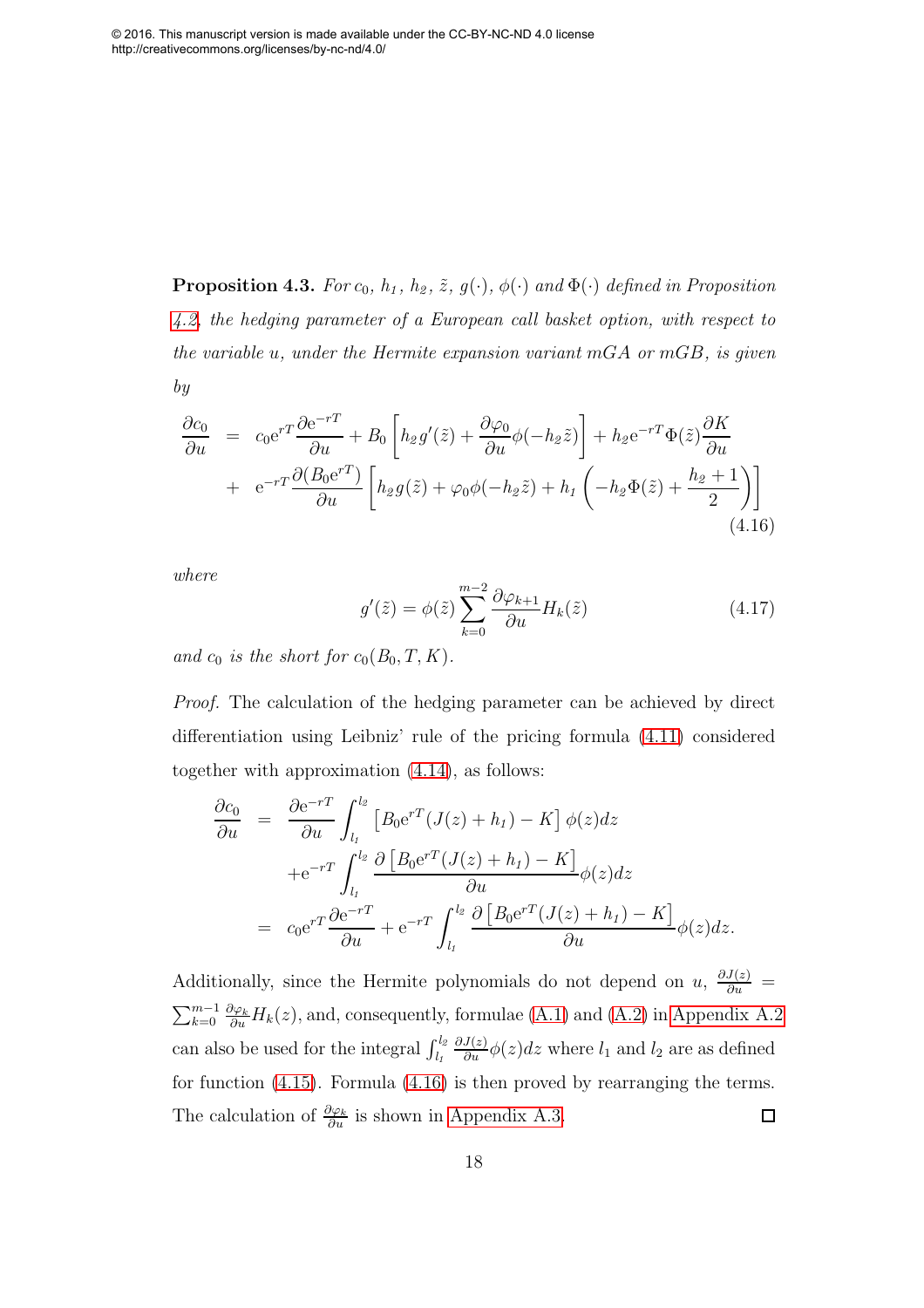<span id="page-19-0"></span>In Section [5.3,](#page-25-0) a comparison of our method with other methods in the literature is carried out using the Delta-hedging performances as a yardstick. For that exercise, we calculate the delta parameter as:

$$
\frac{\partial c_0}{\partial B_0^*} = \frac{\partial c_0}{\partial S_0^{(i)}} \frac{\partial S_0^{(i)}}{\partial B_0^*} = \frac{\partial c_0}{\partial S_0^{(i)}} \frac{1}{a_1},\tag{4.18}
$$

where  $\frac{\partial c_0}{\partial S_0^{(i)}}$  is calculated by using formula [\(4.16\)](#page-17-0) for  $u = S_0^{(i)}$  $\overset{(i)}{0}$ :

$$
\frac{\partial c_0}{\partial S_0^{(i)}} = B_0 \left[ h_2 g'(\tilde{z}) + \frac{\partial \varphi_0}{\partial S_0^{(i)}} \phi(-h_2 \tilde{z}) \right] +
$$
  
+ 
$$
+ a_1 \left[ h_2 g(\tilde{z}) + \varphi_0 \phi(-h_2 \tilde{z}) + h_1 \left( -h_2 \Phi(\tilde{z}) + \frac{h_2 + 1}{2} \right) \right] (4.19)
$$

The calculation of  $\frac{\partial \varphi_k}{\partial S_0^{(i)}}$  is shown in [Appendix A.3.](#page-35-1)

The same methodology can be applied to other payoff structures. Additionally, we note that for pricing basket put options, defining  $p_0$  as the put price, one can employ the put-call parity relationship:

$$
p_0(B_0^*, T, K^*) = c_0(B_0^*, T, K^*) + K^* e^{-rT} - B_0^*
$$
\n(4.20)

that can equivalently be written for any hedging parameter w.r.t.  $u$  as:

$$
\frac{\partial p_0}{\partial u} = \frac{\partial c_0}{\partial u} + \frac{\partial (K^* e^{-rT} - B_0^*)}{\partial u}.
$$
\n(4.21)

#### 5. Numerical Comparisons

In this section we first provide a short example of how the model is calibrated and show how the resulting approximated densities compare with the true ones. We then investigate the performance of the proposed approximation both in a pricing and in a delta-hedging context.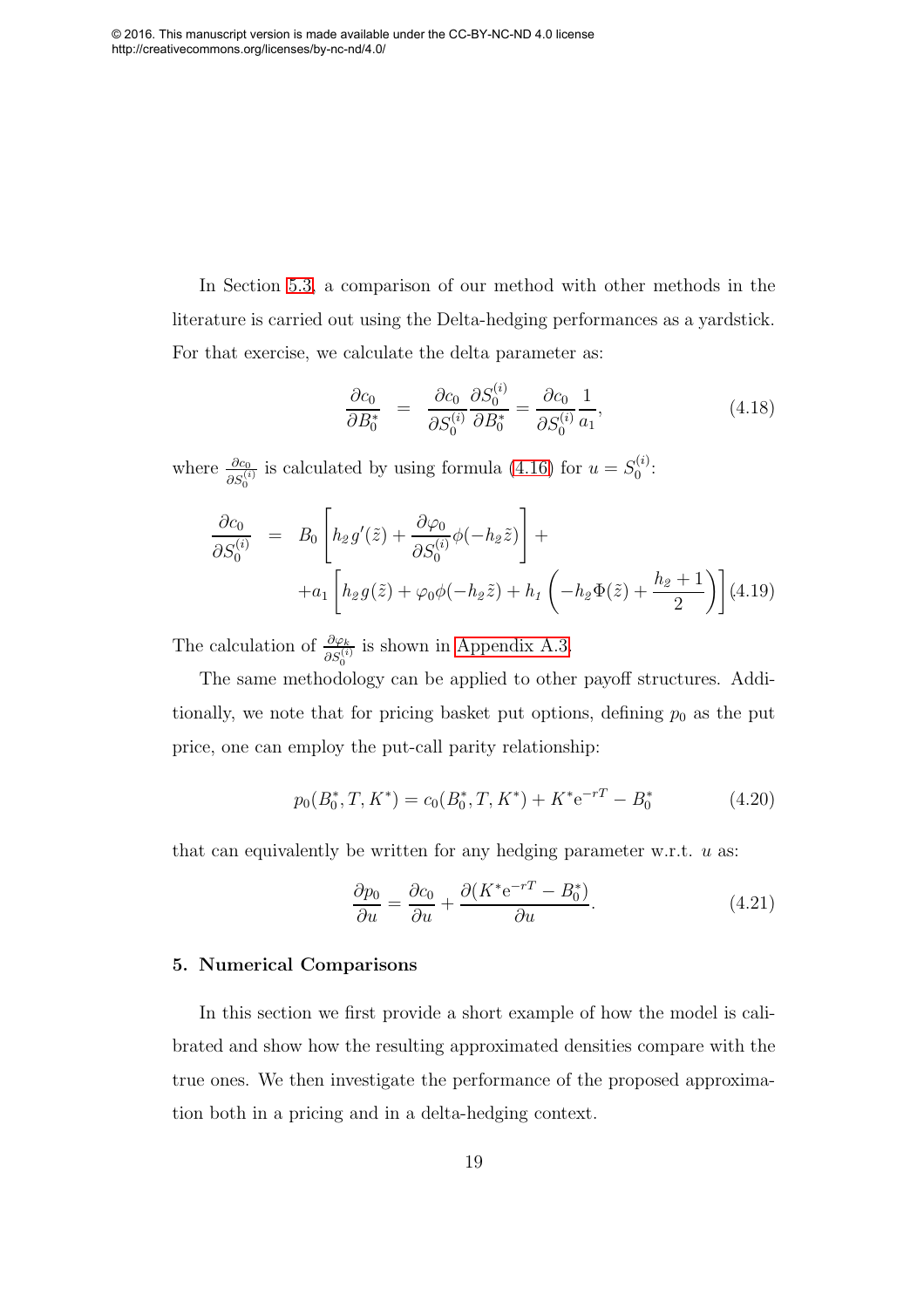<span id="page-20-0"></span>

Figure 2: Calibration of single-stock European options.

#### 5.1. Model Calibration

All parameters (including  $\delta_0$ ) excluding correlations are calibrated from single-stock European options. All the correlations are estimated from historical data. As an example, we consider a basket with two assets, IBM and Microsoft. The calibration exercise is performed on European options quotes available on  $14/12/2012$ . Among the options available, we select the ones with maturity closes to 1 year, the maturity of the basket options considered. The calibrated parameters are  $\sigma = 0.1552$ ,  $\lambda = 0.3151$ ,  $\eta$  = -0.3541,  $v$  = 0.2403 and  $\delta_0$  = 38.3615 for IBM and  $\sigma$  = 0.2785,  $\tilde{\lambda} = 0.0955, \eta = 0.0186, \nu = 0.03 \text{ and } \delta_0 = 5.3491 \text{ for Microsoft. Fig-}$ ure [2](#page-19-0) reports, for the two companies, market option prices vs. model prices for various strike levels.

The correlation estimated using the time series of daily returns equals 0.4274. We consider two baskets comprising these two stocks  $(a_{IBM} =$  $1, a_{Microsoft} = -1$  and  $a_{IBM} = -3, a_{Microsoft} = 0.5$ ) with maturity 1 year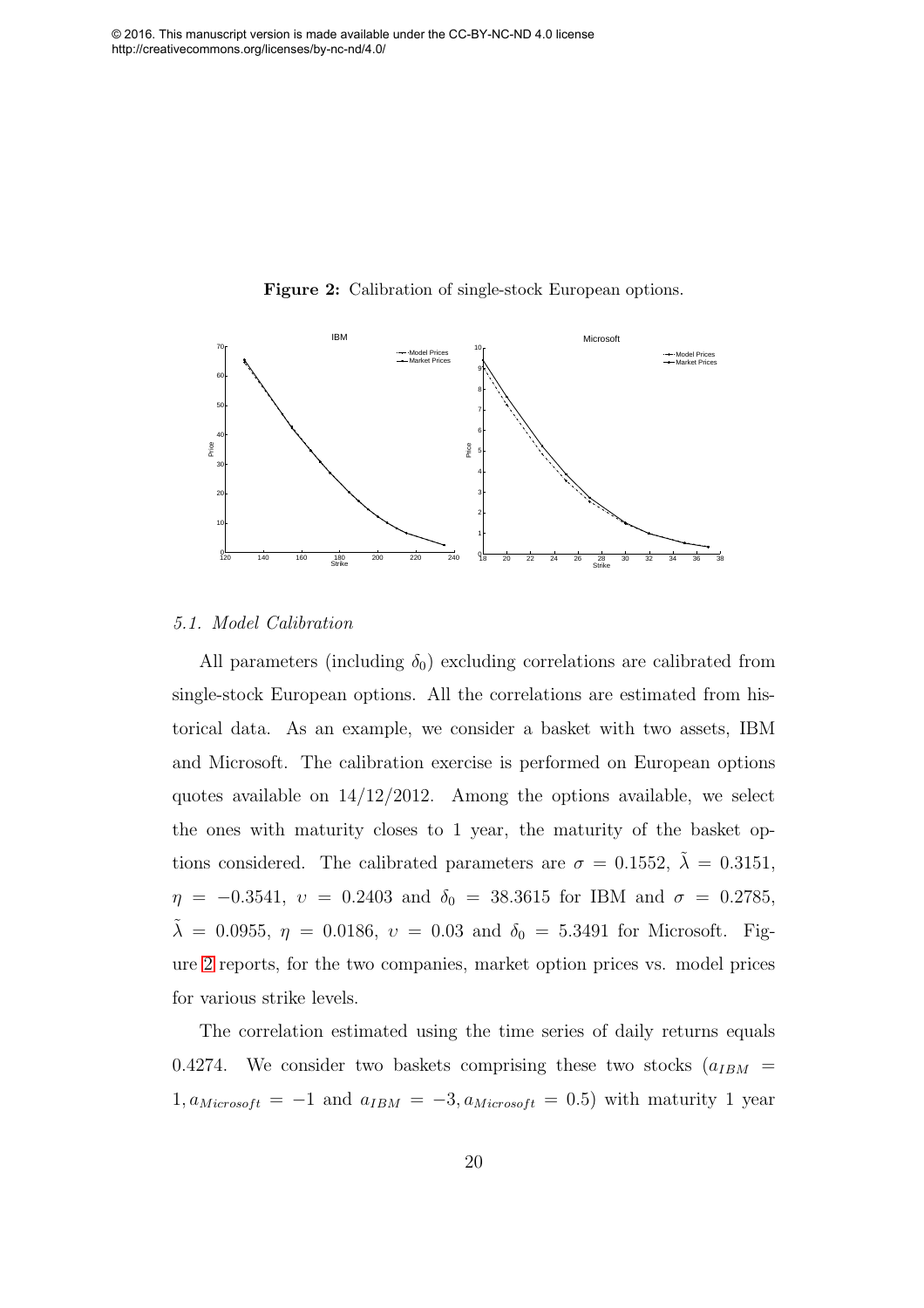

Figure 3: Approximated vs. true densities.

and using the calibrated parameters we compare in Figure [3](#page-20-0) the densities resulting from the approximations 4GA, 4GB, 6GA, and 6GB with the true ones (obtained by simulation). Moreover, the risk-free rate is  $r = 0.0526$  and the spot prices are \$191.76 and \$26.81 for IBM and for Microsoft, respectively.

#### 5.2. Pricing performances

The usefulness of a newly proposed method can be gauged by comparing it with other established methods in the literature. The variants  $mGA$ ,  $mGB$  and  $mGAB$ —introduced in Section [4—](#page-9-0)of our Hermite approximation approach are compared on a large set of simulated option-scenarios with the method in [Borovkova et al. \(2007\)](#page-29-0), (BPW) from now on, which is capable of matching quite large ranges of skewness and kurtosis, is also supported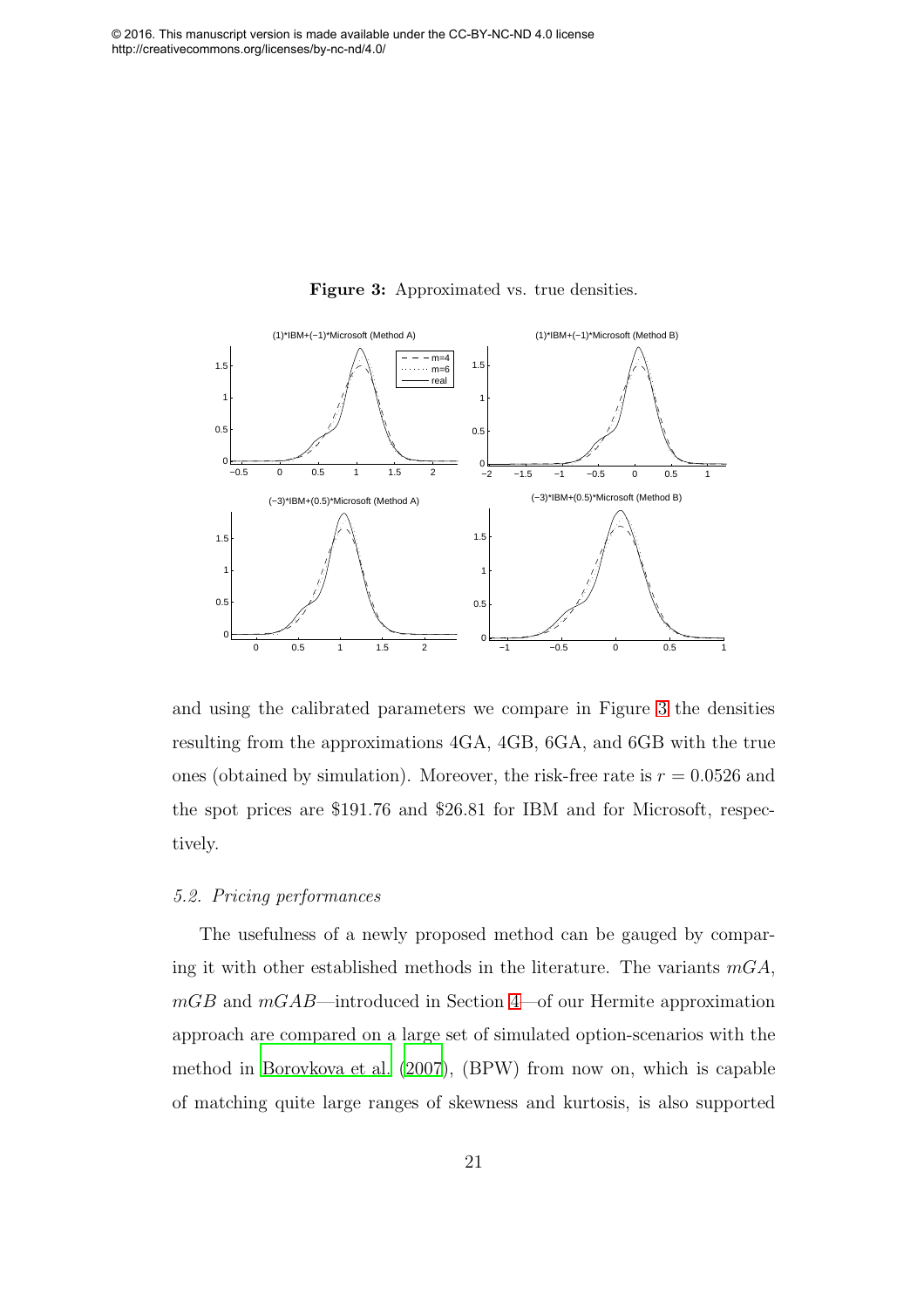by a Black-and-Scholes type pricing formula, is shown to be one of the best available method, has a similar running time as our methodology and is, consequently, our main competitor. In addition, the benchmark option price is taken as the Monte Carlo with control variate methodology outlined in [Pellizzari \(2001\)](#page-33-1), henceforth  $MC$ , adapted to deal with assets having the dynamics specified by equation [\(3.4\)](#page-9-2). The pricing performance of each method is determined considering two measures of error: C1 and C2. C1 is the percentage of 'good prices', defined as number of times the absolute percentage error under the specified method is lower than 2% over total number of options:

$$
C1_j = \frac{1}{|O|} \sum_{i \in O} 1_{APE_{i,j} < 2\%}
$$

where  $O$  is the set of the option scenarios,  $|O|$  its cardinality,  $\mathbf{1}_{\{\cdot\}}$  the indicator function,  $APE_{i,j} =$  $P_{i,j}-MC_i$  $MC_i$ and  $P_{i,j}$  and  $MC_i$  are the price of option scenario i under method j and the benchmark price, respectively.  $C2$  is the mean absolute percentage error, calculated only relative to the options for which the method was able to find a numerical solution, i.e.,

$$
C2_j = \frac{1}{|O_j|} \sum_{i \in O_j} APE_{i,j}
$$

where  $O_i \subseteq O$  represents the only option in O for which method j could find a numerical solution for the moment matching procedure. In particular, a numerical solution is not found whenever the system of  $m$  equations for the moment matching procedure does not admit a solution, i.e. the moments of the basket return are outside the moments' domain of the Hermite polynomial expansions (for  $mGA$  or  $mGB$ ) and/or the log-normal density (for the method of [Borovkova et al. \(2007](#page-29-0))). For more details see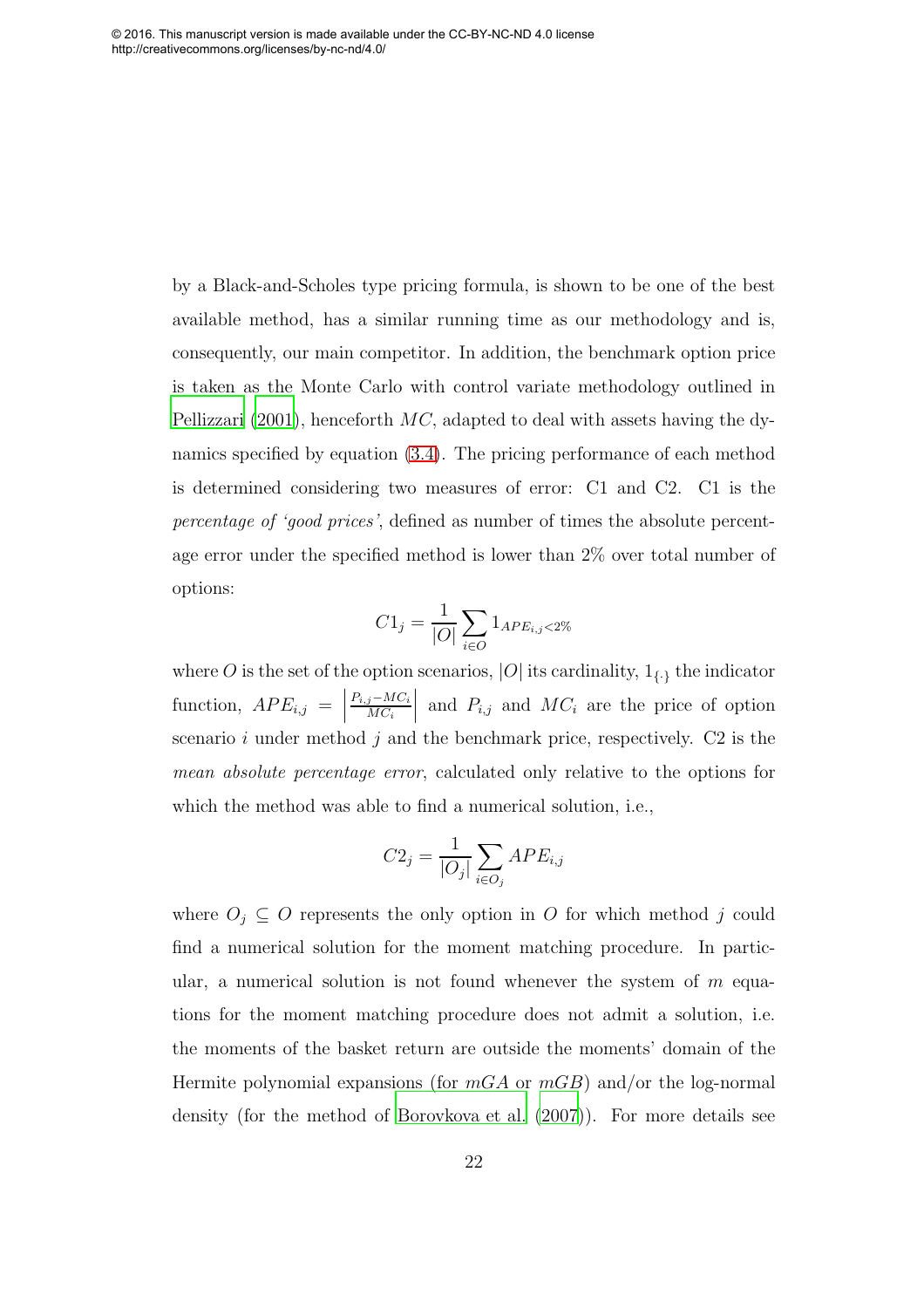[Jondeau and Rockinger \(2001](#page-31-9)). For the considered scenarios, the percentage of numerical solution found by the BPW method,  $mGA$  and  $mGB$  are above 90%. We perform two separate pricing performance studies. The first is based on the option scenarios described in [Borovkova et al. \(2007\)](#page-29-0) and the second based on 2,000 simulated options scenarios.

#### 5.2.1. Comparison under the scenarios in [Borovkova et al. \(2007\)](#page-29-0)

This section is a direct comparison with the method in [Borovkova et al.](#page-29-0)  $(2007)$  on the six basket options they considered. It is assumed that the *i*-th asset in the basket follows the process described by SDE [\(3.4\)](#page-9-2) with  $\tilde{\lambda}_i = 0$ and  $\delta_0^{(i)} = 0$  and the other parameters as in Table [1](#page-36-0) (i.e. the asset prices are assumed to follow a geometric Brownian motion). The results are depicted in Table [2:](#page-37-0) the BPW prices in the table had to be adjusted from the ones in their paper because, to be consistent with the other models considered in this paper, we are pricing basket options on equities and not on forward contracts.

The numerical results indicate that  $4GA$  and  $4GB$  give, for these six basket options, exactly the same prices, and the two methods appear to be as good as the BPW method according to the C1 criterion and to outperform it according to the C2 criterion. The methods 6GA and 6GB underperform the other three methods and, consequently, for the baskets analysed here, there is very little advantage in matching all six moments, the Hermite approximation method working overall better when only the first four moments are matched. To further stress the superiority of our approximation over competing methods, we remark that there are baskets for which the BPW method cannot be used (because moments are not matched) while our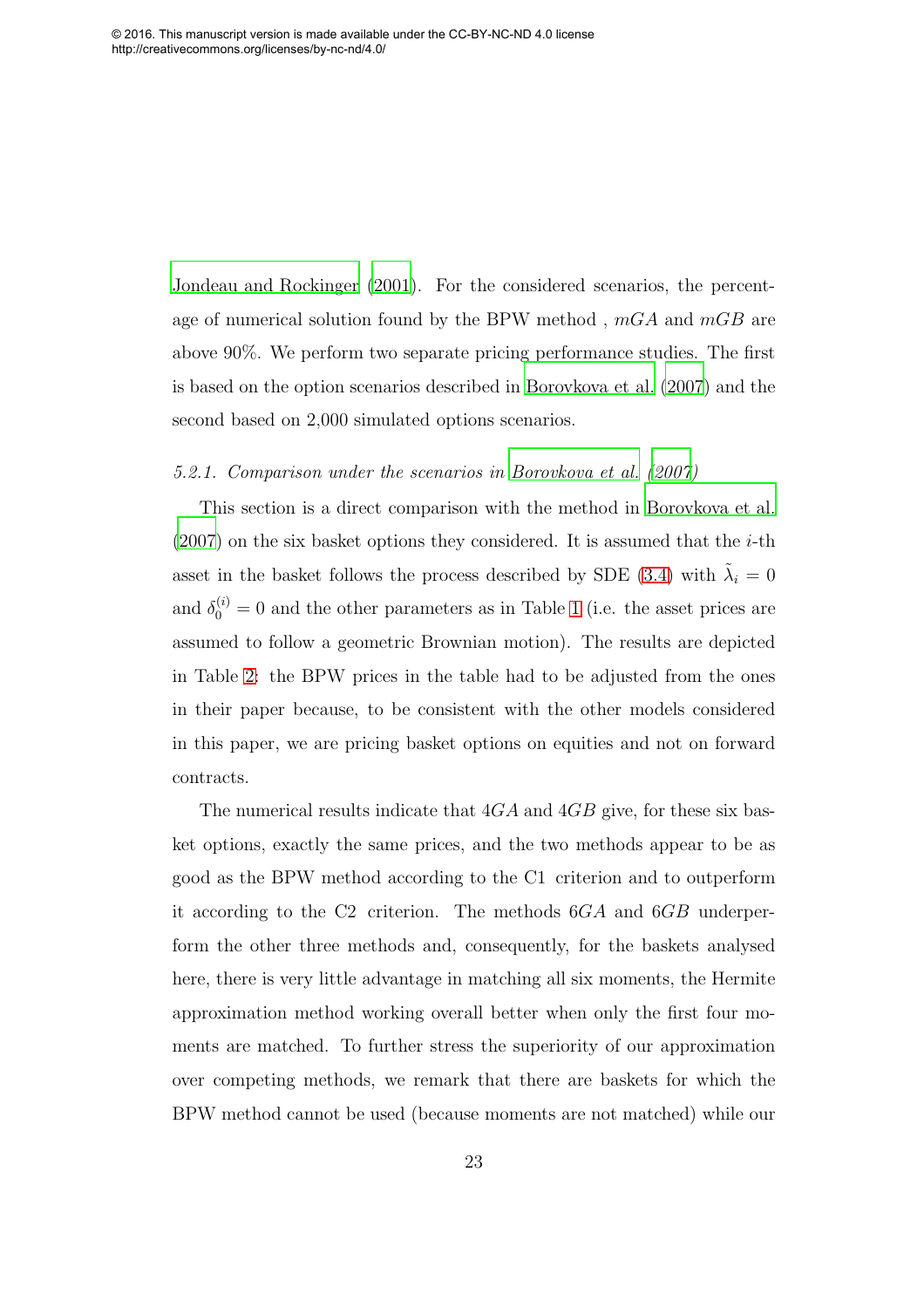method is still valid. One such case is easily obtained by changing  $a_1$  to -4 in the first basket of Table [1.](#page-36-0)

[Table [1](#page-36-0) about here.]

[Table [2](#page-37-0) about here.]

#### 5.2.2. Comparison under a set of simulated scenarios

A general comparison is performed considering 2,000 generated options scenarios. In the first 1,000 scenarios (henceforth, the first 1,000 scenarios will be called 'Set 1') each asset in the baskets follows the shifted jumpdiffusion model with dynamics given by SDE [\(3.4\)](#page-9-2) where the parameters are drawn based on the following specifications: all  $\sigma_i$  are independently uniformly distributed between 0.1 and 0.6;  $S_0^{(i)}$  are uniformly distributed between 70 and 130; the shifts  $\delta_0^{(i)}$  $_0^{(i)}$  range uniformly between 0 and 20; the intensities of the Poisson processes  $\tilde{\lambda}_i$  are uniformly distributed between 0 and 0.2; the average jump size  $(\eta_i)$  is uniformly distributed between  $-0.3$ and 0; and the volatility  $(v_i)$  is uniformly distributed between 0 and 0.3. Furthermore, the number of assets in the basket in each scenario is uniformly distributed between 2 and 15,  $r$  is uniformly distributed between 0.0 and 0.1, T is uniformly distributed between 0.1 and 1 years, the weights  $a_i$  of the assets in the basket are uniformly distributed between −1 and 1, the ratios  $K^*/B_0^*$  are uniformly distributed between 0.8 and 1.2, and the correlation matrix among assets is randomly generated satisfying the semi-positiveness condition. The second 1,000 scenarios (henceforth 'Set 2') are identical to the scenarios in Set 1 except for the average jump size  $(\eta_i)$  which is uniformly distributed between −0.3 and 0.3.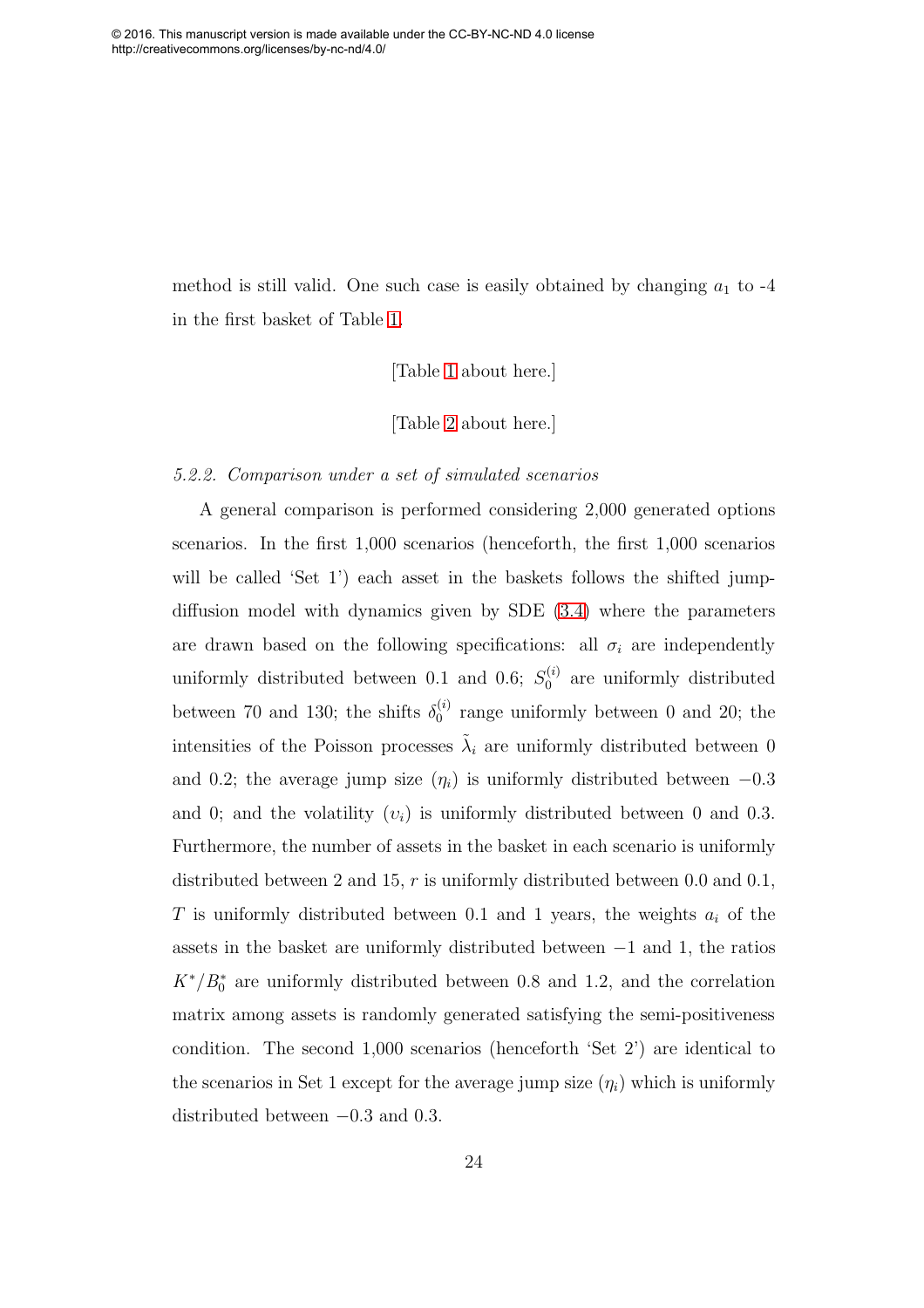The number of simulations used when applying the Monte Carlo method are between  $10^5$  and  $10^6$ , depending on the number of assets in the baskets. The methods we compare are 4GA, 4GB, 4GAB, 6GA, 6GB and BPW methodology.

The results in relation to Set 1 and Set 2 are summarized in Tables [3](#page-38-0) and [4,](#page-39-0) respectively. The two tables show similar results. Overall methods 4GA and 4GB have analogous performance in terms of C1 and C2 criteria, with  $4GB$  slightly better than  $4GA$ .  $4GA$  outperforms  $4GB$  only for longer maturities (greater than 0.5 years) scenarios under C1 measure and for nearthe-money scenarios under C2. Both  $4GA$  and  $4GB$  are robust to a change in the risk-free rate. However, the performances of both methods improve for longer maturities under C1 and worsen under C2. Comparing our two Hermite approximations with the BPW method, it is clear that the latter is not as good as the former at matching the model-implied characteristics and that the fourth moment is necessary for pricing basket options. Both 4GA and 4GB show greater improvements on the BPW method the greater the basket size. Finally, the method  $4GAB$  outperforms the two methods under C1, performing almost as well under C2. Consequently, one can use this hybrid method for practical purposes.

<span id="page-25-0"></span>A cross analysis of Table [3](#page-38-0) and Table [4](#page-39-0) shows that changes in the expected jump intensity impact on the performances of the Hermite-approximate methods that are slightly better for  $\eta_i \in [-0.3, 0]$ . Additionally, the two tables show the pricing performances when the methods  $mGA$  and  $mGB$  are used for  $m = 6$  moments. The method 6GB outperforms all the other while 6GA also outperforms the other methods under C1 but underperforms 4GA and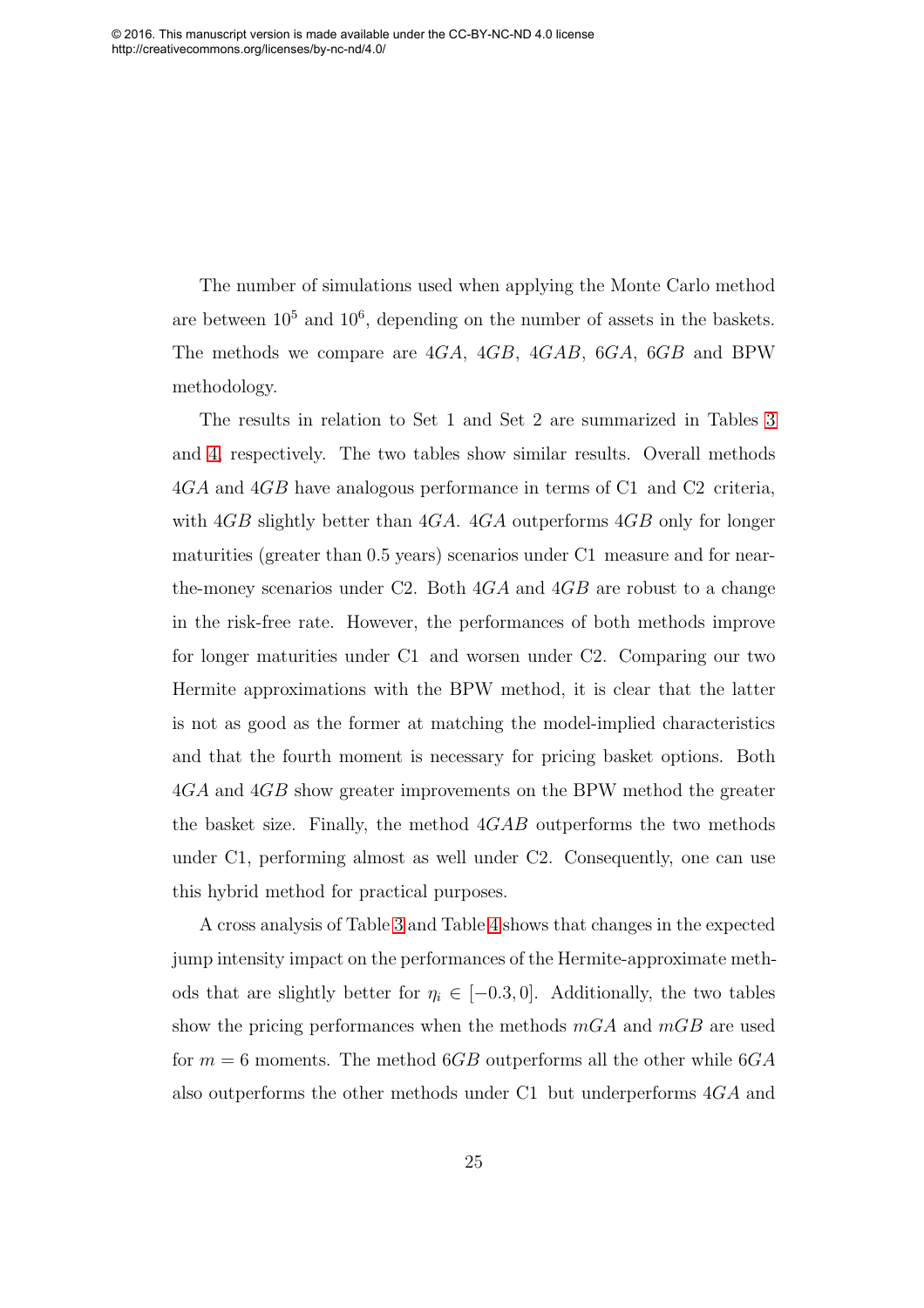4GB under C2. While results may improve for this exercise when using more moments matching, it is difficult to interpret moments larger than four.

> [Table [3](#page-38-0) about here.] [Table [4](#page-39-0) about here.]

Our numerical results reveal that our methodology improves the performance of the approach described in [Borovkova et al. \(2007\)](#page-29-0). Furthermore, under our method, models that match the first six moments seem to produce some marginal performance improvement over models matching four moments. In theory, one could use any number of moments  $m$ , a higher m being associated with improved performance. However, since only the first four moments have a clear association with known features of empirical series– the mean, variance, skewness and kurtosis–, we recommend working with Hermite polynomials determined by matching only the first four moments.

#### 5.3. Delta-hedging performances

A comparison of Delta-hedging performance between our formula [\(4.19\)](#page-18-1) and the formula proposed in [Borovkova et al. \(2007](#page-29-0)) is illustrated in this section. A sample of  $n_S = 1,000$  simulated paths with a 1-week-interval hedging rolling frequency is generated for six basket option scenarios. All the scenarios have:  $\Upsilon = 2, \sigma_1 = 0.3, \sigma_2 = 0.2, T = 0.5 \text{ years}, S_0^{(1)} = 110,$  $S_0^{(2)} = 90, a_1 = 0.7, a_2 = 0.3, \delta_0^{(1)} = \delta_0^{(2)} = 20, \tilde{\lambda}_1 = \tilde{\lambda}_2 = 0.2, \text{ and}$  $v_1 = v_2 = 0.2$ . Additionally, we consider for three of the scenarios  $r = 2\%$ and  $\eta_1 = \eta_2 = -0.3$  and for the other three  $r = 5\%$  and  $\eta_1 = \eta_2 = 0.3$ . The strikes considered are  $K^* = \{100, 104, 110\}.$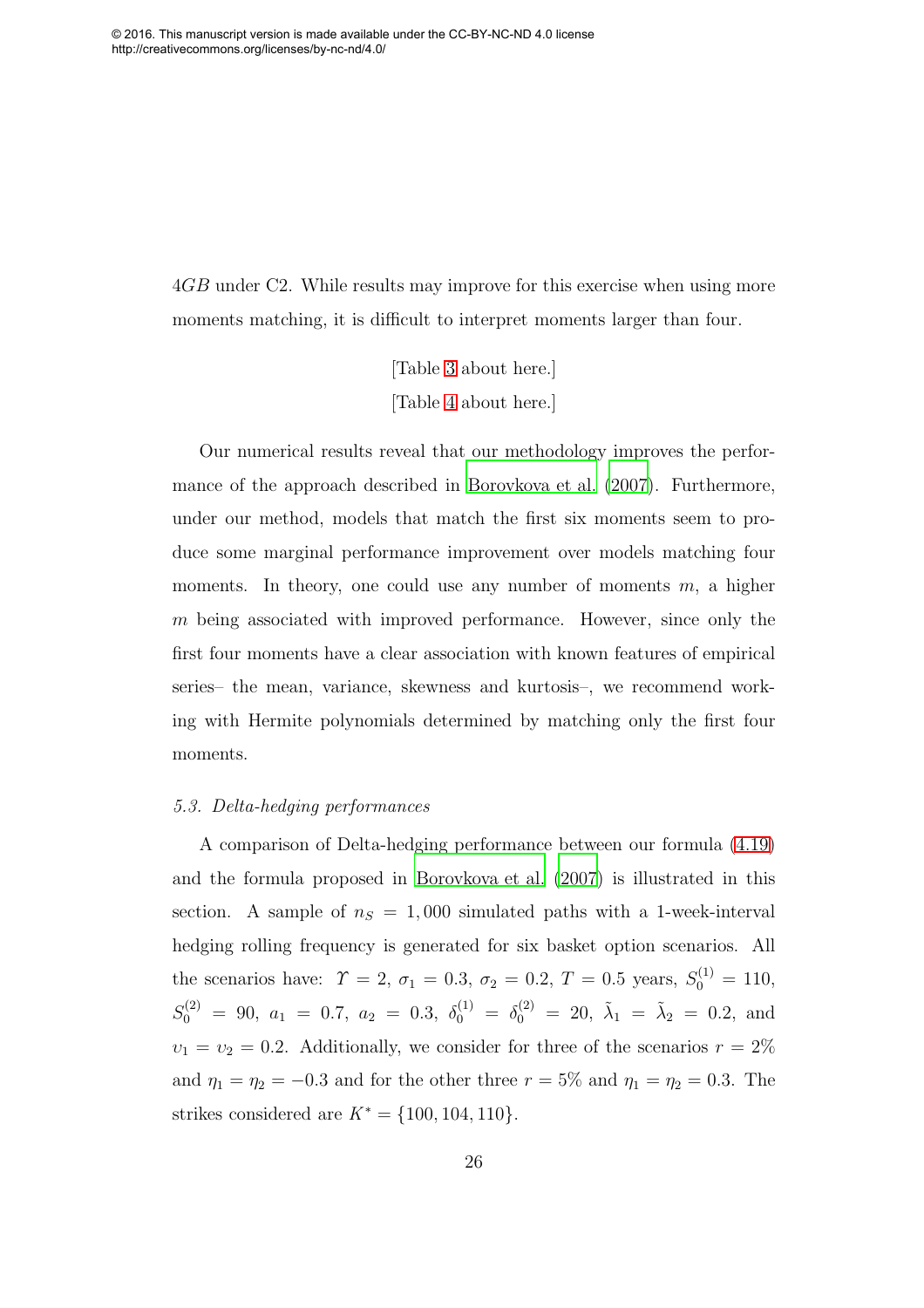For each path, the option delta are calculated at each time step by the three methods 4GA, 4GB and the BPW method. The evaluation of the performances for the Delta-hedged portfolios is performed via two measures: C3, i.e. the average hedging error among all the simulations

$$
C3 = \frac{1}{n_S} \sum_{i \in n_S} HE_i
$$

and C4, i.e. the *average quadratic hedging error*, where the hedging error is defined as the difference in values between hedging portfolio at the maturity date and option's payoff,

$$
C4 = \frac{1}{n_S} \sum_{i \in n_S} HE_i^2.
$$

The results for the hedging performances are reported in Table [5.](#page-40-0) The methods 4GA and 4GB produce good results and their performances are almost identical on the six scenarios considered. For  $\eta_i = -0.3$ , the two Hermite expansion methods tend to super-hedge, as the measure C3 indicates, although the average errors are almost negligible. However, when  $\eta_i = 0.3$  on average the hedging error is negative showing a sub-hedge and this is caused by the high average jump size.

<span id="page-27-0"></span>The BPW method also performs fairly well for the three scenarios with  $\eta_i = -0.3$  with virtually the same performances of 4GA and 4GB under the measure C4. However, under these three scenarios, the new methods have much better performances than the BPW method under the C3 measures (a remarkable reduction of more than 25% is reached). When one considers the positive average jump size  $(\eta_i = 0.3)$ , also the method of [Borovkova et al.](#page-29-0) [\(2007\)](#page-29-0) sub-hedges under each scenarios and both its C3 and C4 measures of error are worse than the 4GA and 4GB ones.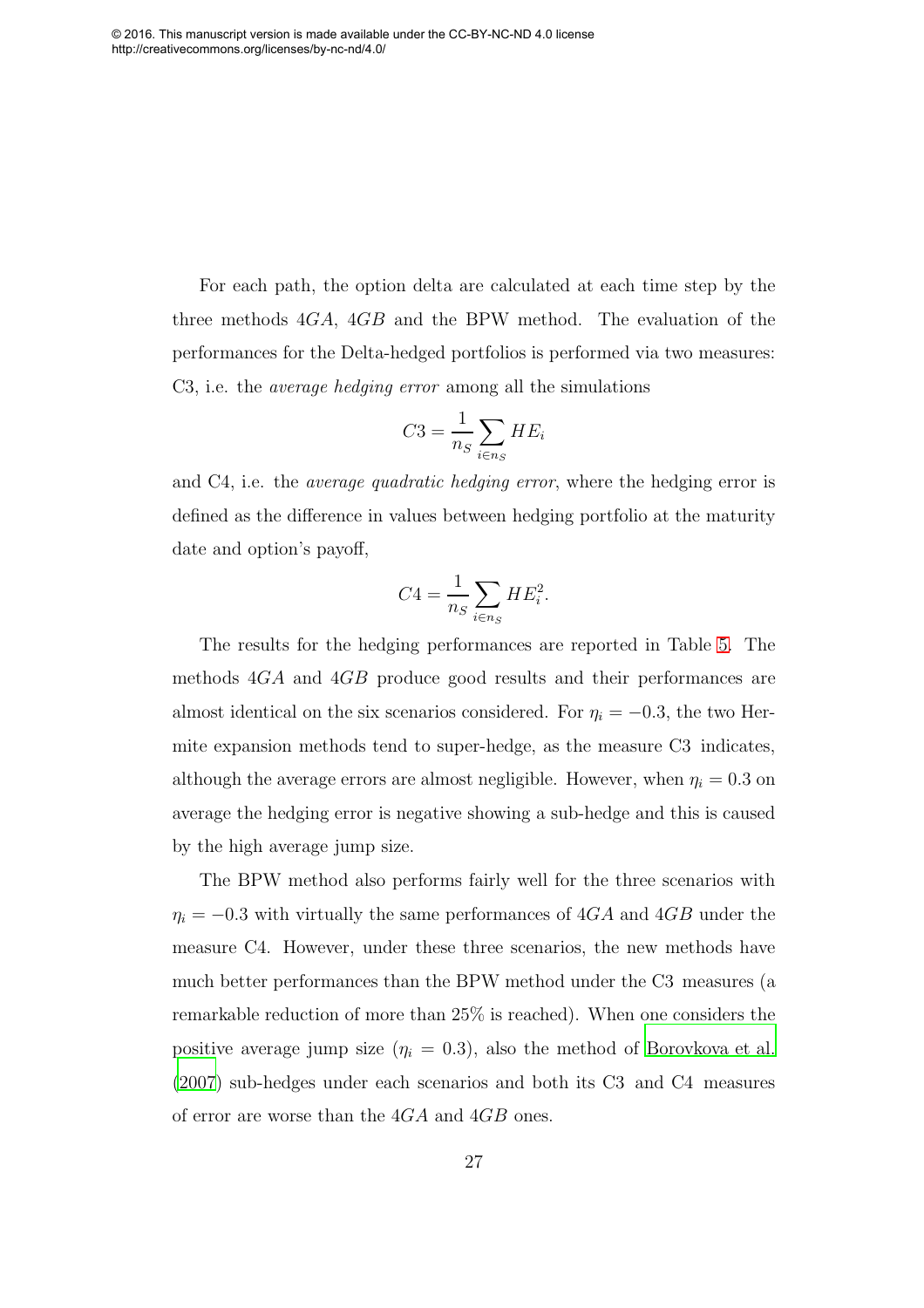## [Table [5](#page-40-0) about here.]

#### <span id="page-28-0"></span>5.4. A real-world example

Here we apply the delta-hedging formula to hedge a position in a Junexpire WTI-Brent futures spread option with strike price 6.5\$ (Bloomberg ticker BYM6P).<sup>[9](#page-27-0)</sup>

The underlying assets are consider to follow two correlated displaced jump diffusion. These are calibrated to single asset vanilla options on the futures. The correlation between the two assets was estimated as the historical correlation of log returns based on daily observations. The plot [4](#page-28-0) illustrates the comparison of the delta parameters calculated via our method A with 4 moments and the BPW method. We run the exercise from 20th January 2016 when the option price is 0.81\$ to 11th February 2016 when the option price is 0.95\$.

<sup>9</sup>Please note that the WTI-Brent futures spread is directly quoted in the market but for the sake of this exercise we consider the option driven by the two underlyings: WTI crude futures (CLM6) and Brent futures (BZAM6). The weights of the the two futures are 1 and -1, respectively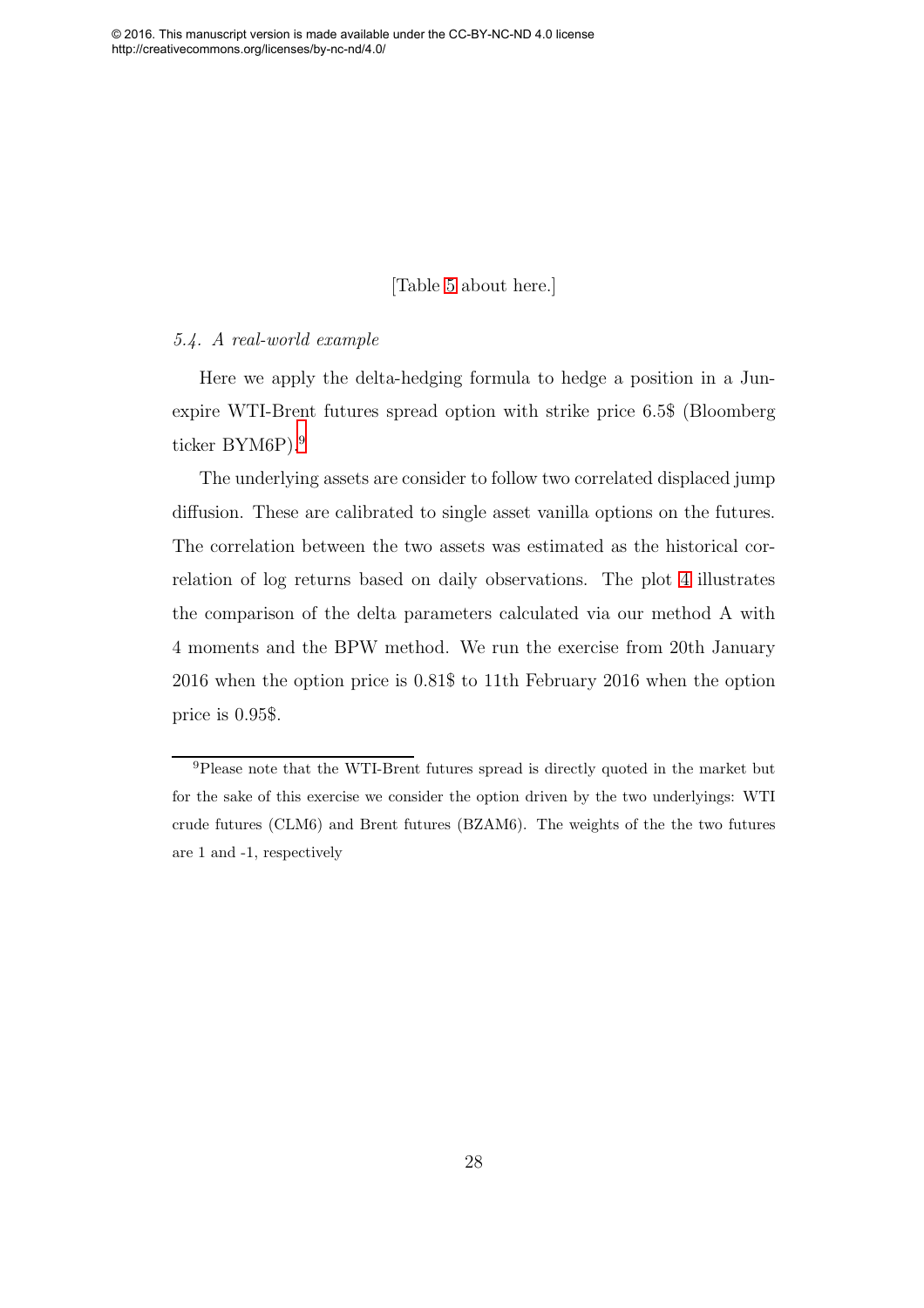Figure 4: Delta-Hedging comparison for a June-expire WTI-Brent futures spread option from 20th January 2016 when the option price is 0.81\$ to 11th February 2016 when the option price is 0.95\$. Market data from Bloomberg. The underlying spread price is described in the lower graph.



#### <span id="page-29-1"></span>6. Conclusions

<span id="page-29-2"></span><span id="page-29-0"></span>One can account for the empirical characteristics of historical prices by considering a shift into the jump-diffusion process underlying the assets of a basket. However, recent techniques imposed strong assumptions on the overall evolution dynamics of the basket, searching for closed-form solution and repackaging of log-normal Black-Scholes type pricing formulae.

In this paper, we have highlighted a methodology that can handle bas-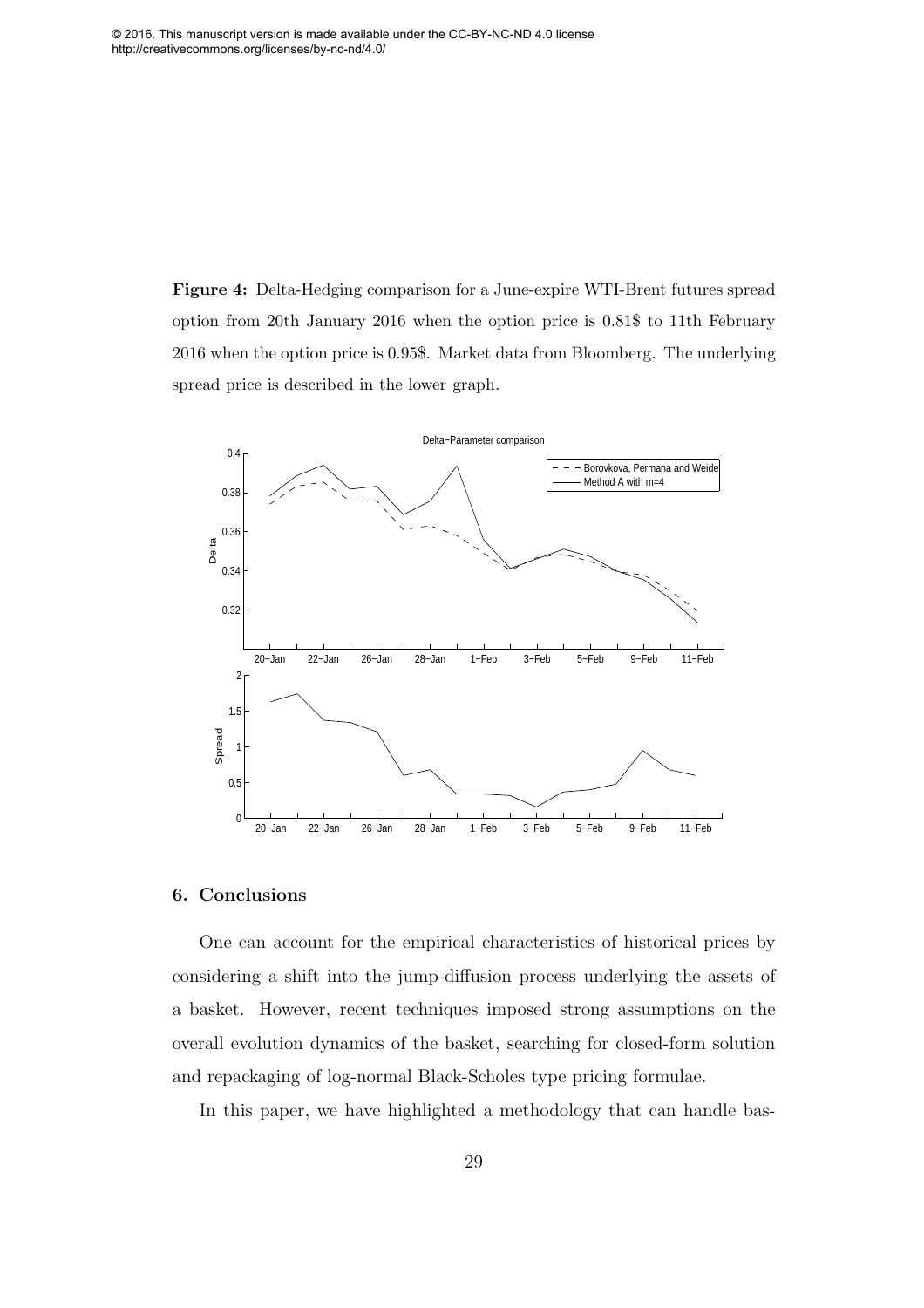<span id="page-30-5"></span>kets of assets following correlated shifted log-normal diffusions with jumps and that is applicable whenever the spot price of the basket is not zero. We demonstrated with numerical comparisons that our Hermite expansion approach provides pricing and hedging results for basket options that are as good as competing methods, and in many cases superior.

<span id="page-30-8"></span><span id="page-30-7"></span><span id="page-30-6"></span>The improved results emphasized in the paper are not surprising since the technique is fundamentally based on matching the first four moments under model specification. Thus, we allow granular specification of dynamics for each asset but then we only need to determine the moments of the basket. While our paper was focused on equity baskets, it is clear that the same methodology can be applied for mixtures of assets and models, as long as moments can be calculated easily.

<span id="page-30-2"></span><span id="page-30-0"></span>Disclaimer: The views expressed are those of the authors and do not necessarily reflect those of ING Bank.

#### References

- <span id="page-30-1"></span>Bae, K., Kang, J., Kim, H.S., 2011. Pricing basket and Asian options under the jump-diffusion process. Journal of Futures Markets 31, 830–854.
- <span id="page-30-4"></span>Bjork, T., 2009. Arbitrage Theory in Continuous Time. 3rd ed., Oxford University Press, Oxford.
- <span id="page-30-3"></span>Borovkova, S., Permana, F., Weide, H., 2007. A closed form approach to valuing and hedging basket and spread options. Journal of Derivatives 14, 8–24.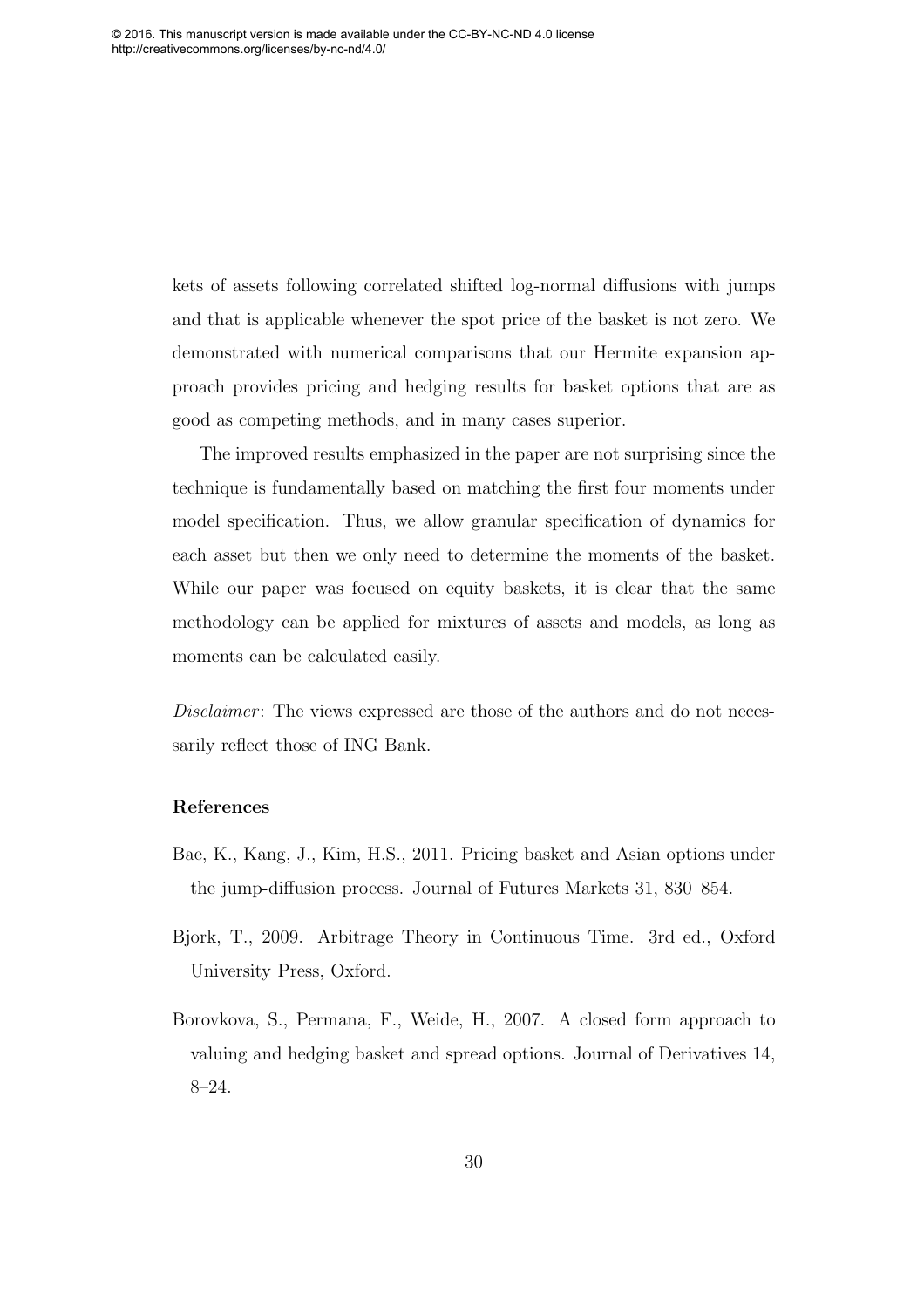- <span id="page-31-7"></span>Brigo, D., Mercurio, F., Rapisarda, F., Scotti, R., 2004. Approximated moment-matching dynamics for basket-options pricing. Quantitative Finance 4, 1–16.
- <span id="page-31-8"></span><span id="page-31-0"></span>Câmara, A., 1999. An extended set of risk neutral valuation relationships for the pricing of contingent claims. Review of Derivatives Research 3, 67–83.
- <span id="page-31-4"></span>Câmara, A., Krehbiel, T., Li, W., 2009. Displaced jump-diffusion option valuation. Journal of Derivatives 17, 41–58.
- <span id="page-31-3"></span>Cont, R., Tankov, P., 2004. Financial Modelling With Jump Processes. Chapman & Hall, London.
- <span id="page-31-5"></span>Curran, M., 1994. Valuing Asian and portfolio options by conditioning on the geometric mean price. Management science 40, 1705–1711.
- <span id="page-31-9"></span>Deelstra, G., Diallo, I., Vanmaele, M., 2010. Moment matching approximation of Asian basket option prices. Journal of Computational and Applied Mathematics 234, 1006 – 1016.
- <span id="page-31-6"></span>Deelstra, G., Liinev, M., Vanmaele, M., 2004. Pricing of arithmetic basket options by conditioning. Insurance: Mathematics and Economics 34, 55– 77.
- <span id="page-31-2"></span><span id="page-31-1"></span>Dionne, G., Gauthier, G., Ouertani, N., Tahani, N., 2006. Heterogeneous Basket Options Pricing Using Analytical Approximations. Cahiers de recherche 0605. CIRPEE.
- Flamouris, D., Giamouridis, D., 2007. Approximate basket option valuation for a simplified jump process. Journal of Futures Markets 27, 819–837.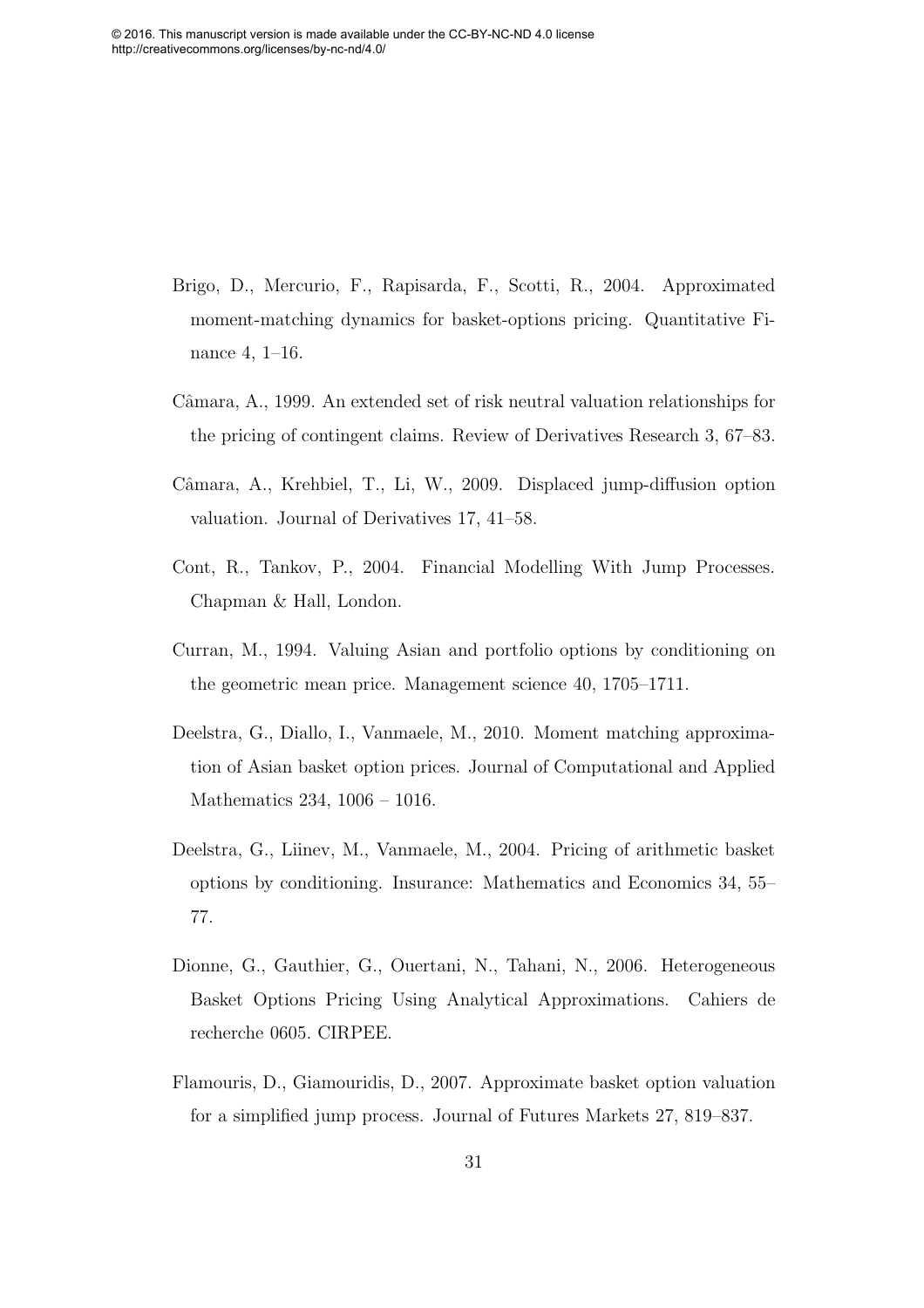- <span id="page-32-3"></span>Frittelli, M., 2000. The minimal entropy martingale measure and the valuation problem in incomplete markets. Mathematical Finance 10, 39–52.
- <span id="page-32-4"></span>Gentle, D., 1993. Basket weaving. Risk 6, 51–52.
- <span id="page-32-9"></span>Headrick, T.C., 2009. Statistical Simulation: Power Method Polynomials and Other Transformations. Chapman & Hall.
- <span id="page-32-8"></span>Hobson, D., Laurence, P., Wang, T.H., 2005a. Static-arbitrage optimal subreplicating strategies for basket options. Insurance: Mathematics and Economics 37, 553 – 572.
- Hobson, D., Laurence, P., Wang, T.H., 2005b. Static-arbitrage upper bounds for the prices of basket options. Quantitative finance 5, 329–342.
- <span id="page-32-5"></span>Hurd, T., Zhou, Z., 2010. A Fourier transform method for spread option pricing. SIAM Journal on Financial Mathematics 1, 142–157.
- <span id="page-32-1"></span>Jondeau, E., Rockinger, M., 2001. Gram–Charlier densities. Journal of Economic Dynamics and Control 25, 1457–1483.
- <span id="page-32-2"></span><span id="page-32-0"></span>Ju, N., 2002. Pricing Asian and basket options via Taylor expansion. Journal of Computational Finance 5, 79–103.
- <span id="page-32-7"></span>Kirk, E., 1995. Correlation in the energy markets. Managing Energy Pricing Risk, Risk Publications and Euron, London, 71-78.
- <span id="page-32-6"></span>Korn, R., Zeytun, S., 2013. Efficient basket Monte Carlo option pricing via a simple analytical approximation. Journal of Computational and Applied Mathematics 243, 48–59.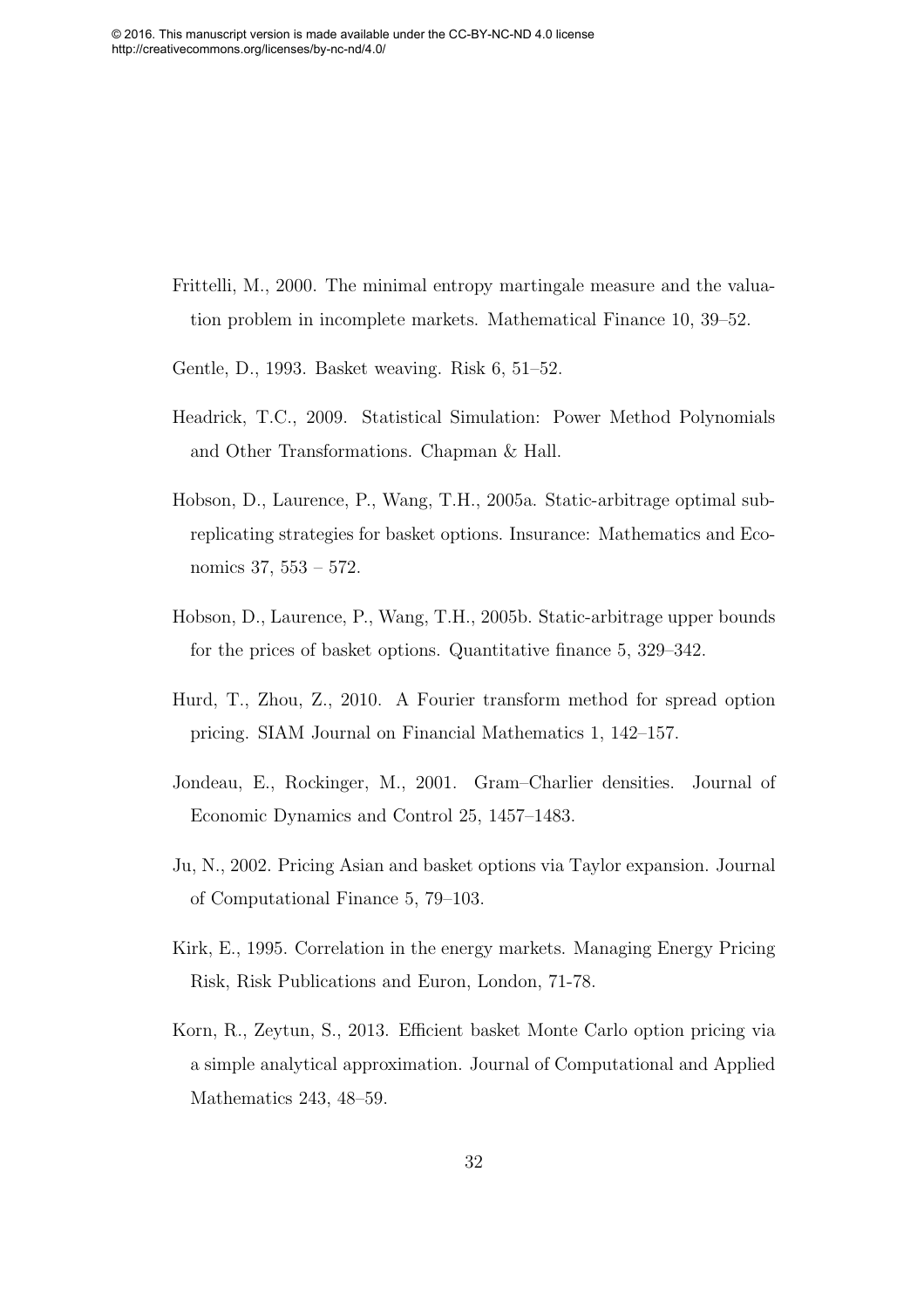<span id="page-33-5"></span>Laurence, P., Wang, T., 2004. What's a basket worth? Risk magazine , 73–77.

- <span id="page-33-1"></span>Laurence, P., Wang, T.H., 2005. Sharp upper and lower bounds for basket options. Applied Mathematical Finance 12, 253–282.
- <span id="page-33-4"></span>Leccadito, A., Toscano, P., Tunaru, R., 2012. Hermite binomial trees: A novel technique for derivative pricing. International Journal of Theoretical and Applied Finance 15, 1–36.
- <span id="page-33-3"></span>Leccadito, A., Toscano, P., Tunaru, R.S., 2014. Value at risk and expected shortfall improved calculation based on the power transformation method. Journal of Derivatives 22, 67–81.
- <span id="page-33-2"></span>Levy, E., 1992. Pricing European average rate currency options. Journal of International Money and Finance 11, 474–491.
- <span id="page-33-0"></span>Li, M., Deng, S.J., Zhou, J., 2008. Closed-form approximations for spread option prices and greeks. Journal of Derivatives 15, 58–80.
- Li, M., Zhou, J., Deng, S.J., 2010. Multi-asset spread option pricing and hedging. Quantitative Finance 10, 305–324.
- <span id="page-33-6"></span>Margrabe, W., 1978. The value of an option to exchange one asset for another. Journal of Finance 33, 177–186.
- Merton, R.C., 1976. Option pricing when underlying stock returns are discontinuous. Journal of Financial Economics 3, 125–144.
- Milevsky, M.A., Posner, S.E., 1998. A closed-form approximation for valuing basket options. The Journal of Derivatives 5, 54–61.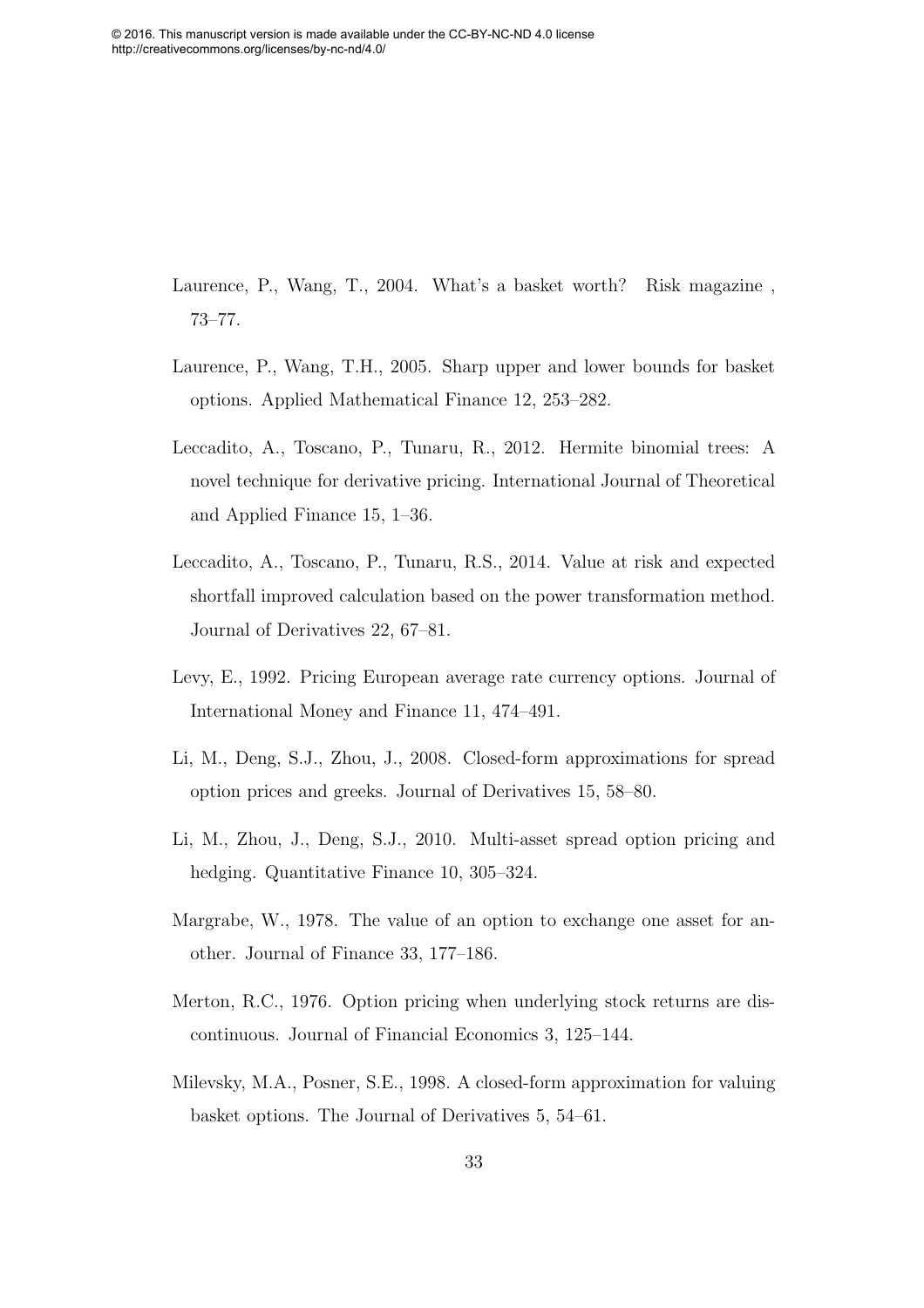- Necula, C., Drimus, G., Farkas, W., 2015. A General Closed Form Option Pricing Formula. SSRN 15-53. Swiss Finance Institute Research.
- Pellizzari, P., 2001. Efficient Monte Carlo pricing of European options using mean value control variates. Decisions in Economics and Finance 24, 107– 126.
- Rubinstein, M., 1981. Displaced diffusion option pricing. Journal of Finance 38, 213–217.
- <span id="page-34-1"></span>Shreve, S., 2004. Stochastic calculus for finance II: Continuous-time models. vol. II, Springer, Pittsburgh, PA (USA).
- Wu, Y.C., Liao, S.L., Shyu, S.D., 2009. Closed-form valuations of basket options using a multivariate normal inverse Gaussian model. Insurance: Mathematics and Economics 44, 95–102.
- Xu, G., Zheng, H., 2009. Approximate basket options valuation for a jumpdiffusion model. Insurance: Mathematics and Economics 45, 188–194.

#### Appendix A. Computational Tools

Appendix A.1. Moments of the approximating variable  $J(Z)$ 

<span id="page-34-0"></span>The k-th moment of  $J(Z) = \sum_{k=0}^{m-1} \varphi_k H_k(Z)$  (formula [\(4.4\)](#page-11-2)) can be calculated in closed form as a weighted sum of the moments of the standard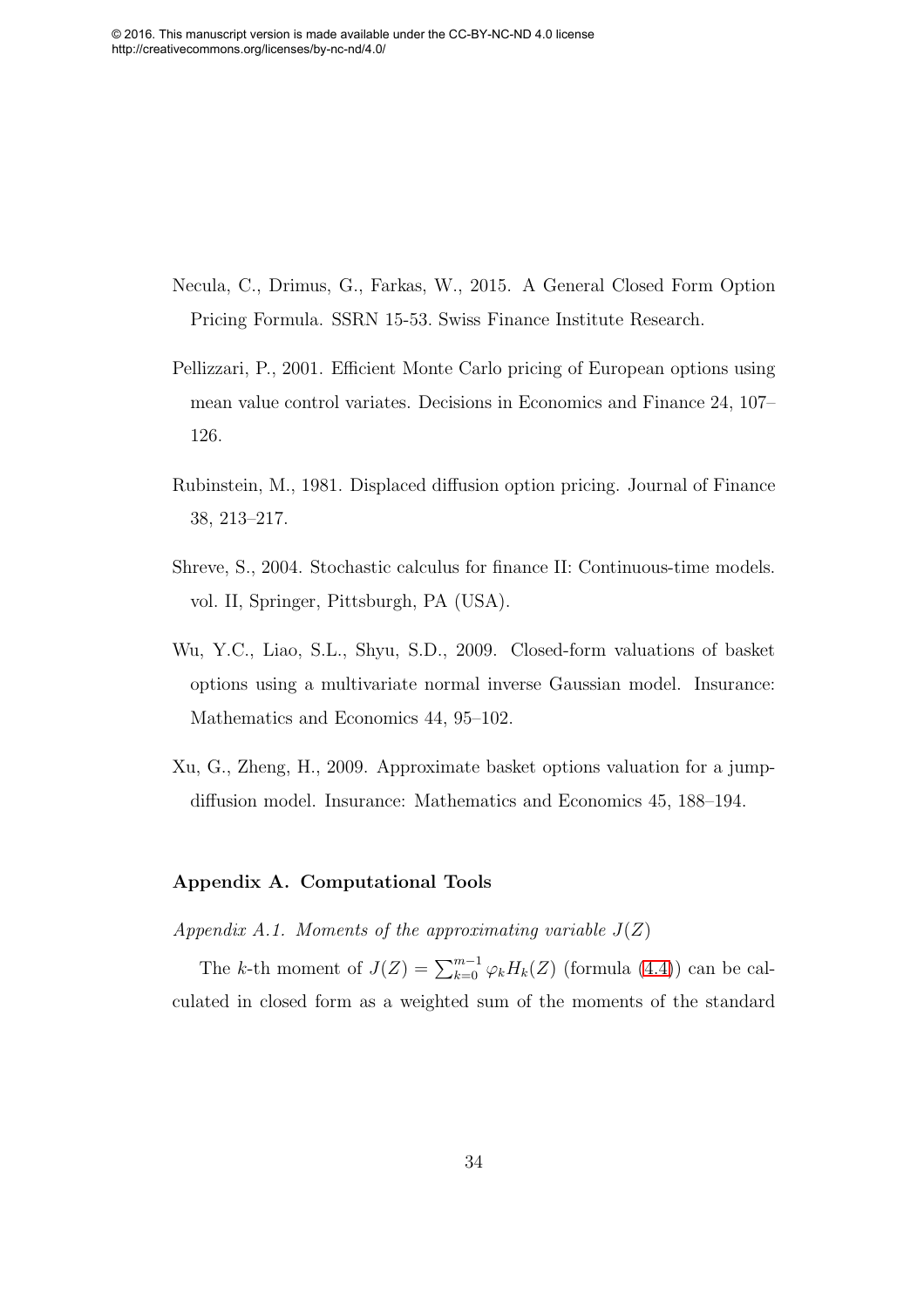normal variable Z. For  $m = 4$ , the moments of J are

<span id="page-35-1"></span><span id="page-35-0"></span>
$$
\tilde{\mathbb{E}}[J] = \varphi_0
$$
\n
$$
\tilde{\mathbb{E}}[J^2] = \sum_{i=0}^{m-1} i! \varphi_i^2
$$
\n
$$
\tilde{\mathbb{E}}[J^3] = \varphi_0^3 + (3\varphi_1^2 + 6\varphi_2^2 + 18\varphi_3^2)\varphi_0 + 6\varphi_1^2\varphi_2 + 36\varphi_1\varphi_2\varphi_3 + 8\varphi_2^3 + 108\varphi_2\varphi_3^2
$$
\n
$$
\tilde{\mathbb{E}}[J^4] = \varphi_0^4 + (6\varphi_1^2 + 12\varphi_2^2 + 36\varphi_3^2)\varphi_0^2 + (24\varphi_1^2\varphi_2 + 144\varphi_1\varphi_2\varphi_3 + 32\varphi_2^3 + 432\varphi_2
$$
\n
$$
\varphi_3^2\varphi_0 + 3\varphi_1^4 + 24\varphi_1^3\varphi_3 + 60\varphi_1^2\varphi_2^2 + 252\varphi_1^2\varphi_3^2 + 576\varphi_1\varphi_2^2\varphi_3 + 1296\varphi_1\varphi_3^3
$$
\n
$$
+60\varphi_2^4 + 2232\varphi_2^2\varphi_3^2 + 3348\varphi_3^4.
$$

Appendix A.2. Tools for the pricing formula (Proposition [4.2\)](#page-15-2)

The Hermite polynomials satisfy the recursive relation

$$
H_k(z) = zH_{k-1}(z) - H'_{k-1}(z) \quad k = 1, 2, \dots
$$

with  $H_0(z) = 1$  and where  $H'_k(\cdot)$  is the first derivative of  $H_k(\cdot)$  with respect to z. Since  $\int_{\tilde{z}}^{+\infty} H_0(z)\phi(z)dz = \Phi(-\tilde{z}),$  for  $k \ge 1$ 

$$
\int_{\tilde{z}}^{+\infty} H_k(z)\phi(z)dz = \int_{\tilde{z}}^{+\infty} zH_{k-1}(z)\phi(z)dz - \int_{\tilde{z}}^{+\infty} H'_{k-1}(z)\phi(z)dz.
$$

Solving the second integral by parts and using  $\phi'(z) = -z\phi(z)$ ,

$$
\int_{\tilde{z}}^{+\infty} H_k(z)\phi(z)dz = \int_{\tilde{z}}^{+\infty} zH_{k-1}(z)\phi(z)dz - H_{k-1}(z)\phi(z) \mid_{\tilde{z}}^{+\infty} - \int_{\tilde{z}}^{+\infty} zH_{k-1}(z)\phi(z)dz
$$
  
=  $H_{k-1}(\tilde{z})\phi(\tilde{z})$ 

$$
\int_{\tilde{z}}^{+\infty} J(z)\phi(z)dz = g(\tilde{z}) + \varphi_0 \Phi(-\tilde{z}). \tag{A.1}
$$

where  $g(\cdot)$  is defined in formula [\(4.13\)](#page-15-3).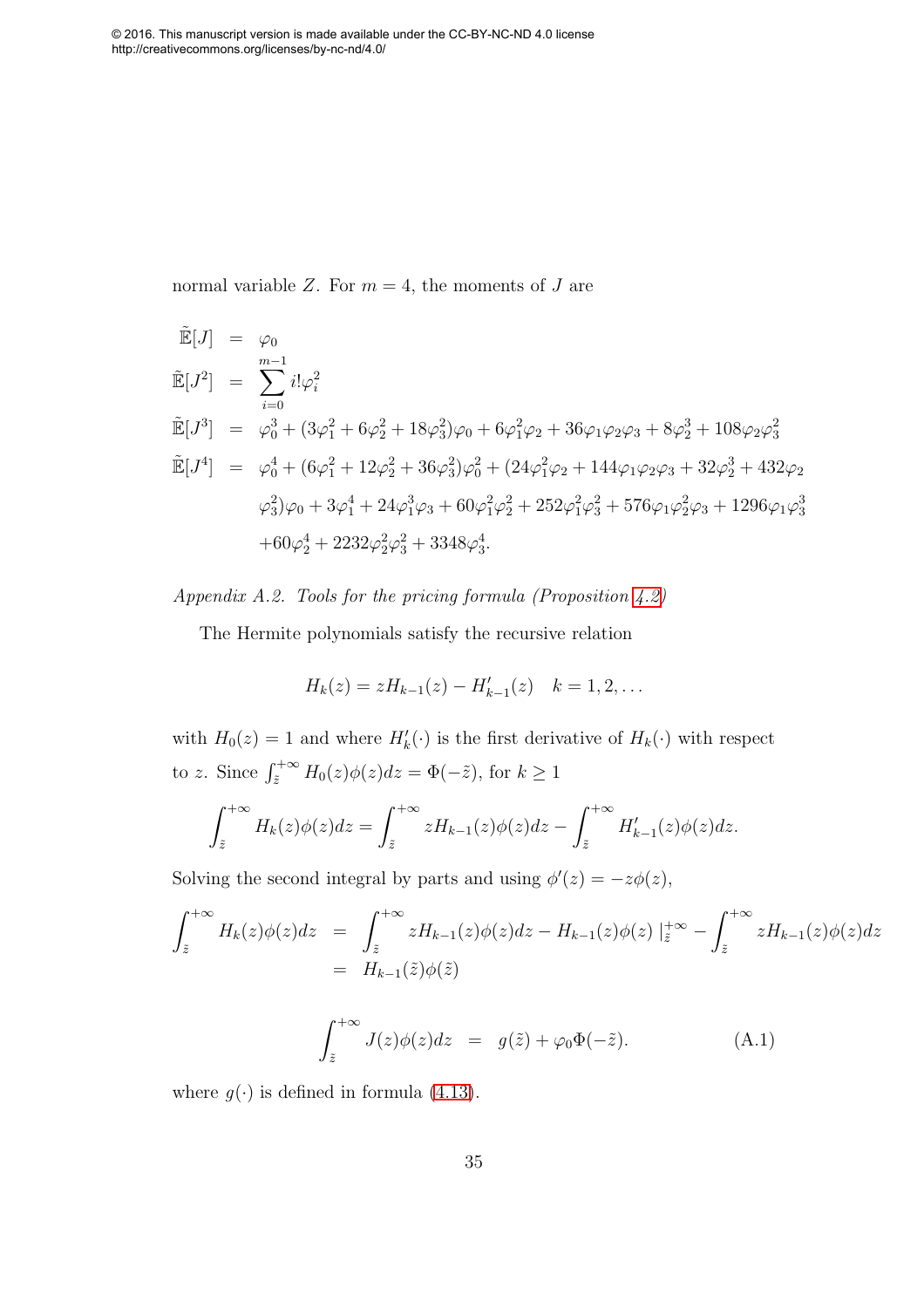<span id="page-36-0"></span>Given the orthogonality feature of the Hermite polynomials,

$$
\int_{-\infty}^{\tilde{z}} H_k(z)\phi(z)dz = -H_{k-1}(\tilde{z})\phi(\tilde{z})
$$
\n
$$
\int_{-\infty}^{\tilde{z}} J(z)\phi(z)dz = -g(\tilde{z}) + \varphi_0 \Phi(\tilde{z}).
$$
\n(A.2)

In the proof of Proposition [4.2,](#page-15-2) formula [\(A.1\)](#page-34-0) and formula [\(A.2\)](#page-35-0) are used for  $B_0 > 0$  and  $B_0 < 0$ , respectively.

## Appendix A.3. Tools for the Hedging formula (Proposition [4.3\)](#page-16-3)

In the following, we calculate  $\frac{\partial \varphi_k}{\partial u}$  using a similar technique to that in [Borovkova et al. \(2007\)](#page-29-0). Consider the 'moment-matching' system of equations in [\(4.6\)](#page-11-4), where the formulae for the expectations are as in [Appendix A.1,](#page-33-6) and differentiate both sides of each equation with respect to  $u$ . The quantities  $\frac{\partial \varphi_k}{\partial u}$  are given by the solution of this new system of equations when the coefficients of the Hermite polynomials  $\varphi_k$  are the ones used for the pricing (solution of the first system of equations).

As an exemplification, we explicitly write the formula of the first derivative of  $\mathbb{E}[X_T^k]$  wrt  $S_0^{(1)}$  $_{0}^{(1)}$ , being useful for the delta parameter in function [\(4.19\)](#page-18-1):

$$
\frac{\partial \tilde{\mathbb{E}}[X_T^k]}{\partial S_0^{(1)}} = \sum_{i=0}^k {k \choose i} \frac{(-h_1)^i}{(B_0 \mathbf{e}^{rT})^{k-i}} \left( \frac{\partial \tilde{\mathbb{E}}[B_T^{k-i}]}{\partial S_0^{(1)}} - a_1 \frac{(k-i)\tilde{\mathbb{E}}[B_T^{k-i}]}{B_0} \right), \quad \text{(A.3)}
$$
\n
$$
\text{where } \frac{\partial \tilde{\mathbb{E}}[B_t]}{\partial S_0^{(1)}} = a_1 \text{ and for } k > 1
$$

$$
\frac{\partial \tilde{\mathbb{E}}[B_t^k]}{\partial S_0^{(1)}} = \frac{\partial \tilde{\mathbb{E}}[B_t^k]}{\partial S_0^{(1)}} = ka_1 e^{(r+\omega_1)t} \sum_{i_1=1}^r \cdots \sum_{i_{k-1}=1}^r \left( a_{i_1} S_0^{(i_1)} e^{(r+\omega_{i_1})t} \right) \times \cdots \cdots \times \left( a_{i_{k-1}} S_0^{(i_{k-1})} e^{(r+\omega_{i_{k-1}})t} \right) m \text{gft}(\boldsymbol{e}_1 + \boldsymbol{e}_{i_1} + \cdots + \boldsymbol{e}_{i_{k-1}}),
$$

and mgf( $\cdot$ ) is defined in [\(4.9\)](#page-14-3). Derivatives with respect to other variables u are calculated in a similar way.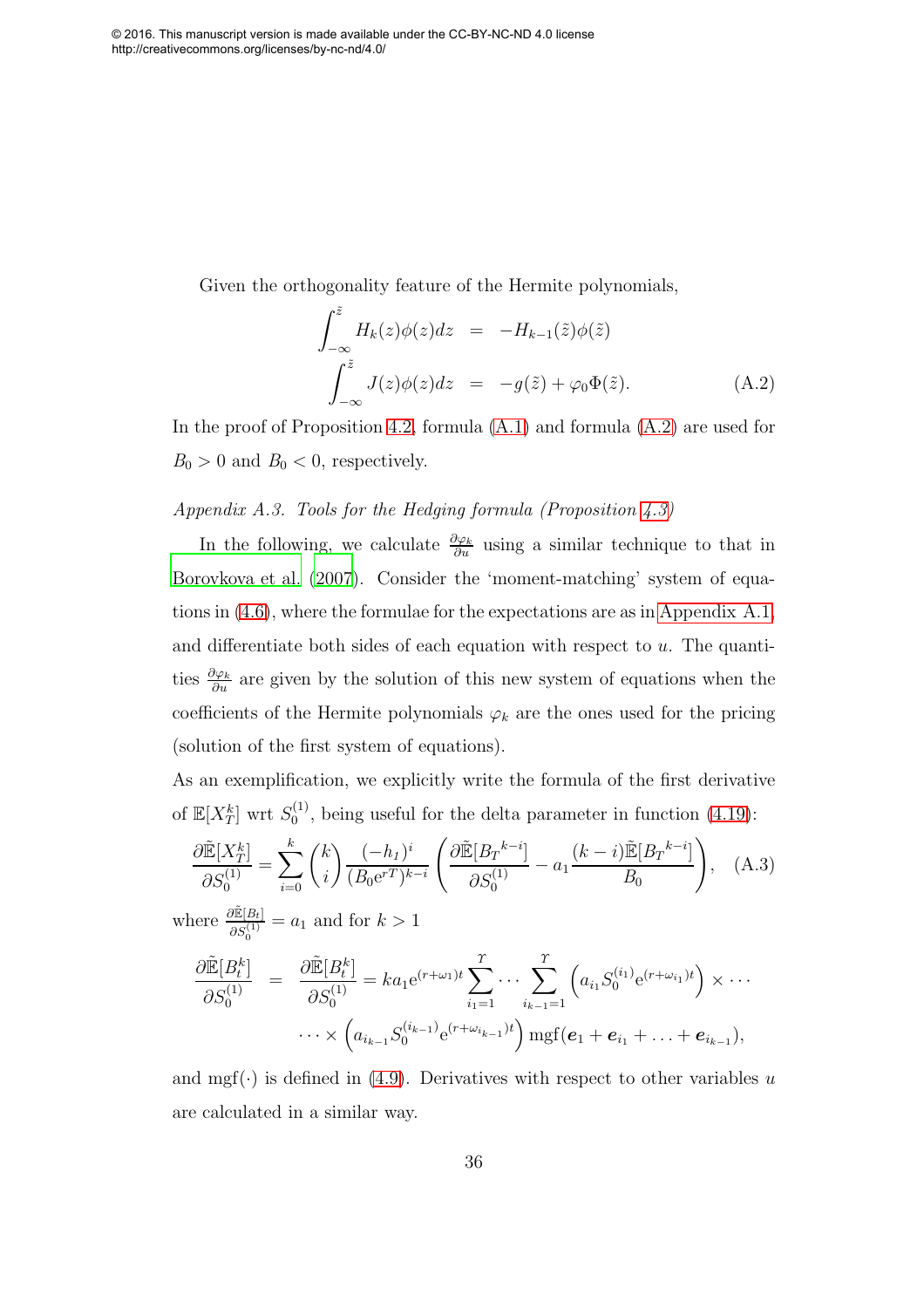|                     | Basket 1           | Basket 2         | Basket 3         | Basket 4         | Basket 5           | Basket 6           |
|---------------------|--------------------|------------------|------------------|------------------|--------------------|--------------------|
| <b>Stock Prices</b> | [100, 120]         | [150, 100]       | [110, 90]        | [200, 50]        | [95, 90, 105]      | [100, 90, 95]      |
| Volatilities        | [0.2, 0.3]         | [0.3, 0.2]       | [0.3, 0.2]       | [0.1, 0.15]      | [0.2, 0.3, 0.25]   | [0.25, 0.3, 0.2]   |
| $a_i$               | $[-1,1]$           | $[-1,1]$         | [0.7, 0.3]       | $[-1,1]$         | $[1,-0.8,-0.5]$    | $[0.6, 0.8, -1]$   |
|                     |                    |                  |                  |                  | $\rho_{1,2}=0.9,$  | $\rho_{1,2}=0.9,$  |
| Correlations        | $\rho_{1,2} = 0.9$ | $\rho_{1,2}=0.3$ | $\rho_{1,2}=0.9$ | $\rho_{1,2}=0.8$ | $\rho_{2,3} = 0.9$ | $\rho_{2,3} = 0.9$ |
|                     |                    |                  |                  |                  | $\rho_{1,3} = 0.8$ | $\rho_{1,3} = 0.8$ |
| Strike price        | 20                 | $-50$            | 104              | $-140$           | $-30$              | 35                 |

<span id="page-37-0"></span>Table 1: Specification of the basket option scenarios in [Borovkova et](#page-29-0) al. [\(2007](#page-29-0))

Notes: Other relevant parameters are  $r = 3\%$ , 1-year maturity,  $\tilde{\lambda}_i = 0$  and  $\delta_0^{(i)} = 0$ . The first row indicates the stock prices  $S_0^{(i)}$  $\sigma_0^{(i)}$ , the second the volatilities  $\sigma_i$ , the third the weights  $a_i$  of the assets in the basket, the forth the correlation  $\rho_{i,j}$  for each couple  $(i, j)$  of assets and the fifth the strike  $K^*$ . The only difference compared with the scenarios in [Borovkova](#page-29-0) et al. [\(2007](#page-29-0)) is that they price options on basket of forward contracts, while we price options on basket of equities.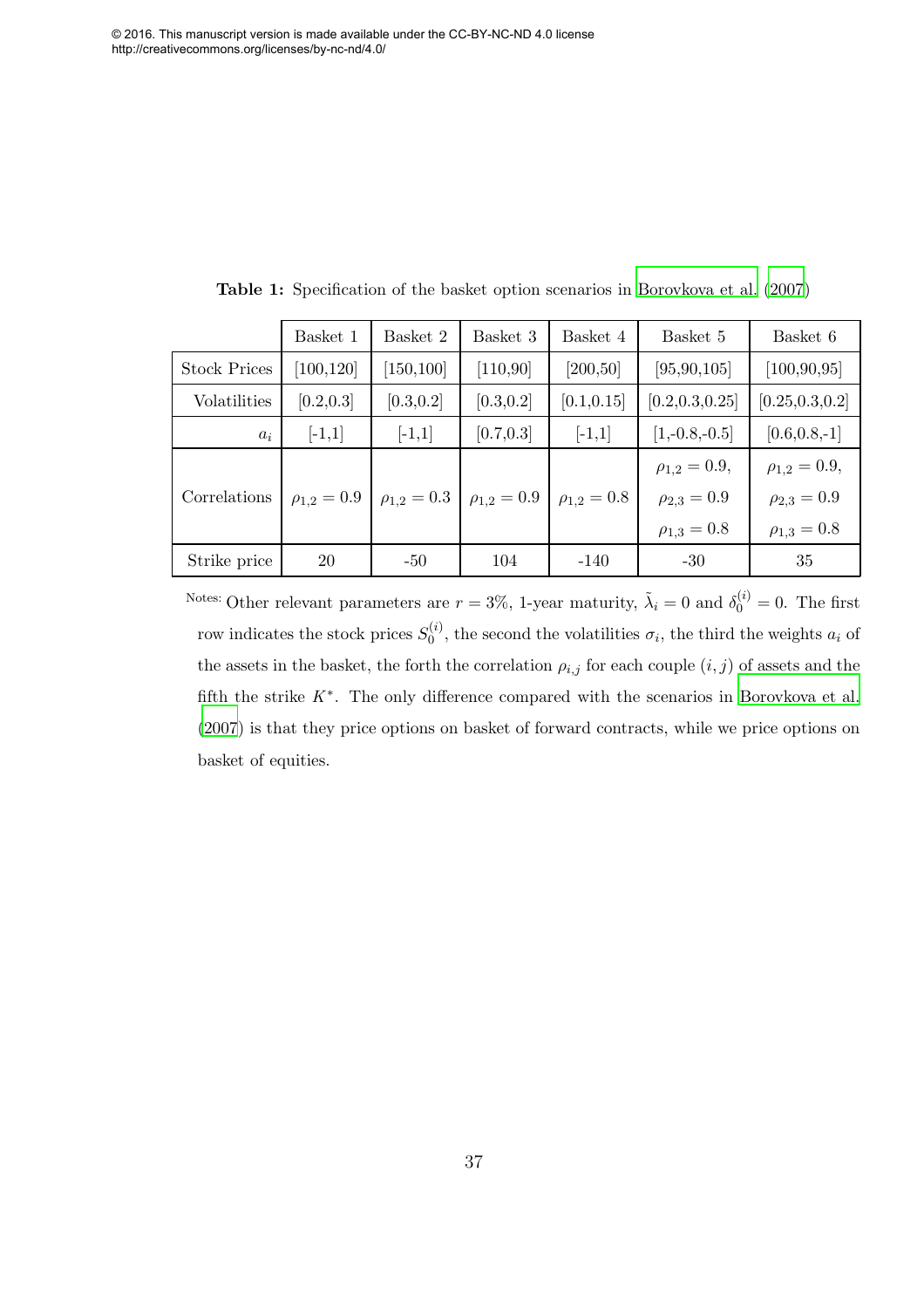<span id="page-38-0"></span>

| $#$ Basket     | MC<br>(SD)          | <b>BPW</b> | 4GA     | 4GB     | 6GA      | 6GB      |
|----------------|---------------------|------------|---------|---------|----------|----------|
| $\mathbf{1}$   | 8.2263<br>(0.0031)  | 8.2442     | 8.1977  | 8.1977  | 8.2222   | 8.2222   |
| $\overline{2}$ | 16.47<br>(0.0052)   | 16.6215    | 16.4424 | 16.4424 | 16.4631  | 16.3654  |
| 3              | 12.5887<br>(0.0005) | 12.5911    | 12.5695 | 12.5695 | 12.5888  | 12.5888  |
| $\overline{4}$ | 1.1459<br>(0.0008)  | 1.1456     | 1.1453  | 1.1453  | 1.0938   | 1.1162   |
| $\overline{5}$ | 7.4681<br>(0.0027)  | 7.4951     | 7.4563  | 7.4563  | 7.4555   | 7.4555   |
| 6              | 9.7767<br>(0.0030)  | 9.7989     | 9.7628  | 9.7628  | 9.7856   | 9.7856   |
| C1             |                     | 100.00%    | 100.00% | 100.00% | 83.33%   | 83.33%   |
| C <sub>2</sub> |                     | $0.30\%$   | 0.17%   | 0.17%   | $0.82\%$ | $0.59\%$ |

Table 2: Comparison over different option scenarios

Notes: This table reports the comparison on the six basket option scenarios in [Borovkova et al.](#page-29-0) [\(2007](#page-29-0)) (see Table [1\)](#page-36-0). The second column shows the prices (standard deviation in bracket) calculated using the Monte Carlo method with control variate in [Pellizzari \(2001](#page-33-1)) with 10<sup>6</sup> simulations that are considered as benchmark. The third column shows the prices calculated by the method in [Borovkova et al. \(2007](#page-29-0)), BPW in the table. The last four columns contain the prices under the methods  $mGA$  and  $mGB$  when  $m = 4$  and  $m = 6$ . The last two rows show the pricing performances: C1 is the percentage of absolute percentage errors smaller than 2% ('good price'), and C2 is the mean absolute percentage error.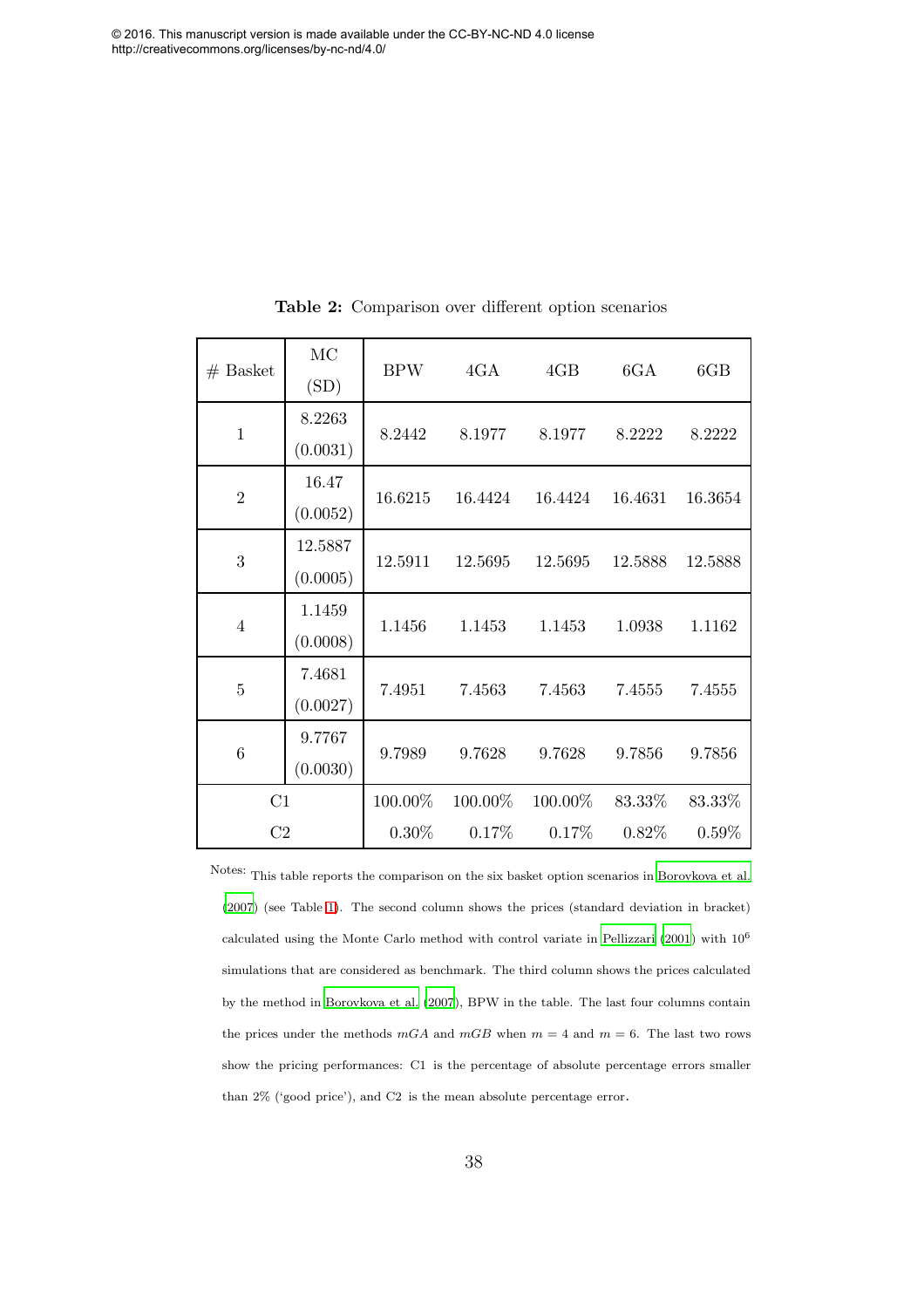<span id="page-39-0"></span>

|           |      | $\boldsymbol{r}$ |          | $\cal T$   |          |             |              |          |          |
|-----------|------|------------------|----------|------------|----------|-------------|--------------|----------|----------|
|           |      | $\leq 0.05$      | > 0.05   | $\leq 0.5$ | $>0.5$   | $\leq 0.98$ | (0.98, 1.02] | >1.02    | Total    |
|           | BPW  | 58.86%           | 61.38%   | 69.72%     | 50.79%   | 64.82%      | 66.98%       | 53.62%   | 60.10%   |
|           | 4GA  | 76.77%           | 74.39%   | 69.51%     | 81.50%   | 74.12%      | 74.53%       | 77.38%   | 75.60%   |
|           | 4GB  | 77.36%           | 75.20%   | 72.97%     | 79.53%   | 74.34%      | 76.42%       | 78.28%   | 76.30%   |
| C1        | 4GAB | 82.48%           | 80.89%   | 80.08%     | 83.27%   | 79.42%      | 81.13%       | 84.16%   | 81.70%   |
|           | 6GA  | 85.46\%          | 84.75%   | 85.68%     | 84.58%   | 81.93%      | 88.30%       | 87.56%   | 85.11%   |
|           | 6GB  | 88.99%           | 90.58%   | 86.37%     | 92.93%   | 89.60%      | 86.17%       | 90.80%   | 89.78%   |
|           | BPW  | 1.44%            | 1.29%    | 1.00%      | 1.73%    | 1.15%       | 1.35%        | 1.59%    | 1.37%    |
|           | 4GA  | 0.42%            | $0.39\%$ | $0.29\%$   | $0.50\%$ | $0.46\%$    | 0.43%        | $0.34\%$ | 0.40%    |
| C2        | 4GB  | 0.41%            | $0.39\%$ | $0.29\%$   | $0.50\%$ | 0.44%       | 0.45%        | 0.35%    | $0.40\%$ |
|           | 4GAB | 0.43%            | $0.38\%$ | $0.30\%$   | $0.50\%$ | $0.44\%$    | $0.44\%$     | $0.36\%$ | 0.41%    |
|           | 6GA  | $0.58\%$         | $0.58\%$ | $0.54\%$   | 0.61%    | $0.56\%$    | 0.55%        | $0.60\%$ | 0.58%    |
|           | 6GB  | $0.36\%$         | $0.38\%$ | 0.42%      | $0.32\%$ | $0.34\%$    | 0.64%        | 0.33%    | 0.37%    |
| Scenarios |      | 508              | 492      | 492        | 508      | 452         | 106          | 442      | 1,000    |

Table 3: Pricing performance comparison: Set 1 (negative average jump-sizes)

Notes: This table contains the summary of the performances of several methods for pricing options in Set 1. The assets follow equation [\(3.4\)](#page-9-2) where the parameters are randomly generated and uniformly distributed in the following ranges:  $\varUpsilon \,\in\, [2,15], \; r \,\in\, (0,0.1], \; \sigma_i \,\in\, [0.1;0.6], \; T \,\in\, [0.1;1], \; S_0^{(i)} \,=\, [70;130], \; a_i \,\in\, [-1;1], \; \frac{K^*}{B^*} \,\in\, [0.8;1.2], \; \delta_0^{(i)} \,\in\, [0;20],$  $\tilde{\lambda}_i \in [0, 0.2], \eta_i \in [-0.3, 0]$  and  $v_i \in [0, 0.3]$  for all  $i = 2, \dots, T$ . In each row the results per method are shown:  $BPW$  stands for the method in [Borovkova et al. \(2007\)](#page-29-0),  $mGA$  and  $mGB$  are the Hermite approximation methods matching the first m moments of  $X_T$  with  $m \in \{4, 6\}$ . Furthermore,  $4GAB$  is a mixture of  $4GA$  and  $4GB$  and returns the solution of the method that correctly matches the moments if only one of 4GA and 4GB works properly, or the solution of the method that is the worst out of the two. The Monte Carlo with control variate in [Pellizzari \(2001](#page-33-1)) is the benchmark price.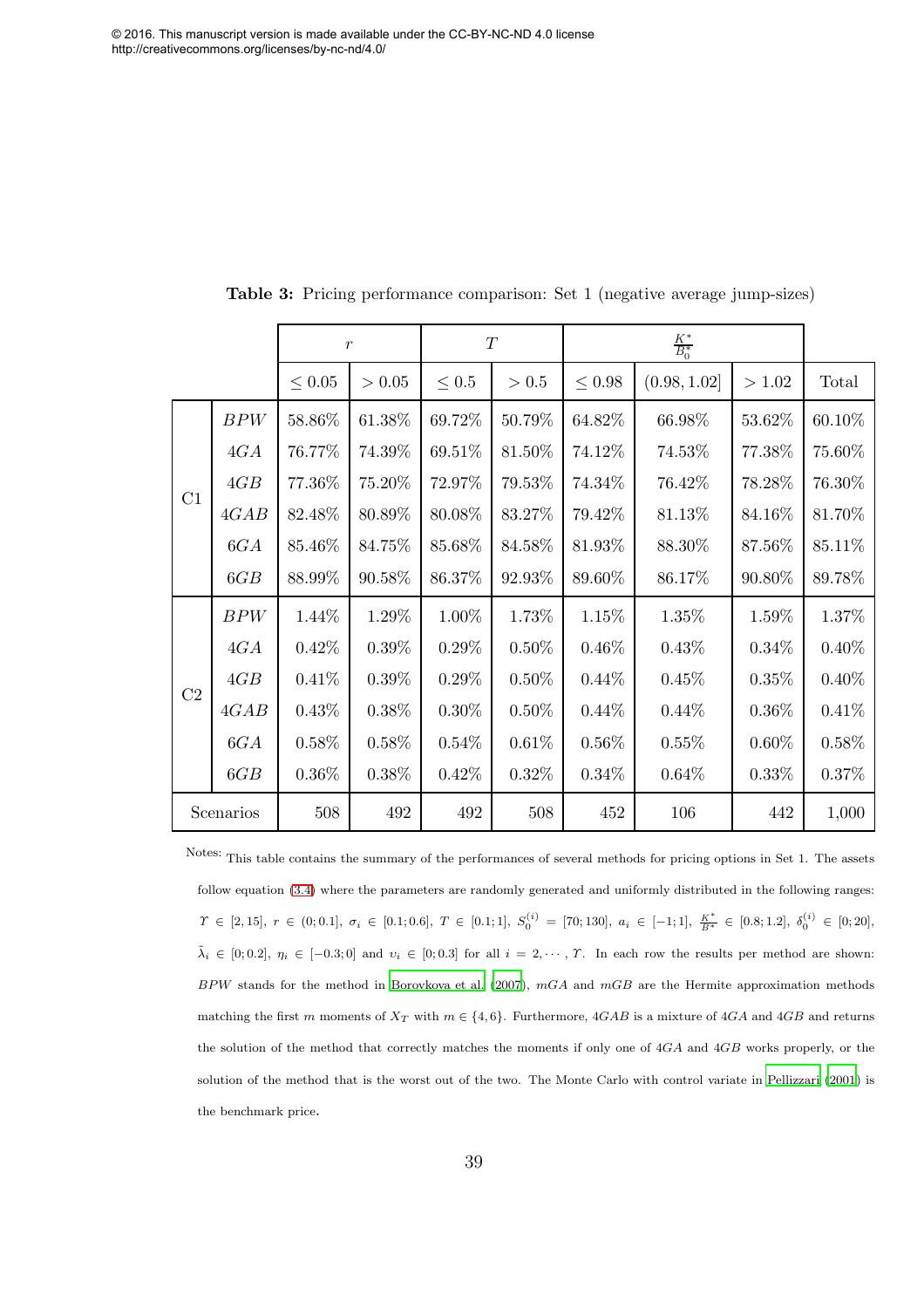<span id="page-40-0"></span>

|           |      | $\boldsymbol{r}$ |          | T          |          |             |              |           |           |
|-----------|------|------------------|----------|------------|----------|-------------|--------------|-----------|-----------|
|           |      | $\leq 0.05$      | > 0.05   | $\leq 0.5$ | > 0.5    | $\leq 0.98$ | (0.98, 1.02] | >1.02     | Total     |
|           | BPW  | 52.95%           | 57.72%   | 65.04%     | 45.87%   | 59.73%      | 57.55%       | 50.23%    | $55.30\%$ |
|           | 4GA  | 72.24%           | 72.56%   | 65.65%     | 78.94%   | 70.80%      | 68.87%       | 74.89%    | 72.40%    |
| C1        | 4GB  | 74.02%           | 71.75%   | 68.70%     | 76.97%   | 71.46%      | 70.75%       | 74.89%    | 72.90%    |
|           | 4GAB | 78.15%           | 77.24\%  | 74.80%     | 80.51\%  | 75.88%      | 73.58%       | 80.54\%   | 77.70%    |
|           | 6GA  | 82.68%           | 84.96%   | 80.08%     | 87.40%   | 82.74%      | 83.96%       | 84.84%    | 83.80%    |
|           | 6GB  | 88.19%           | 90.04%   | 83.33%     | 94.69%   | 87.83%      | 88.68%       | $90.50\%$ | 89.10%    |
|           | BPW  | 1.59%            | 1.42%    | 1.18%      | 1.84%    | 1.26%       | 1.55%        | 1.74%     | 1.51%     |
|           | 4GA  | $0.59\%$         | $0.54\%$ | 0.46%      | $0.65\%$ | 0.64%       | 0.61%        | $0.49\%$  | 0.57%     |
|           | 4GB  | $0.57\%$         | 0.55%    | 0.46%      | 0.65%    | 0.62%       | $0.66\%$     | 0.48%     | $0.56\%$  |
| C2        | 4GAB | $0.59\%$         | 0.55%    | 0.48%      | $0.66\%$ | 0.62%       | $0.68\%$     | $0.49\%$  | 0.57%     |
|           | 6GA  | 0.76%            | $0.70\%$ | 0.71%      | 0.75%    | 0.67%       | 0.82%        | 0.77%     | 0.73%     |
|           | 6GB  | $0.50\%$         | 0.52%    | 0.53%      | 0.49%    | 0.46%       | 0.62%        | 0.53%     | 0.51%     |
| Scenarios |      | 508              | 492      | 492        | 508      | 452         | 106          | 442       | 1,000     |

Table 4: Pricing performance comparison: Set 2 (positive and negative average jump-sizes)

Notes: This table contains the summary of the performances of several methods for pricing options in Set 2. The assets follow equation [\(3.4\)](#page-9-2) where the parameters are randomly generated and uniformly distributed in the following ranges:  $\varUpsilon \,\in\, [2,15], \; r \,\in\, (0,0.1], \; \sigma_i \,\in\, [0.1;0.6], \; T \,\in\, [0.1;1], \; S_0^{(i)} \,=\, [70;130], \; a_i \,\in\, [-1;1], \; \frac{K^*}{B^*} \,\in\, [0.8;1.2], \; \delta_0^{(i)} \,\in\, [0;20],$  $\tilde{\lambda}_i \in [0, 0.2], \, \eta_i \in [-0.3, 0.3]$  and  $v_i \in [0, 0.3]$  for all  $i = 2, \dots, T$ . For other information see Table [3](#page-38-0).